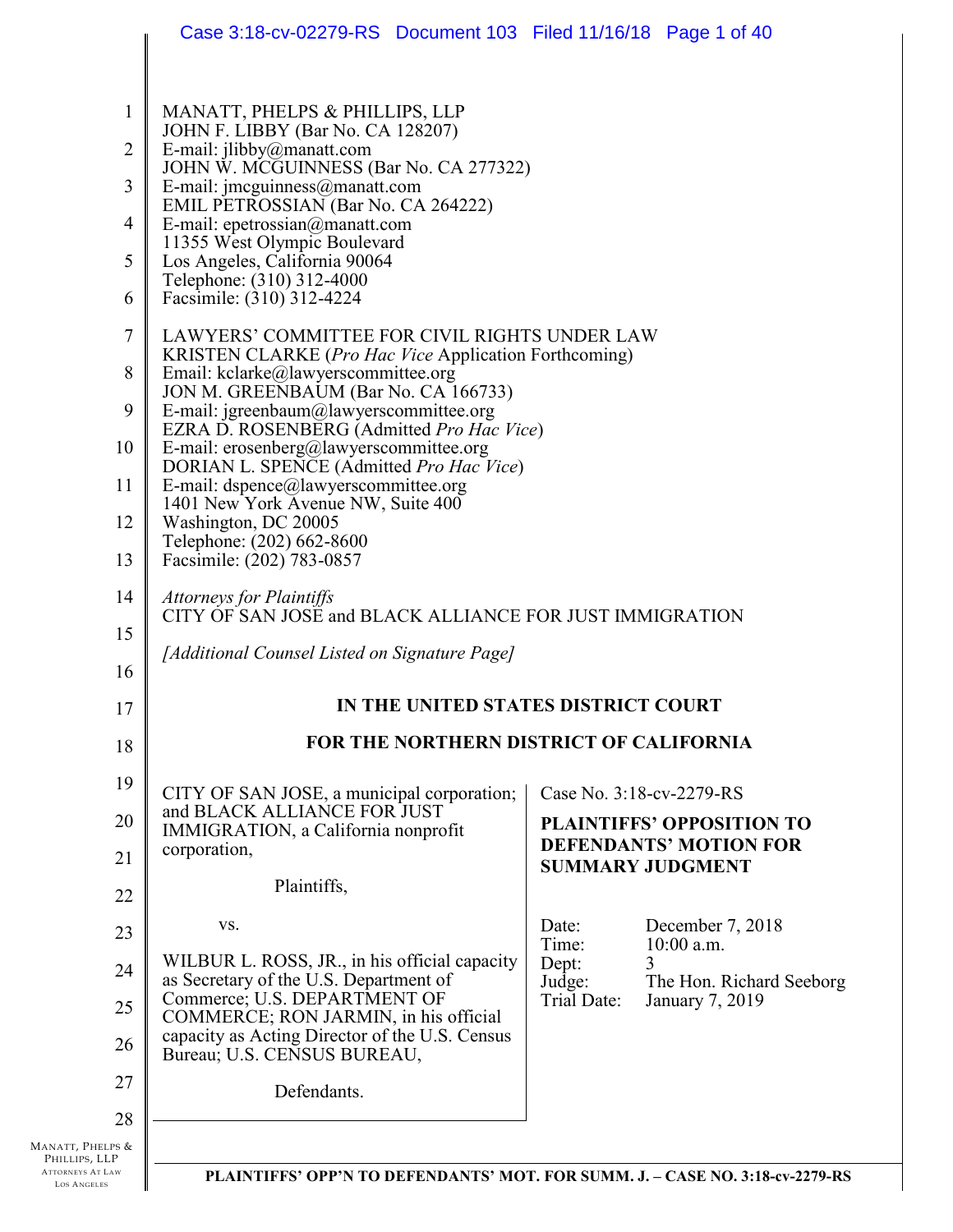1

| <b>TABLE OF CONTENTS</b> |  |
|--------------------------|--|
|--------------------------|--|

| L    |                 |                                                                                                                              |
|------|-----------------|------------------------------------------------------------------------------------------------------------------------------|
|      | A <sub>1</sub>  | Plaintiffs Need Not Prove that There "Will" Be an Actual Undercount to                                                       |
|      | <b>B.</b>       | Plaintiffs' Evidence of Standing Satisfies All of Article III's Requirements  4                                              |
|      | $\mathcal{C}$ . |                                                                                                                              |
|      | D.              | Alternatively, There Are Genuine Issues of Material Fact as to Whether the                                                   |
| II.  |                 | GENUINE ISSUES OF MATERIAL FACT PRECLUDE GRANTING<br>SUMMARY JUDGMENT ON PLAINTIFFS' ENUMERATION CLAUSE                      |
|      | $A_{-}$         | Defendants Advance Arguments that This Court Has Previously                                                                  |
|      | <b>B.</b>       |                                                                                                                              |
| III. |                 | ROSS'S DECISION TO ADD THE CITIZENSHIP QUESTION WAS                                                                          |
|      | A.              | Plaintiffs May Rely on Extra-Record Discovery to Defeat Defendants'                                                          |
|      | <b>B.</b>       | Ross's Stated Reason for Adding the Citizenship Question Was Pretextual                                                      |
|      |                 | $1_{\cdot}$<br>Ross, Commerce, and DOJ Engaged in a Furtive Backdoor Process                                                 |
|      | $\mathcal{C}$ . | Defendants Departed from Historical Practice Without Justification 19                                                        |
|      |                 | No Question Like the One Ross Decided to Include Has Ever<br>1.                                                              |
|      | D.              | Defendants' Defenses Against Plaintiffs' Arbitrary and Capricious Claim                                                      |
| IV.  |                 | ROSS'S DECISION WAS IN EXCESS OF STATUTORY JURISDICTION,<br>AUTHORITY, OR LIMITATIONS UNDER SECTION 706(2)(C) OF THE APA  26 |
|      | A.              |                                                                                                                              |
|      | <b>B.</b>       | Plaintiffs' Ultra Vires APA Claim Does Not Depend on the Existence of a                                                      |
|      | C.              | Violations of the Census Act Are Subject to Judicial Review Under the                                                        |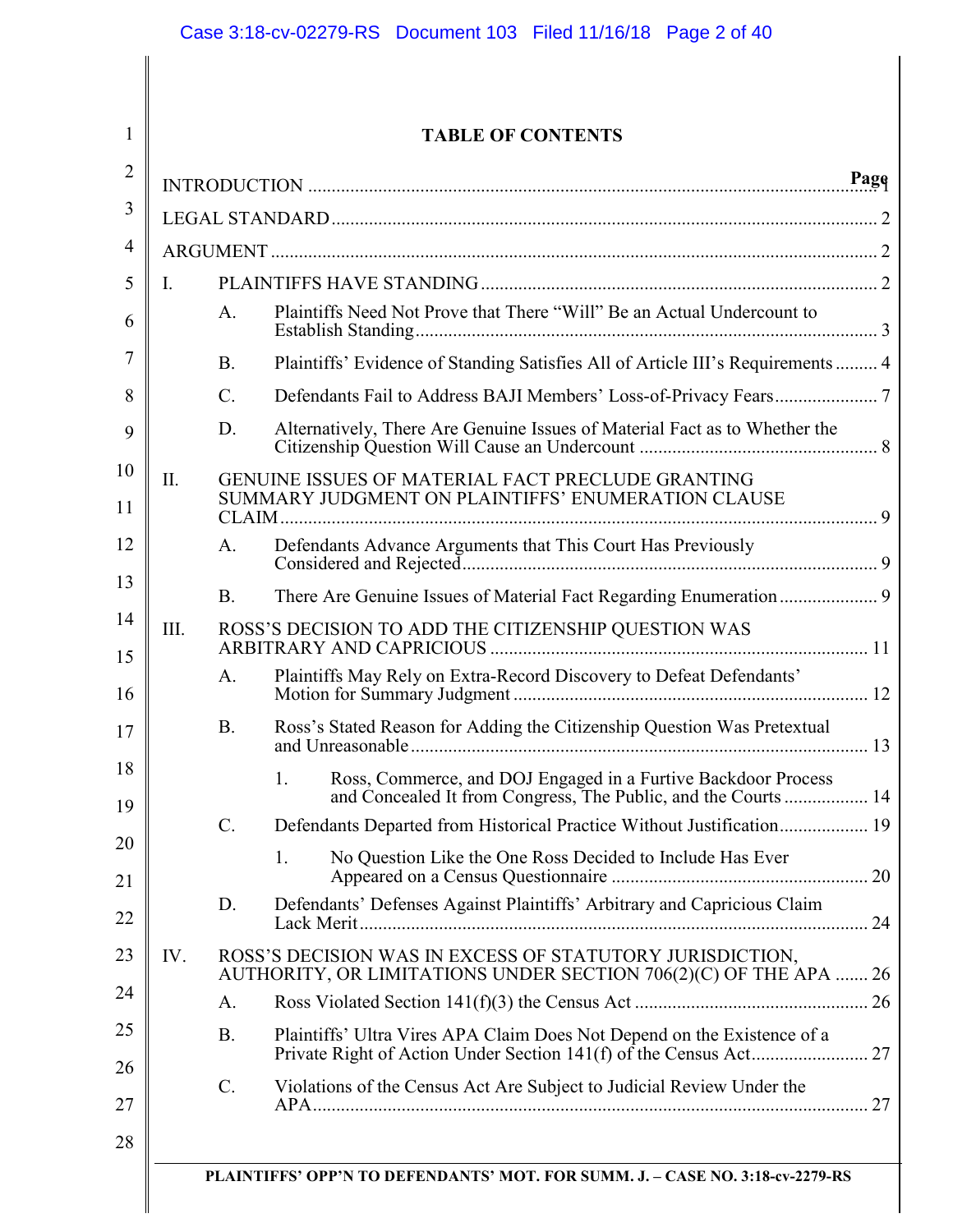|                |    | Case 3:18-cv-02279-RS Document 103 Filed 11/16/18 Page 3 of 40            |      |
|----------------|----|---------------------------------------------------------------------------|------|
| $\mathbf{1}$   |    | <b>TABLE OF CONTENTS</b><br>(continued)                                   | Page |
| $\overline{2}$ |    |                                                                           |      |
| 3              | D. |                                                                           |      |
| $\overline{4}$ | Ε. | The Reports Themselves May Be Challenged as Final Agency Action  29       |      |
| 5              |    |                                                                           |      |
| 6              |    |                                                                           |      |
| 7              |    |                                                                           |      |
| 8              |    |                                                                           |      |
| 9              |    |                                                                           |      |
| 10             |    |                                                                           |      |
| 11             |    |                                                                           |      |
| 12             |    |                                                                           |      |
| 13             |    |                                                                           |      |
| 14             |    |                                                                           |      |
| 15             |    |                                                                           |      |
| 16             |    |                                                                           |      |
| 17             |    |                                                                           |      |
| 18             |    |                                                                           |      |
| 19             |    |                                                                           |      |
| 20             |    |                                                                           |      |
| 21             |    |                                                                           |      |
| 22             |    |                                                                           |      |
| 23             |    |                                                                           |      |
| 24             |    |                                                                           |      |
| 25             |    |                                                                           |      |
| 26             |    |                                                                           |      |
| 27             |    |                                                                           |      |
| 28             |    | $\overline{\textbf{ii}}$                                                  |      |
|                |    | PLAINTIFFS' MOTION FOR PARTIAL SUMMARY JUDGMENT- CASE NO. 3:18-cv-2279-RS |      |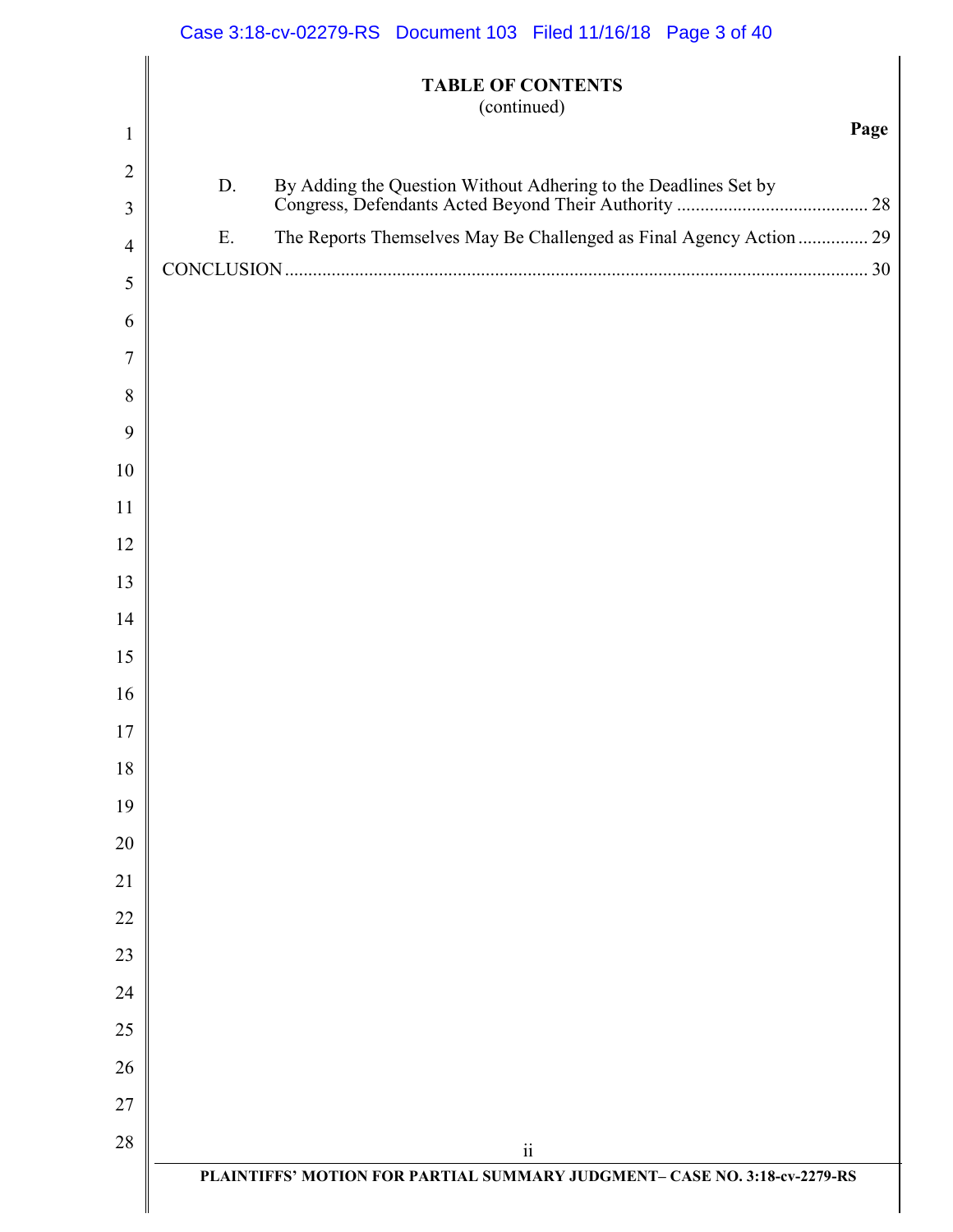| <b>TABLE OF AUTHORITIES</b>                                                             |      |
|-----------------------------------------------------------------------------------------|------|
| <b>CASES</b>                                                                            | Page |
| Action on Smoking & Health v. CAB,                                                      |      |
| Am. Civil Liberties Union of Nevada v. City of Las Vegas,                               |      |
| American Federation of Gov't Employees, AFL-CIO, Local 3669 v. Shinseki,                |      |
| Anderson v. Liberty Lobby, Inc.,                                                        |      |
| Ass'n of Data Processing Serv. Organizations, Inc. v. Camp,                             |      |
| Assoc. of Data Processing Serv. Orgs., Inc. v. Bd. of Governors of Fed. Reserve<br>Sys. |      |
|                                                                                         |      |
| Baker v. Castle & Cooke Homes Hawaii, Inc.,                                             |      |
| Balint v. Carson City, Nev.,                                                            |      |
| Butte Cty., Cal. v. Hogen,                                                              |      |
| Carey v. Klutznick,                                                                     |      |
| Carey v. Population Services Int'l,                                                     |      |
| City of Kansas City, Mo. v. Dep't of Hous. & Urban Dev.,                                |      |
| Clapper v. Amnesty Int'l USA,                                                           |      |
| D.C. Fed'n of Civic Assoc'ns v. Volpe,                                                  |      |
| Del. Dept. of Nat. Res. & Envtl. Control v. EPA,                                        |      |
| Doe v. Tenenbaum,                                                                       |      |
| Encino Motorcars, LLC v. Navarro,                                                       |      |
| F.E.R.C. v. Elec. Power Supply Ass'n,                                                   |      |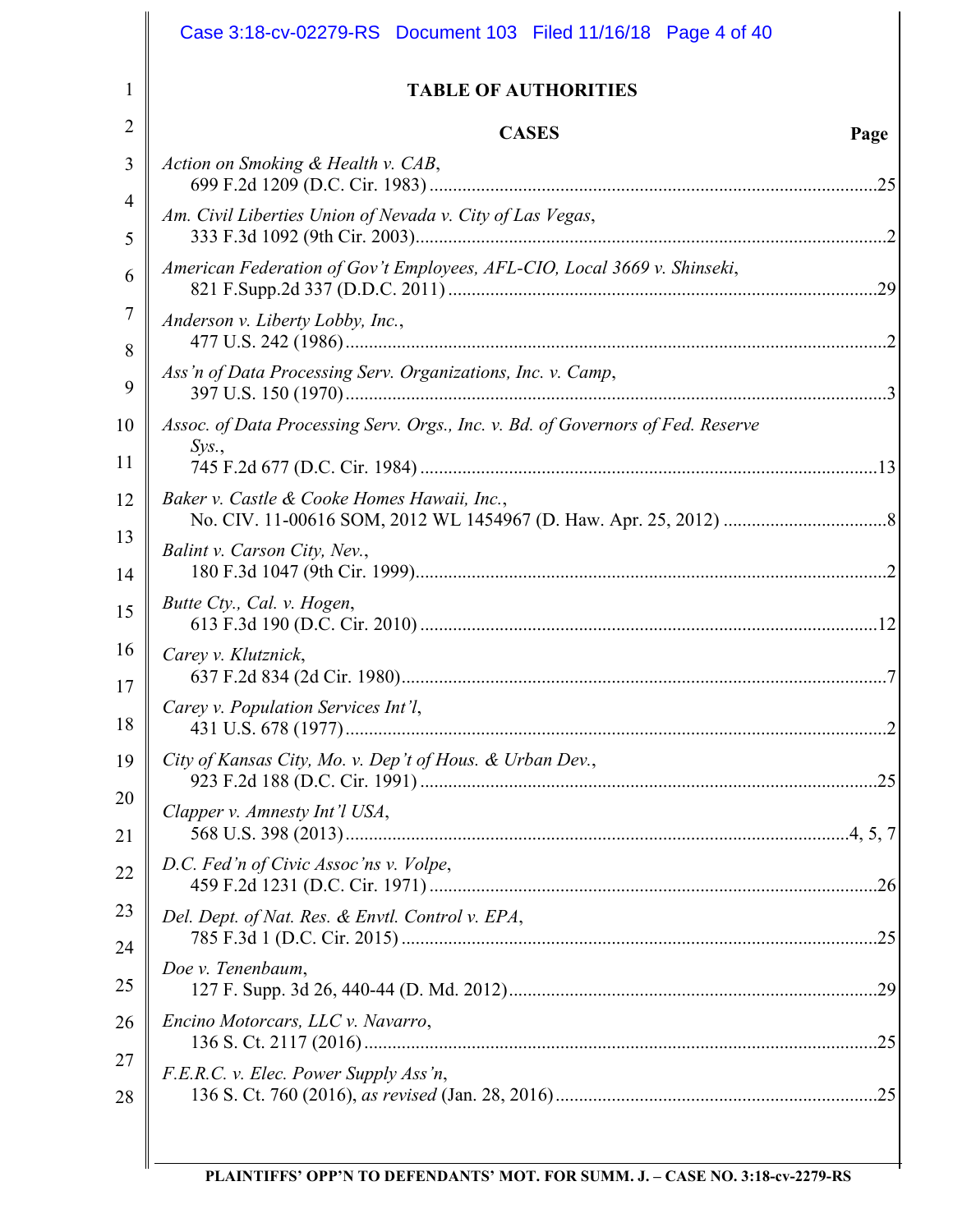|          | Case 3:18-cv-02279-RS<br>Page 5 of 40<br>Desupertor Auflied 21128<br>(continued) |      |
|----------|----------------------------------------------------------------------------------|------|
| 1        |                                                                                  | Page |
| 2        | FCC v. Fox Television Stations, Inc.,                                            | .20  |
| 3<br>4   | Glavin v. Clinton,                                                               |      |
| 5        | Guerrero v. Clinton,                                                             |      |
| 6        | Home Box Office v. FCC,                                                          |      |
| 7<br>8   | In re Adobe Sys., Inc. Privacy Litig.,                                           |      |
| 9        | In re Sony Gaming Networks & Customer Data Sec. Breach Litig.,                   |      |
| 10       | Int'l Union, United Mine Workers of Am. v. Mine Safety & Health Admin.,          |      |
| 11<br>12 | Lands Council v. Powell,                                                         |      |
| 13       | Leonard v. Clark,                                                                |      |
| 14<br>15 | Marentes v. State Farm Mut. Auto. Ins. Co.,                                      |      |
| 16       | Michigan v. $E.P.A.,$                                                            |      |
| 17       | Monsanto Co. v. Geertson Seed Farms,                                             |      |
| 18<br>19 | Motion Picture Ass'n of Am., Inc. v. F.C.C.,                                     |      |
| 20       | Motor Vehicle Mfrs. Ass'n v. State Farm Mut. Auto. Ins. Co.,                     |      |
| 21<br>22 | Nat'l Credit Union Admin. v. First Nat. Bank & Tr. Co.,                          |      |
| 23       | Nat'l Wildlife Fed. v. Babbit,                                                   |      |
| 24       | Nat. Res. Def. Council v. Nat'l Highway Traffic Safety Admin.,                   |      |
| 25<br>26 | New Hampshire Hosp. Assoc. v. Burwell,                                           |      |
| 27       | New York v. Commerce,                                                            |      |
| 28       | Organized Vill. of Kake v. U.S. Dep't of Agric.,                                 |      |
|          | iv<br>$\frac{1}{10}$                                                             |      |

**PLAINTIFFS' MOTION FOR PARTIAL SUMMARY JUDGMENT– CASE NO. 3:18-cv-2279-RS**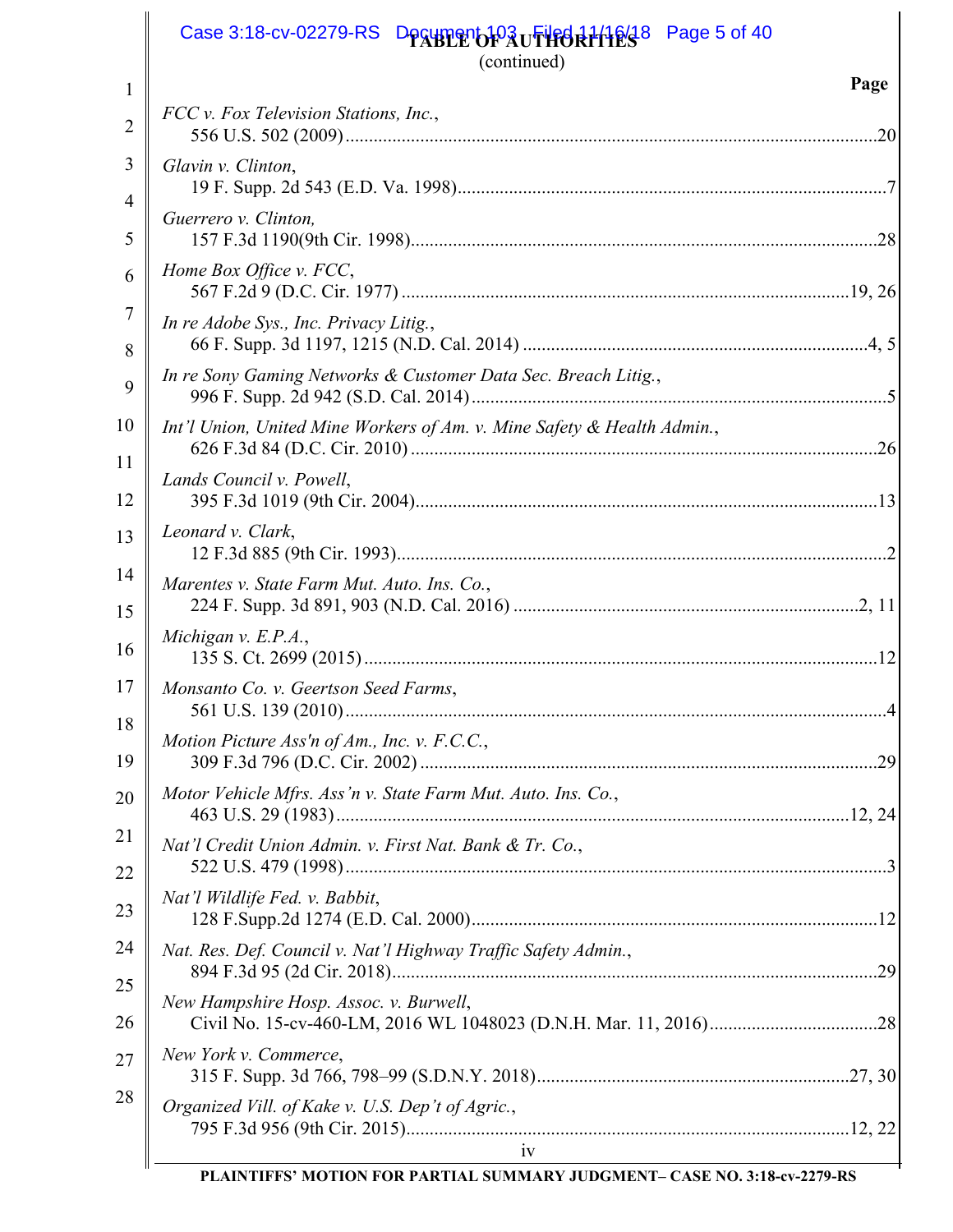| <b>Desument Pauflied Rittles</b> <sup>8</sup><br>(continued)   | Page 6 of 40 |
|----------------------------------------------------------------|--------------|
|                                                                | Page         |
| Padula v. Webster,                                             |              |
| Pennsylvania v. West Virginia,                                 |              |
| Pub. Citizen v. Heckler,                                       |              |
| Rapid Transit Advocates, Inc. v. S. Cal. Rapid Transit Dist.,  |              |
| Reed v. Salazar,                                               |              |
| Robins v. Spokeo, Inc.,                                        |              |
| San Luis & Delta-Mendota Water Auth. V. Locke,                 |              |
| St. Marks Place Hous. Co. v. U.S. Dep't of Hous. & Urban Dev., | .24          |
| Tutein v. Daley,                                               |              |
| U.S. Army Corps of Engineers v. Hawkes Co.,                    | .29          |
| U.S. Dep't of Commerce v. U.S. House of Representatives,       |              |
| Water Quality Ins. Syndicate v. U.S.,                          |              |
| Woods Petroleum Corp. v. U.S. Dep't of Interior,               |              |
| <b>STATUTES</b>                                                |              |
|                                                                |              |
|                                                                |              |
|                                                                |              |
|                                                                |              |
|                                                                |              |
|                                                                |              |
|                                                                |              |
|                                                                |              |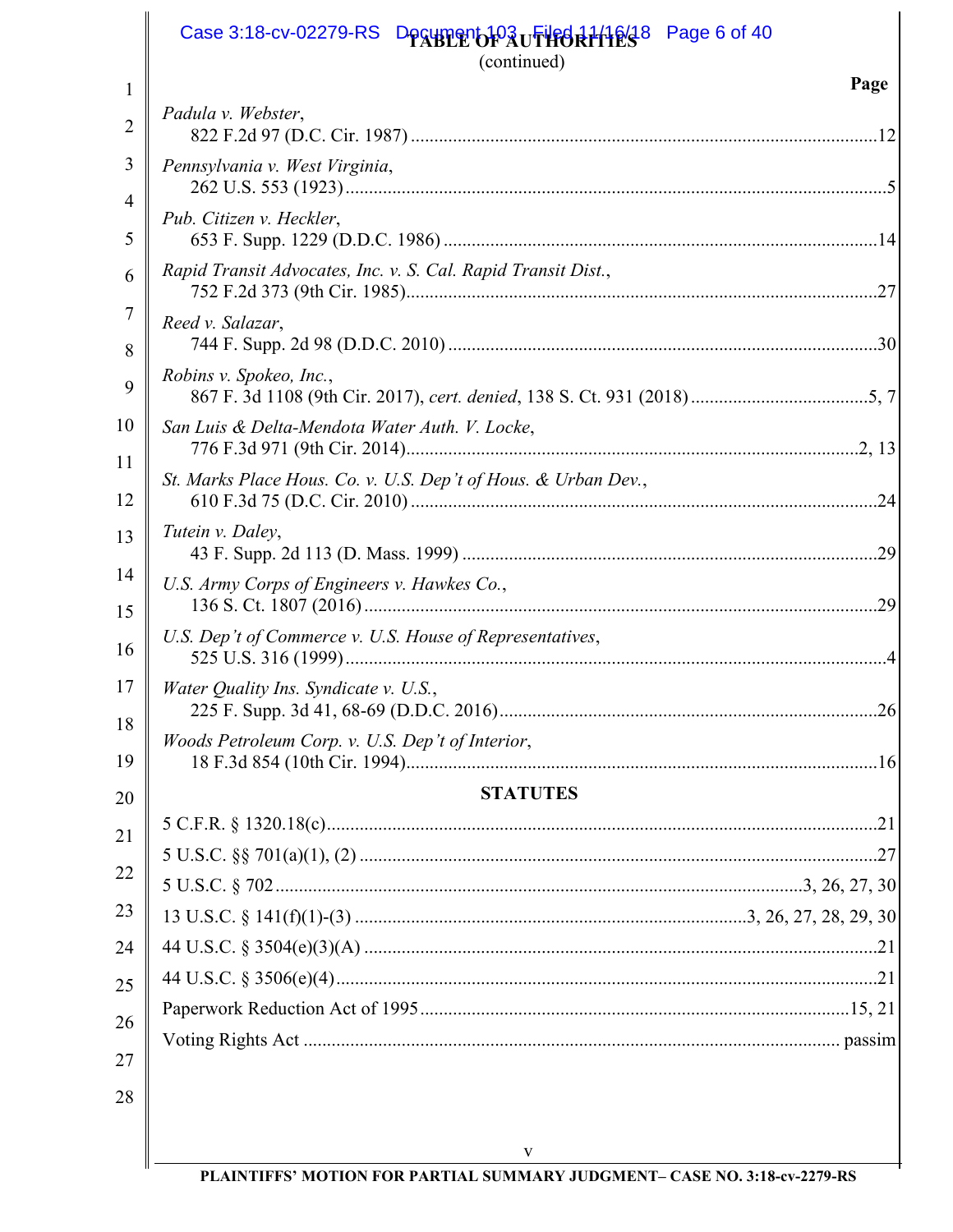|                | Case 3:18-cv-02279-RS $D_{P}$ $Q_{P}$ $Q_{P}$ $Q_{P}$ $Q_{P}$ $Q_{P}$ $Q_{P}$ $Q_{P}$ $Q_{P}$ $Q_{P}$ $Q_{P}$ $Q_{P}$ $Q_{P}$ $Q_{P}$ $Q_{P}$ $Q_{P}$ $Q_{P}$ $Q_{P}$ $Q_{P}$ $Q_{P}$ $Q_{P}$ $Q_{P}$ $Q_{P}$ $Q_{P}$ $Q_{P}$ $Q_{P}$ $Q_{P}$ $Q_{P}$ $Q_{$<br>(continued) |
|----------------|----------------------------------------------------------------------------------------------------------------------------------------------------------------------------------------------------------------------------------------------------------------------------|
| 1              | Page                                                                                                                                                                                                                                                                       |
| $\overline{2}$ | <b>OTHER AUTHORITIES</b>                                                                                                                                                                                                                                                   |
| 3              | Hearing Before the Committee on Ways and Means, U.S. House of                                                                                                                                                                                                              |
| $\overline{4}$ | Representatives, March 22, 2018,                                                                                                                                                                                                                                           |
| 5              | https://docs.house.gov/meetings/WM/WM00/20180322/108053/HHRG-115-                                                                                                                                                                                                          |
| 6<br>7         | Questions Planned for the 2020 Census and American Community Survey,<br>https://www2.census.gov/library/publications/decennial/2020/operations/plann                                                                                                                       |
| 8              |                                                                                                                                                                                                                                                                            |
| 9              |                                                                                                                                                                                                                                                                            |
|                | <b>RULES</b>                                                                                                                                                                                                                                                               |
| 10             |                                                                                                                                                                                                                                                                            |
| 11             |                                                                                                                                                                                                                                                                            |
| 12             |                                                                                                                                                                                                                                                                            |
| 13             |                                                                                                                                                                                                                                                                            |
| 14             |                                                                                                                                                                                                                                                                            |
| 15             |                                                                                                                                                                                                                                                                            |
| 16             |                                                                                                                                                                                                                                                                            |
| 17             |                                                                                                                                                                                                                                                                            |
| 18             |                                                                                                                                                                                                                                                                            |
| 19             |                                                                                                                                                                                                                                                                            |
| 20             |                                                                                                                                                                                                                                                                            |
| 21             |                                                                                                                                                                                                                                                                            |
| 22             |                                                                                                                                                                                                                                                                            |
| 23             |                                                                                                                                                                                                                                                                            |
| 24             |                                                                                                                                                                                                                                                                            |
| 25             |                                                                                                                                                                                                                                                                            |
| 26             |                                                                                                                                                                                                                                                                            |
| 27             |                                                                                                                                                                                                                                                                            |
| 28             |                                                                                                                                                                                                                                                                            |
|                | vi                                                                                                                                                                                                                                                                         |
|                | PLAINTIFFS' MOTION FOR PARTIAL SUMMARY JUDGMENT- CASE NO. 3:18-cv-2279-RS                                                                                                                                                                                                  |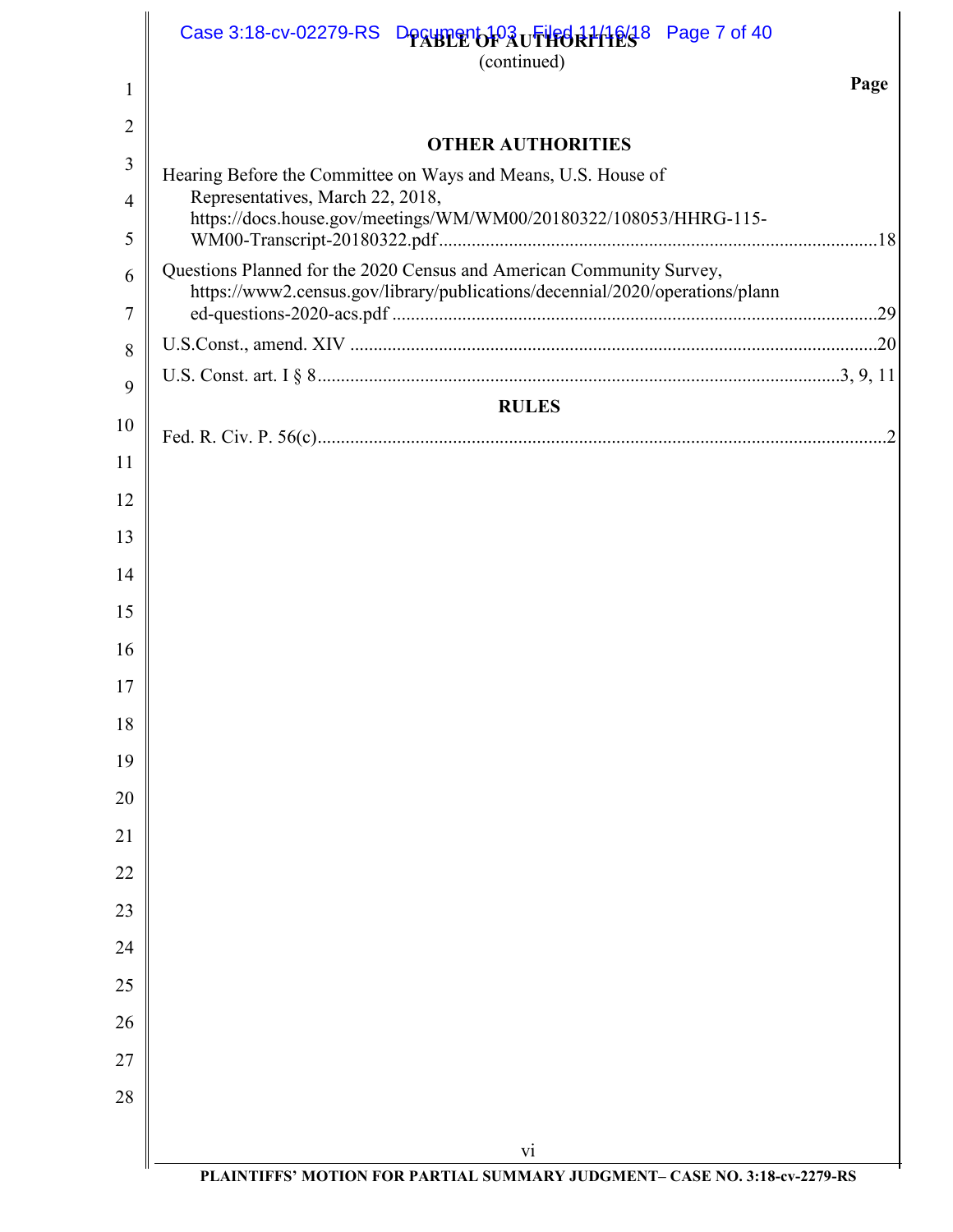#### **INTRODUCTION**

2 3 4 5 6 7 8 9 10 11 12 13 14 The uncontroverted evidence set forth in the administrative record confirms that Secretary of Commerce Wilbur Ross ("Ross") decided to add a citizenship question to the 2020 Decennial Census (the "Census") in early 2017 for improper political reasons. After making that decision, Ross worked with senior members of the Trump administration to conceal his true motivations and provide a pretextual rationale for the decision. The evidence shows that Ross and his staff spent months working with the U.S. Department of Justice ("DOJ") to concoct a *post hoc* justification for the addition of the citizenship question. The result was a formal request from DOJ in late 2017 requesting citizenship data to assist with enforcing Section 2 of the Voting Rights Act ("VRA"). Shortly thereafter, Ross issued a memorandum announcing the addition of the citizenship question (the "Decision Memo"). He then lied about the process by which he made the decision in sworn testimony to Congress, coming clean only after this and related civil actions against him and the U.S. Department of Commerce ("Commerce") shed light on the true facts.

15 16 17 18 19 20 Along the way, Ross failed to follow or uphold the laws and procedures governing any decision to make material changes to the Decennial Census. He also disregarded the technical and scientific advice of his own experts in the U.S. Census Bureau ("Bureau"), who warned that adding the citizenship question would lead to an undercount and cause other problems. No deference need be given to such a patently improper, arbitrary, and capricious decision, and summary judgment should not be granted to Defendants.

21 22 23 24 25 26 27 As set forth in Plaintiffs' pending motion for partial summary judgment (Doc. No. 99), Plaintiffs should prevail on their APA claim based solely on the administrative record.<sup>1</sup> That same record precludes summary judgment in Defendants' favor. What is more, the evidence developed in the extra-record discovery ordered by this Court (summarized below), including documents produced by Commerce and DOJ, the deposition testimony of witnesses, and the parties' expert reports, confirms Ross's scheme to subvert the legal requirements for adding questions to the Decennial Census and to hide his true motivations from Congress and the American people.

28

1

<sup>1</sup> Plaintiffs incorporate by reference herein their partial summary judgment motion in its entirety.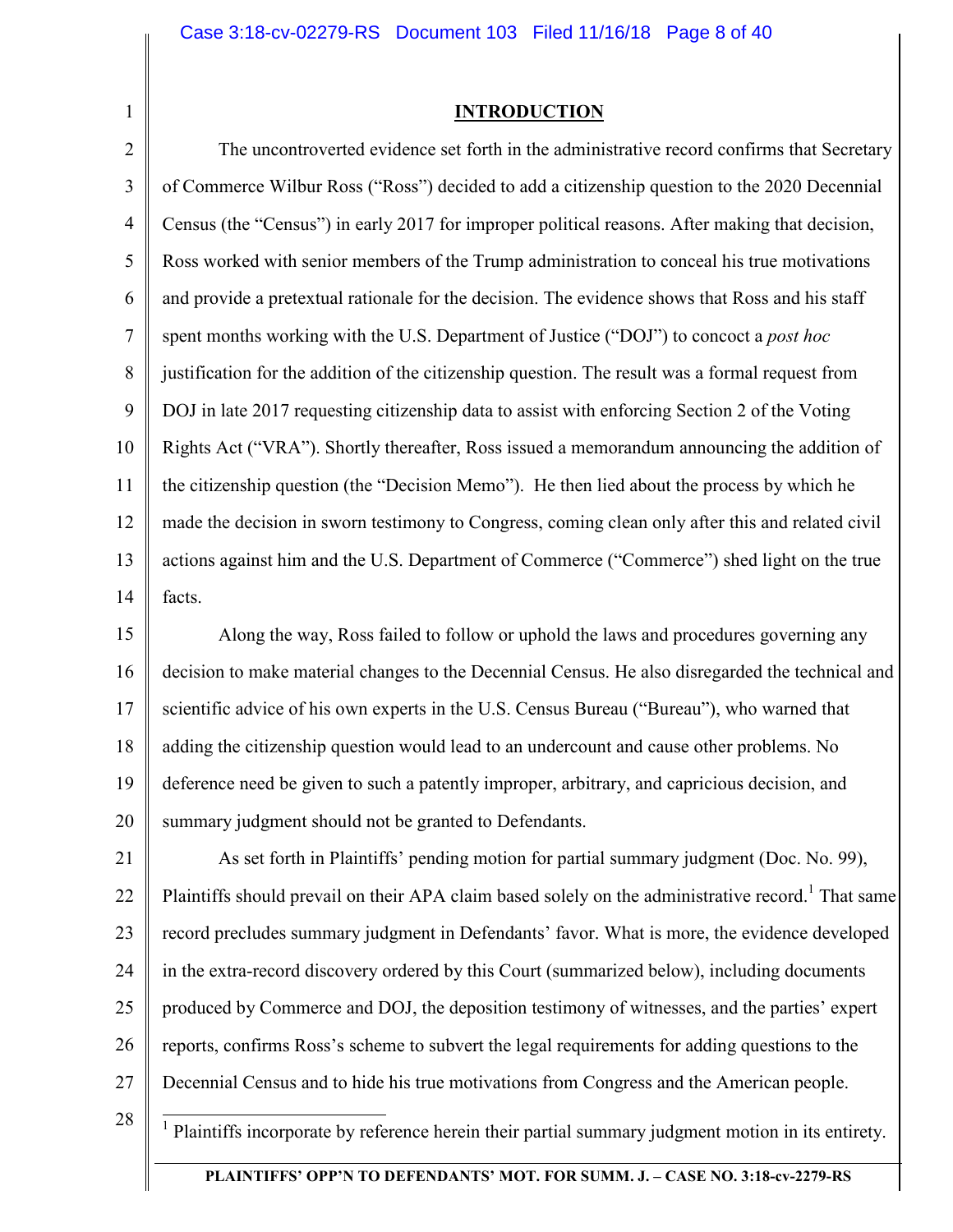# Case 3:18-cv-02279-RS Document 103 Filed 11/16/18 Page 9 of 40

| $\mathbf{1}$   | Moreover, Plaintiffs have demonstrated the existence of standing in connection with their                                                                                                                                                                                                                                                                                                                                                                                                                                     |
|----------------|-------------------------------------------------------------------------------------------------------------------------------------------------------------------------------------------------------------------------------------------------------------------------------------------------------------------------------------------------------------------------------------------------------------------------------------------------------------------------------------------------------------------------------|
| $\overline{2}$ | own motion for partial summary judgment. Defendants' contention that Plaintiffs may establish                                                                                                                                                                                                                                                                                                                                                                                                                                 |
| 3              | standing only by definitively proving what "will" happen as a result of including a citizenship                                                                                                                                                                                                                                                                                                                                                                                                                               |
| 4              | question is not the law. Plaintiffs have standing so long as they can establish a substantial risk of                                                                                                                                                                                                                                                                                                                                                                                                                         |
| 5              | injury, which they have amply done—both below and in their pending motion for partial                                                                                                                                                                                                                                                                                                                                                                                                                                         |
| 6              | summary judgment. Defendants' motion should be denied in its entirety.                                                                                                                                                                                                                                                                                                                                                                                                                                                        |
| $\overline{7}$ | <b>LEGAL STANDARD</b>                                                                                                                                                                                                                                                                                                                                                                                                                                                                                                         |
| 8              | Summary judgment is appropriate when "there is no genuine dispute as to any material                                                                                                                                                                                                                                                                                                                                                                                                                                          |
| 9              | fact and the movant is entitled to judgment as a matter of law." Fed. R. Civ. P. 56(c); accord                                                                                                                                                                                                                                                                                                                                                                                                                                |
| 10             | Anderson v. Liberty Lobby, Inc., 477 U.S. 242, 248 (1986). To defeat a motion for summary                                                                                                                                                                                                                                                                                                                                                                                                                                     |
| 11             | judgment, the non-moving party must identify, with "reasonable particularity, the evidence that                                                                                                                                                                                                                                                                                                                                                                                                                               |
| 12             | precludes summary judgment." Marentes v. State Farm Mut. Auto. Ins. Co., 224 F. Supp. 3d 891,                                                                                                                                                                                                                                                                                                                                                                                                                                 |
| 13             | 903 (N.D. Cal. 2016). A court considering a summary judgment motion must consider the                                                                                                                                                                                                                                                                                                                                                                                                                                         |
| 14             | evidence "in the light most favorable to the nonmoving party." Balint v. Carson City, Nev., 180                                                                                                                                                                                                                                                                                                                                                                                                                               |
| 15             | F.3d 1047, 1050 (9th Cir. 1999). In evaluating cross-motions for summary judgment, a court must                                                                                                                                                                                                                                                                                                                                                                                                                               |
| 16             | "evaluate each motion separately, giving the nonmoving party in each instance the benefit of all                                                                                                                                                                                                                                                                                                                                                                                                                              |
| 17             | reasonable inferences." Am. Civil Liberties Union of Nevada v. City of Las Vegas, 333 F.3d 1092,                                                                                                                                                                                                                                                                                                                                                                                                                              |
| 18             | 1097 (9th Cir. 2003). In claims arising under the APA, the court's deference to the agency is not                                                                                                                                                                                                                                                                                                                                                                                                                             |
| 19             | "unlimited" or "automatic" and a reviewing court must perform a "sufficiently probing" review of                                                                                                                                                                                                                                                                                                                                                                                                                              |
| 20             | the agency's decision to ensure it is not arbitrary and capricious. San Luis & Delta-Mendota                                                                                                                                                                                                                                                                                                                                                                                                                                  |
| 21             | <i>Water Auth. V. Locke, 776 F.3d 971, 994 (9th Cir. 2014).</i>                                                                                                                                                                                                                                                                                                                                                                                                                                                               |
| 22             | <b>ARGUMENT</b>                                                                                                                                                                                                                                                                                                                                                                                                                                                                                                               |
| 23             | <b>PLAINTIFFS HAVE STANDING.<sup>2</sup></b><br>I.                                                                                                                                                                                                                                                                                                                                                                                                                                                                            |
| 24             | Defendants erroneously claim that Plaintiffs' standing argument rests on two premises: (1)                                                                                                                                                                                                                                                                                                                                                                                                                                    |
| 25             | Plaintiffs are required to prove that there "will" be an actual undercount to establish standing; and                                                                                                                                                                                                                                                                                                                                                                                                                         |
| 26<br>27<br>28 | The Court need not find that all plaintiffs have standing for the case to proceed. So long as the<br>Court determines that one of the plaintiffs has standing, all of the plaintiffs may proceed with<br>their claims. See Carey v. Population Services Int'l, 431 U.S. 678, 682 (1977) (where multiple<br>plaintiffs join in asserting the same claim, if one plaintiff has standing, the court need not decide<br>the standing of the other plaintiffs); <i>Leonard v. Clark</i> , 12 F.3d 885, 888 (9th Cir. 1993) (same). |
|                | PLAINTIFFS' OPP'N TO DEFENDANTS' MOT. FOR SUMM. J. - CASE NO. 3:18-cv-2279-RS                                                                                                                                                                                                                                                                                                                                                                                                                                                 |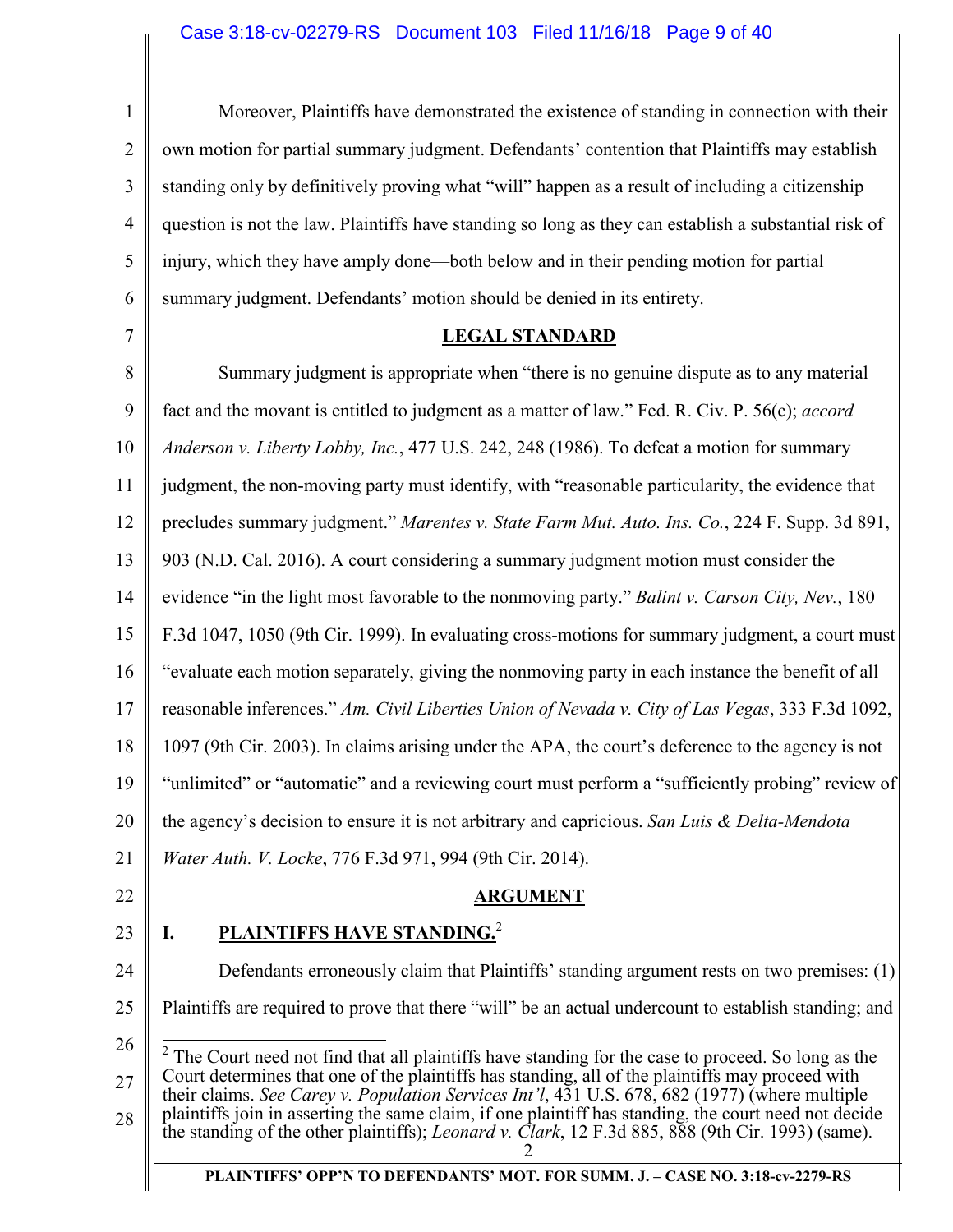1 2 (2) that there is no genuine dispute of material fact as to whether there "will" be an actual undercount. Both of these premises is wrong. $3$ 

3

4

# **A. Plaintiffs Need Not Prove that There "Will" Be an Actual Undercount to Establish Standing.**

5 6 7 8 9 10 11 12 13 14 15 16 17 18 19 20 21 22 Plaintiffs' claims of concrete injury are based on various grounds, none of which requires proof that there "will" be an actual undercount. Rather, all of Plaintiffs' claims are based on the "substantial risk" of an undercount, which (1) has caused Plaintiffs to spend money now to mitigate that risk; (2) will injure them in the future if the substantial risk materializes; and (3) in BAJI's case, has placed its members in fear. (Pls.' Mot. (Doc. No. 99) at 10-18.) First, both San Jose and BAJI have already expended money because of the addition of the citizenship question to the Census. At the time it filed its Complaint, San Jose had spent \$50,000 preparing for the Census, a figure that has ballooned to over \$300,000 today. What is more, San Jose expects to divert an additional \$300,000 for outreach specifically because the citizenship question will be included. (Comp.  $\P$  58; Ruster Decl.  $\P$  12.)<sup>4</sup> BAJI has similarly diverted substantial resources for the same reason. (Comp. ¶ 23; Tometi Decl. ¶¶ 12–14.) Second, both San Jose and BAJI will be harmed as a result of the addition of the citizenship question to the Census because of the substantial risk of a loss of funding to San Jose's and BAJI's respective constituents, and harm to BAJI's mission. (*See* Pls.' Mot. at 13-14.) <sup>3</sup> Defendants do not argue that Plaintiffs lack prudential standing under Section 10(a) of the APA.

23 24 25 26 27 28 *See* 5 U.S.C. § 702. Prudential standing requires that "the interest sought to be protected by the complainant [must be] arguably within the zone of interests to be protected or regulated by the statute." *Nat'l Credit Union Admin. v. First Nat. Bank & Tr. Co.*, 522 U.S. 479, 488 (1998) (quoting *Ass'n of Data Processing Serv. Organizations, Inc. v. Camp*, 397 U.S. 150, 153 (1970)). There is no question that Plaintiffs' interest in a fair and accurate census is within the zone of interest of the Census Act and the Enumeration Clause. Indeed, when it denied Defendants' Motion to Dismiss, this Court determined that Plaintiffs' claims "easily survive the zone ofinterests test." (Aug. 17, 2018 Order Denying Defendants' Motion to Dismiss (Doc. No. 86) ("Order") at 12.) <sup>4</sup> Plaintiffs refer to the Declarations of Opal Tometi and Jeff Ruster filed in support of their Motion for Partial Summary Judgment (Docs. 99-4 and 99-5) as "Tometi Decl." and "Ruster Decl.," respectively.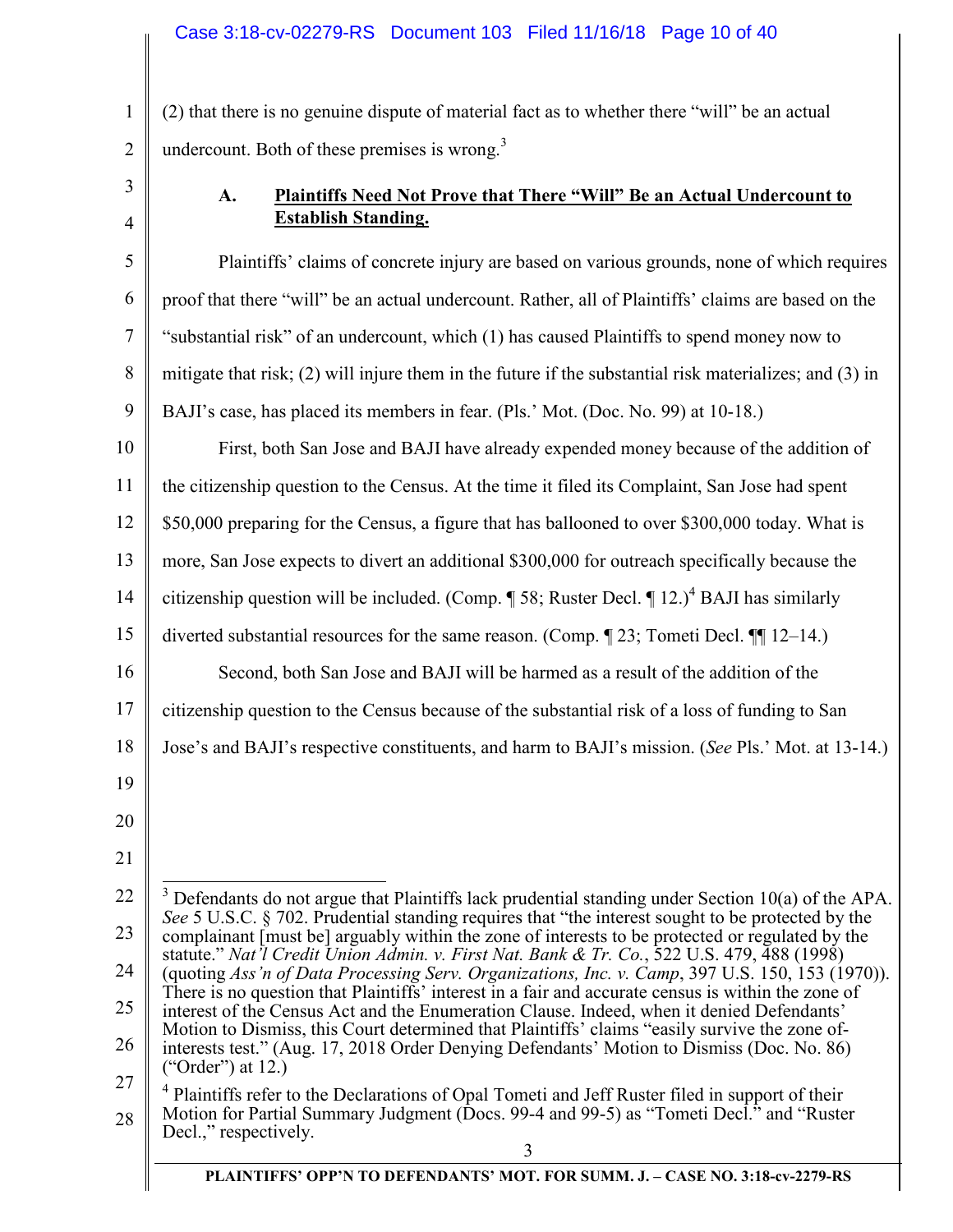#### Case 3:18-cv-02279-RS Document 103 Filed 11/16/18 Page 11 of 40

1 2 3 Third, BAJI also has standing through its members, who are justifiably afraid that the Bureau or Commerce will share their confidential responses to the citizenship question with other law enforcement agencies. (Pls.' Mot. at 13; Tometi Decl. ¶ 13.)

4

#### **B. Plaintiffs' Evidence of Standing Satisfies All of Article III's Requirements.**

5 6 7 8 9 10 11 12 13 14 15 16 17 18 Defendants base their entire standing argument on the premise that Plaintiffs must prove that an undercount "will" definitely occur, erecting an impossible obstacle to standing that no court has ever adopted. (*See* Defendants' Motion for Summary Judgment. (Doc. No. 100) ("Defs.' Mot.") at 8.) As the Supreme Court has stated in similar contexts, "it is certainly not necessary for this Court to wait until the census has been conducted to consider the issues presented here, because such a pause would result in extreme—possibly irremediable—hardship." *U.S. Dep't of Commerce v. U.S. House of Representatives*, 525 U.S. 316, 332 (1999) ("D.O.C."); *see also In re Adobe Sys., Inc. Privacy Litig.*, 66 F. Supp. 3d 1197, 1215 (N.D. Cal. 2014) (holding that requiring plaintiffs to wait until they actually suffer harm to have standing "would run counter to the well-established principle that harm need not have already occurred or be 'literally certain' in order to constitute injury-in-fact" (quoting *Clapper v. Amnesty Int'l USA*, 568 U.S. 398, 414 n.5 (2013))); *Monsanto Co. v. Geertson Seed Farms*, 561 U.S. 139, 153 (2010) (holding that a plaintiff has standing to seek an injunction when it shows that it is "likely to suffer a constitutionally cognizable injury absent injunctive relief").

19 20 21 22 23 24 25 Contrary to Defendants' argument, the case law does not stand for the proposition that Plaintiffs must show that the 2020 Census "will result in an undercount." Defendants' error is based on a misreading and misapplication of *Clapper*. In *Clapper*, the plaintiffs challenged a provision of the Foreign Intelligence Surveillance Act that authorized surveillance of non-U.S. persons outside the United States. 568 U.S. at 401. Plaintiffs' claim for standing was based on their fears that their communications would be intercepted under the new law, and on measures they had undertaken to avoid the new law's surveillance. *Id.* at 410, 416.

26 27 28 In holding that plaintiffs lacked standing under either ground, the Court noted that the series of factual events underlying plaintiffs' future injury were "highly speculative" because there was no evidence that the government would *ever* decide to target the communications of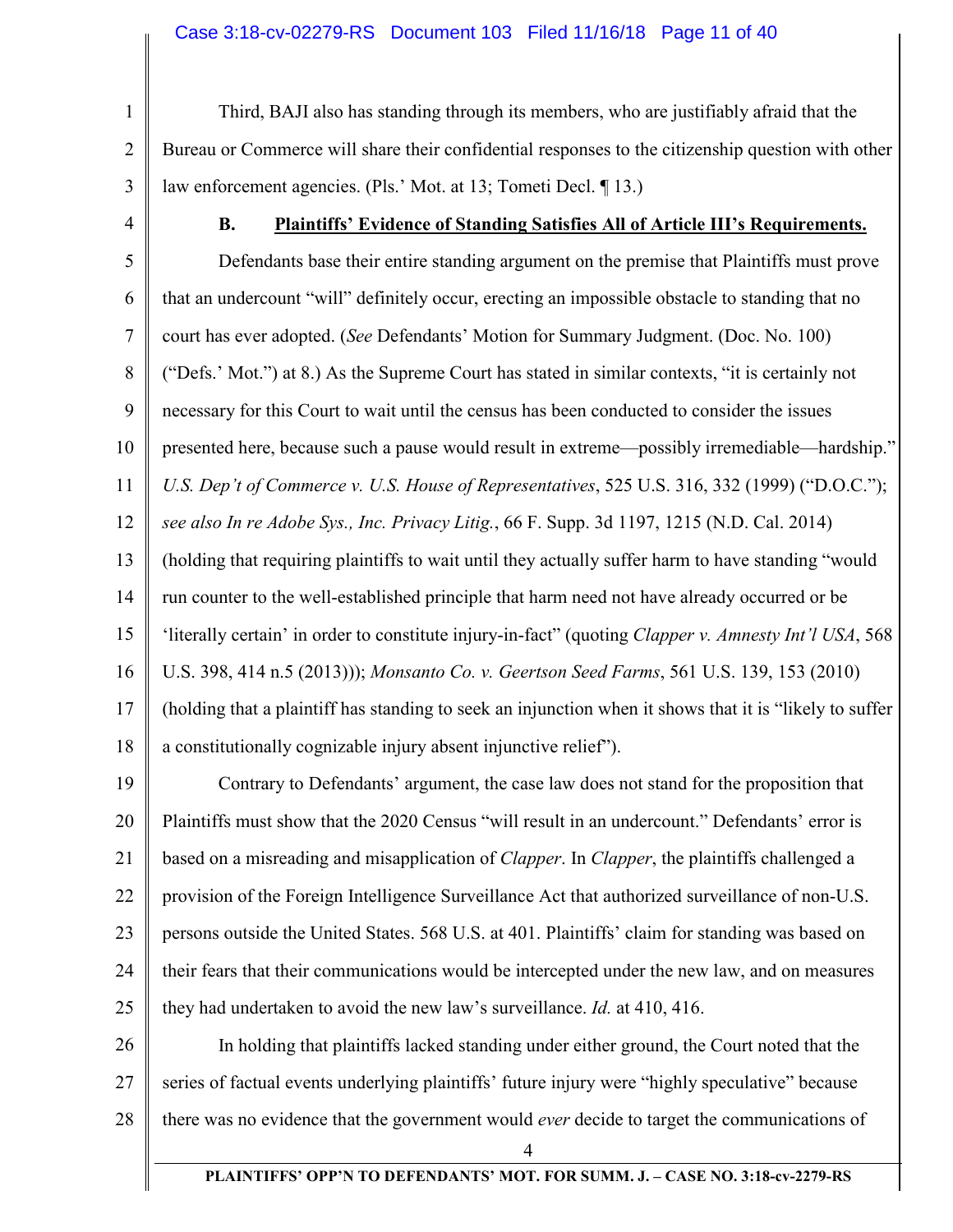1 2 3 4 5 6 7 8 9 10 11 12 13 14 15 16 17 18 19 20 21 22 23 24 25 those with whom the plaintiffs communicated, or that the government would *actually* choose to invoke its authority under the new law to do so. *Id.* at 410-12. No such speculation as to Defendants' actions exist here, and there is no issue as to the "traceability" of Plaintiffs' harm to Defendants' actions as there was in *Clapper*. Here, Ross has already made his decision to add the citizenship question to the Census. It is from that action that Plaintiffs have already suffered, and will continue to suffer, harm, including current expenditures of funds to reduce the probability of an inaccurate differential count, as Defendants have publicly requested. *See Robins v. Spokeo, Inc.*, 867 F. 3d 1108, 1118 (9th Cir. 2017), *cert. denied*, 138 S. Ct. 931 (2018) (describing *Clapper* as presenting a situation where "threatened conduct . . . had not happened yet"). Additionally, *Clapper* expressly cautioned that "[o]ur cases do not uniformly require plaintiffs to demonstrate that it is literally certain that the harms they identify will come about." 568 U.S. at 414 n.5.<sup>5</sup> It emphasized that "we have found standing based on a 'substantial risk' that the harm will occur, which may prompt plaintiffs to reasonably incur costs to mitigate or avoid that harm." *Id.* Ross has publicly responded to concerns about an undercount relating to the citizenship question by stating that local governments should engage in outreach to "encourag[e] non-citizens, their friends, and their families to respond to the Census."<sup>6</sup> (Pls.' Mot. at 10-11.) Moreover, despite its touted non response follow-up ("NRFU") process, the Bureau has been unable to avoid significant undercounts of the very populations at risk here, including San Jose's residents. (Pls.' Mot. at 11-12.) The Bureau's own documents confirm that these populations are  $\overline{a}$  $<sup>5</sup>$  The Ninth Circuit has never adopted the Second Circuit's "objectively reasonable likelihood"</sup> standard for actual harm, or its "not fanciful or paranoid" standard for spending to prevent future harm, that were criticized by *Clapper*. Multiple courts in this circuit have noted that "*Clapper* did not change the law governing Article III standing" in the Ninth Circuit. *In re Adobe Sys.*, 66 F. Supp. 3d at 1213; *see also In re Sony Gaming Networks & Customer Data Sec. Breach Litig.*, 996 F. Supp. 2d 942, 961 (S.D. Cal. 2014) ("*Clapper* simply reiterated an already well-established framework for assessing whether a plaintiff had sufficiently alleged an 'injury-in-fact.'"). As Judge Koh noted in *Adobe Systems*, *Clapper*'s "'certainly impending' language can be traced back to a 1923 decision, *Pennsylvania v. West Virginia*, 262 U.S. 553, 593 (1923), and has been

- 26 27 cited numerous times in U.S. Supreme Court cases addressing standing in the intervening decade." *Adobe Sys.*, 66 F. Supp. 3d at 1123 n.4.<br><sup>6</sup> Since the filing of Plaintiffs' original motion, the website link for Ross's comments has
- 28 changed. True and accurate copies of the full remarks and public letter are attached to the Declaration of Ana Guardado ("Guardado Decl.") as Exs. 1 and 2.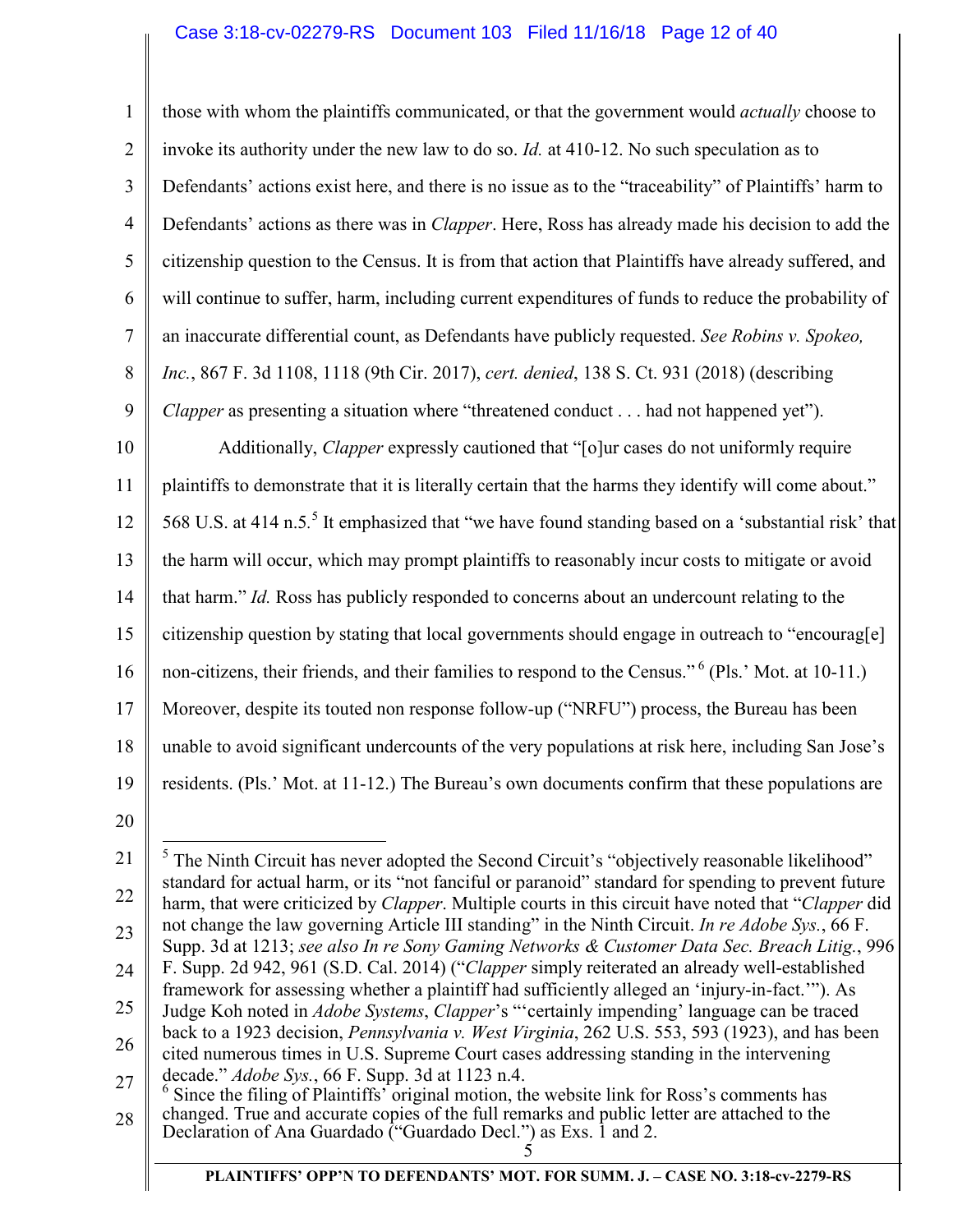1 2 at greater risk with a citizenship question. (*Id.*) This in itself is undisputed evidence of the substantial risk of an undercount caused by the addition of the question.

3 4 5 6 7 8 9 10 11 12 13 14 15 16 17 18 19 20 21 22 23 24 25 Defendants' only arguments on the issue amount to empty speculation. Dr. John Abowd, the Chief Scientist and Associate Director for Research and Methodology at the Bureau, serves as Defendants' lead expert.<sup>7</sup> Dr. Abowd wrote in his expert report that the Bureau has not "produced credible quantitative evidence that the addition of the citizenship question would increase the net undercount or increase differential net undercounts for identifiable sub-populations." (Declaration of Dr. John Abowd (Doc. No. 100-1) ("Abowd Decl.") ¶ 13.) But he testified that the reason the Bureau did not produce such evidence is that it chose not to look for it. When asked if anyone at the Census "proposed doing that additional analysis to produce credible qualitative evidence" regarding an undercount, Dr. Abowd admitted that he had proposed it, but ultimately declined to devote resources to answering the question. (Abowd Exp. Dep. at 288:10-290:14.) Dr. Abowd explained that there are already enough documented reasons *not to add the citizenship question*, and that conducting a study on its ultimate effect would not be cost-effective. (*Id.* at 290:3-7.) He admitted that, since he did not study the issue, the citizenship question "could drive the net undercounts way up or they could drive them way down." (*Id.* at 290:8-11.) There is, therefore, by Defendants' own admission, a substantial risk of an undercount. As to Plaintiffs' standing based on the potential loss of funding, Plaintiffs need not demonstrate with precision the harm that will come from the substantial risk of an undercount. As this Court noted in denying Defendants' motion to dismiss, "courts have consistently held that individual plaintiffs have standing where they allege a loss of federal funding to their states and localities resulting from a census undercount." (Aug. 17, 2018 Order Denying Defendants' Motion to Dismiss (Doc. No. 86) ("Order") at 12.) The cases cited by this Court were not limited to those decided on the pleadings, but included a case upholding an injunction and two decided at <sup>7</sup> Dr. Abowd was deposed in his individual capacity, was presented as a  $30(b)(6)$  witness for the

<sup>26</sup>  27 28 6 Bureau, and was deposed as an expert witness. His individual deposition of August 15, 2018 is cited herein as the "Abowd Dep." and is attached to the Declaration of Andrew Case as Exhibit C. Abowd's testimony as the Bureau's 30(b)(6) witness is cited herein as "Bureau Dep." and is attached to the Declaration of Andrew Case as Exhibit F. And Abowd's expert testimony is cited herein as "Abowd Exp. Dep." and is attached to the Declaration of Andrew Case as Exhibit H.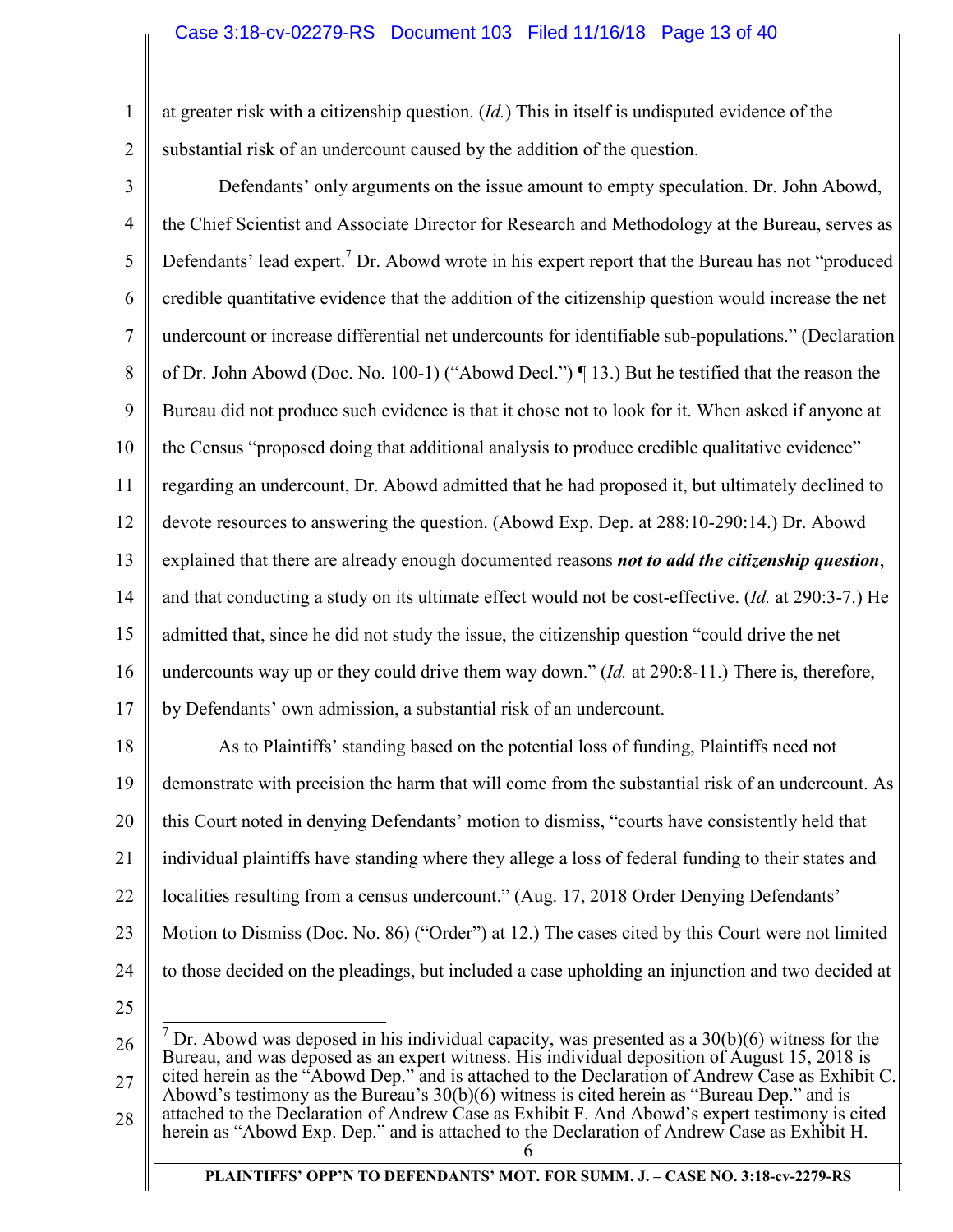#### Case 3:18-cv-02279-RS Document 103 Filed 11/16/18 Page 14 of 40

1 2 3 4 5 6 the summary judgment stage. For example, the Second Circuit upheld a preliminary injunction, noting that the harm of an undercount is "real and imminent, not remote" even though future injury "is merely a possibility until it is actual and can no longer be averted." *Carey v. Klutznick*, 637 F.2d 834, 837 (2d Cir. 1980). In granting summary judgment, another court noted that "plaintiffs do not need to prove with mathematical certainty the degree to which they will be injured by the Department's plan." *Glavin v. Clinton*, 19 F. Supp. 2d 543, 548 (E.D. Va. 1998).

7

# **C. Defendants Fail to Address BAJI Members' Loss-of-Privacy Fears.**

8 9 10 11 12 Defendants do not address BAJI's standing theory, namely, that "the inclusion of the citizenship question will instill fear and intimidation in Black immigrant communities." (Compl. ¶ 60.) This fear independently establishes BAJI's standing. *See Spokeo*, 867 F.3d at 1114 (noting that injury stemming from a loss of "reputational and privacy interests that have long been protected in the law").

13 14 15 16 17 18 19 Since the addition of the citizenship question to the Census, several of BAJI's members have expressed concern about the effects of the citizenship question, such as political dilution and the loss of federal funding, on the historically underrepresented communities whom BAJI represents. (Tometi Decl. ¶¶ 9–11.) Other members have told BAJI that they would be reluctant to participate in the Census if it contains a question about their citizenship status, expressing fears about confidentiality and privacy, particularly in the context of today's heightened anti-immigrant political rhetoric. (Tometi Decl. ¶ 11.)

20 21 22 23 24 25 26 27 These fears are based on threats which, in the words of *Clapper*, are both "traceable" to Ross's decision and based on the fear of a "substantial risk" eventuating for the reasons stated above. And evidence from DOJ confirms the substantiality of these fears. In 2010, DOJ issued a memorandum to Commerce "clarif[ying] that no provision of the PATRIOT Act can compel the Secretary of Commerce to disclose confidential census data." (Declaration of Andrew Case ("Case Decl.") Ex. B at 4.) In June 2018, John Gore, Acting Assistant Attorney General of the Civil Rights Division, testified before Congress on the citizenship question. Gore's Chief of Staff wrote that it was best to dodge the question of whether other agencies could compel Commerce to

28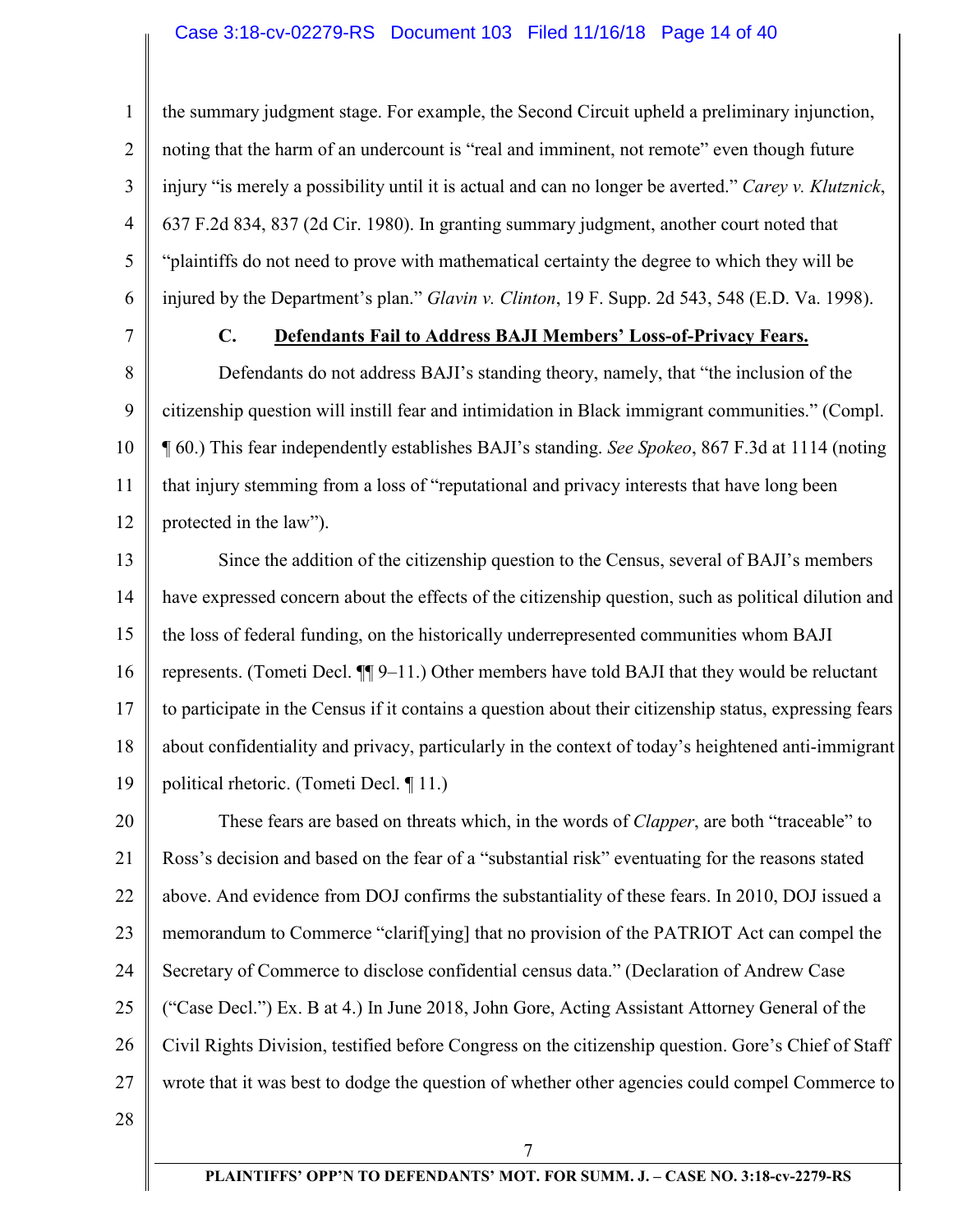| $\mathbf{1}$   | provide answers to Census questions "in case the issues addressed in the OLC opinion or related                                                                                                           |
|----------------|-----------------------------------------------------------------------------------------------------------------------------------------------------------------------------------------------------------|
| $\overline{2}$ | issues come up later for renewed debate." (Case Decl., Ex. B at 3.)                                                                                                                                       |
| 3              | Thus, despite public statements that the Bureau and Commerce will continue to respect                                                                                                                     |
| 4              | the privacy of citizenship answers, DOJ has admitted in private that providing census answers to                                                                                                          |
| 5              | other agencies (such as Immigration and Customs Enforcement ("ICE")) may "come up later for                                                                                                               |
| 6              | renewed debate." (Id.) Such statements confirm that BAJI's members' privacy concerns are well-                                                                                                            |
| 7              | founded. See Baker v. Castle & Cooke Homes Hawaii, Inc., No. CIV. 11-00616 SOM, 2012 WL                                                                                                                   |
| 8              | 1454967, at *4 (D. Haw. Apr. 25, 2012) (A loss of privacy, like other "aesthetic, emotional or                                                                                                            |
| 9              | psychological harms also suffice for standing purposes.")                                                                                                                                                 |
| 10             | D.<br><b>Alternatively, There Are Genuine Issues of Material Fact as to Whether the</b>                                                                                                                   |
| 11             | <b>Citizenship Question Will Cause an Undercount.</b>                                                                                                                                                     |
| 12             | Even if one assumes, for purposes of argument, that Plaintiffs must show that there "will"                                                                                                                |
| 13             | be a net undercount to prove standing, Defendants would not be entitled to summary judgment on                                                                                                            |
| 14             | that issue because of genuine issues of material fact. <sup>8</sup> As noted above, Dr. Abowd's testimony                                                                                                 |
| 15             | puts the issue of certainty as to undercount directly in dispute. Indeed, the Bureau itself, at its                                                                                                       |
| 16             | deposition, testified that adding the question will make it harder to tell whether an undercount                                                                                                          |
| 17             | comes to pass. The Bureau testified that the question "will make it more difficult to correct—to                                                                                                          |
| 18             | collect accurate data on the enumeration, which will complicate the assessment of net                                                                                                                     |
| 19             | undercount." (Bureau Dep. at $264:7-10.$ ) <sup>9</sup> Also, the Bureau's past history of differential                                                                                                   |
| 20             | undercounts of minority populations, at a minimum, creates a dispute of fact on this issue in                                                                                                             |
| 21             | Plaintiffs' favor. (Pls.' Mot. at 11-12.)                                                                                                                                                                 |
| 22             | Furthermore, Plaintiffs' experts conducted the studies that Dr. Abowd thought were not                                                                                                                    |
| 23             | worthwhile. Their conclusions show that both a net undercount and a differential undercount of                                                                                                            |
| 24             | In fact, the genuine dispute over whether an undercount "will" happen itself shows that there is                                                                                                          |
| 25             | no dispute that there is a "substantial risk" that it will happen, thus supporting Plaintiffs' motion.<br>Defendants' other expert, Dr. Stuart Gurrea, Vice President at Economists Incorporated, has not |
| 26             | formed <i>any</i> independent opinion on the issue of variations in nonresponse rates across geographic<br>areas or demographic groups as a result of the citizenship question, or on whether or not the  |
| 27             | Bureau will be able to fully mitigate any decline in self-response rates attributable to a citizenship<br>question through NRFU and imputation. He simply used assumptions regarding the success of       |
| 28             | NRFU that were provided by Defendants. (Deposition of Dr. Stuart Gurrea ("Gurrea Dep."), Case<br>Decl. Ex. J at 103:4-11; 121:9-122:5; 125:5-9.)                                                          |
|                | 8                                                                                                                                                                                                         |
|                | PLAINTIFFS' OPP'N TO DEFENDANTS' MOT. FOR SUMM. J. - CASE NO. 3:18-cv-2279-RS                                                                                                                             |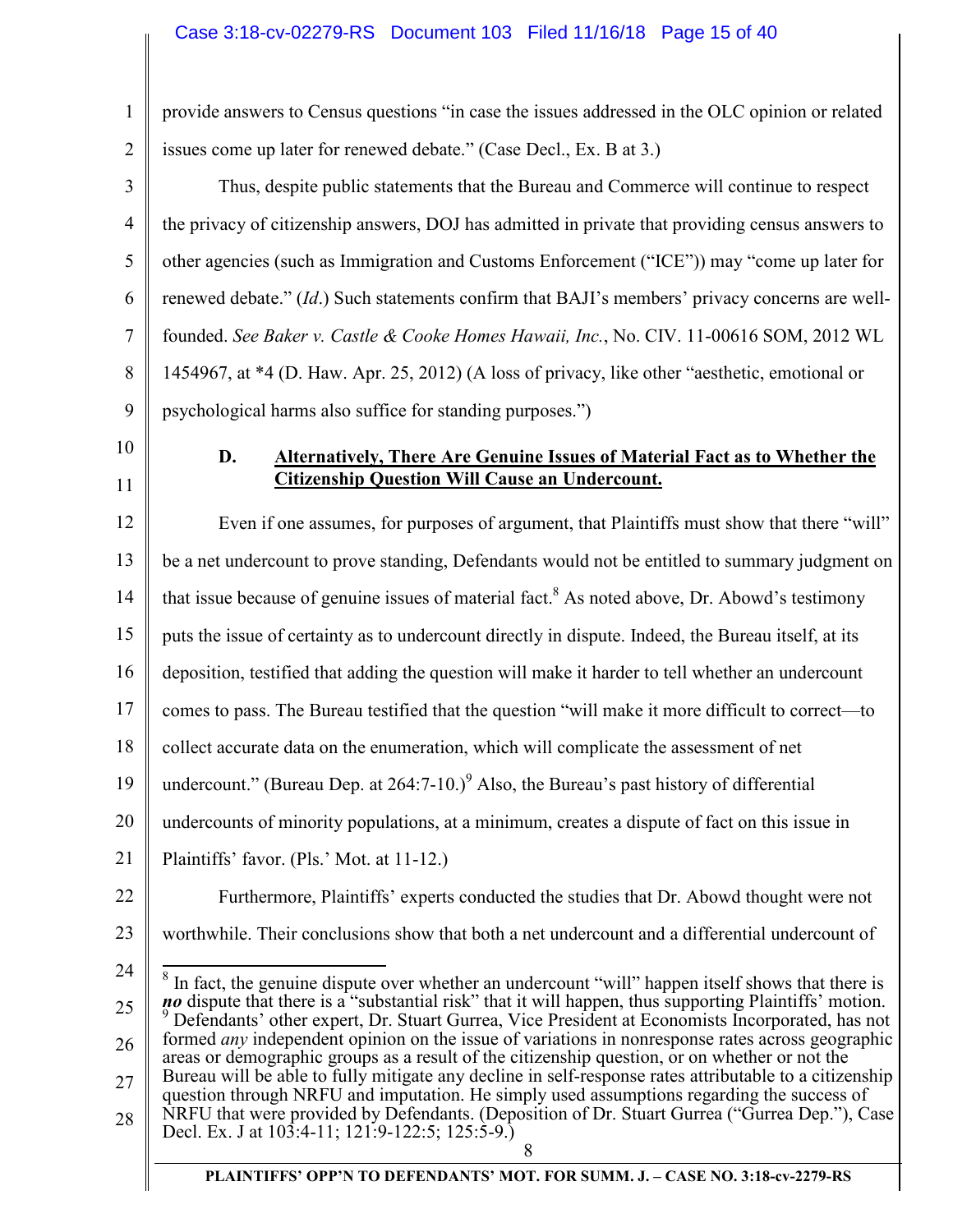#### Case 3:18-cv-02279-RS Document 103 Filed 11/16/18 Page 16 of 40

1 2 3 4 5 San Jose are not just significant risks, but overwhelmingly likely to occur. The reports are discussed in detail in Section II(B) below in relation to Plaintiffs' Enumeration Clause claim, which is the proper place to discuss the dispute over whether there "will" be an undercount. But there can be no reasonable dispute that a substantial risk of an undercount exists, and that this risk is sufficient to confer standing.

6 7

#### **II. GENUINE ISSUES OF MATERIAL FACT PRECLUDE GRANTING SUMMARY JUDGMENT ON PLAINTIFFS' ENUMERATION CLAUSE CLAIM.**

8 9 10 11 Recognizing that there are genuine factual disputes regarding their Enumeration Clause claim, Plaintiffs did not move for summary judgment on that claim. (Pls.' Mot. at 1 n.1.) In their motion, Defendants raise arguments rejected by this Court at the motion-to-dismiss phase and ignore the substantial evidence that adding the question will lead to an actual undercount.

- 12
- 13

### **A. Defendants Advance Arguments that This Court Has Previously Considered and Rejected.**

14 15 16 17 18 19 20 21 22 23 24 25 Defendants' arguments with respect to Plaintiffs' Enumeration Clause claim amount to nothing more than a near-verbatim repetition of arguments which this Court has already considered and rejected. Defendants continue to maintain that the "Constitution's reference to 'actual Enumeration' requires only that the population be determined by a person-by-person headcount . . . ." (Defs.' Mot. at 16.) But in denying Defendants' motion to dismiss, the Court made clear that "there may be a rare question that is so uniquely impactful on the process of counting itself, that it becomes akin to a mechanics-of-counting-type challenge, which is plainly reviewable under the Enumeration Clause." (Order at 28.) Indeed, a "decision to alter the census in a way that affirmatively interferes with the actual enumeration, and does not fulfill any other reasonable governmental purpose, is subject to challenge under the Enumeration Clause." (*Id.* at 29.) Defendants' rehashing of this argument amounts to an improper motion for reconsideration and should be summarily rejected.

26

#### **B. There Are Genuine Issues of Material Fact Regarding Enumeration.**

27 28 9 Defendants and their experts advance disputed claims as to the effectiveness of the Bureau's enumeration efforts. They claim that "the Census Bureau is fully equipped and funded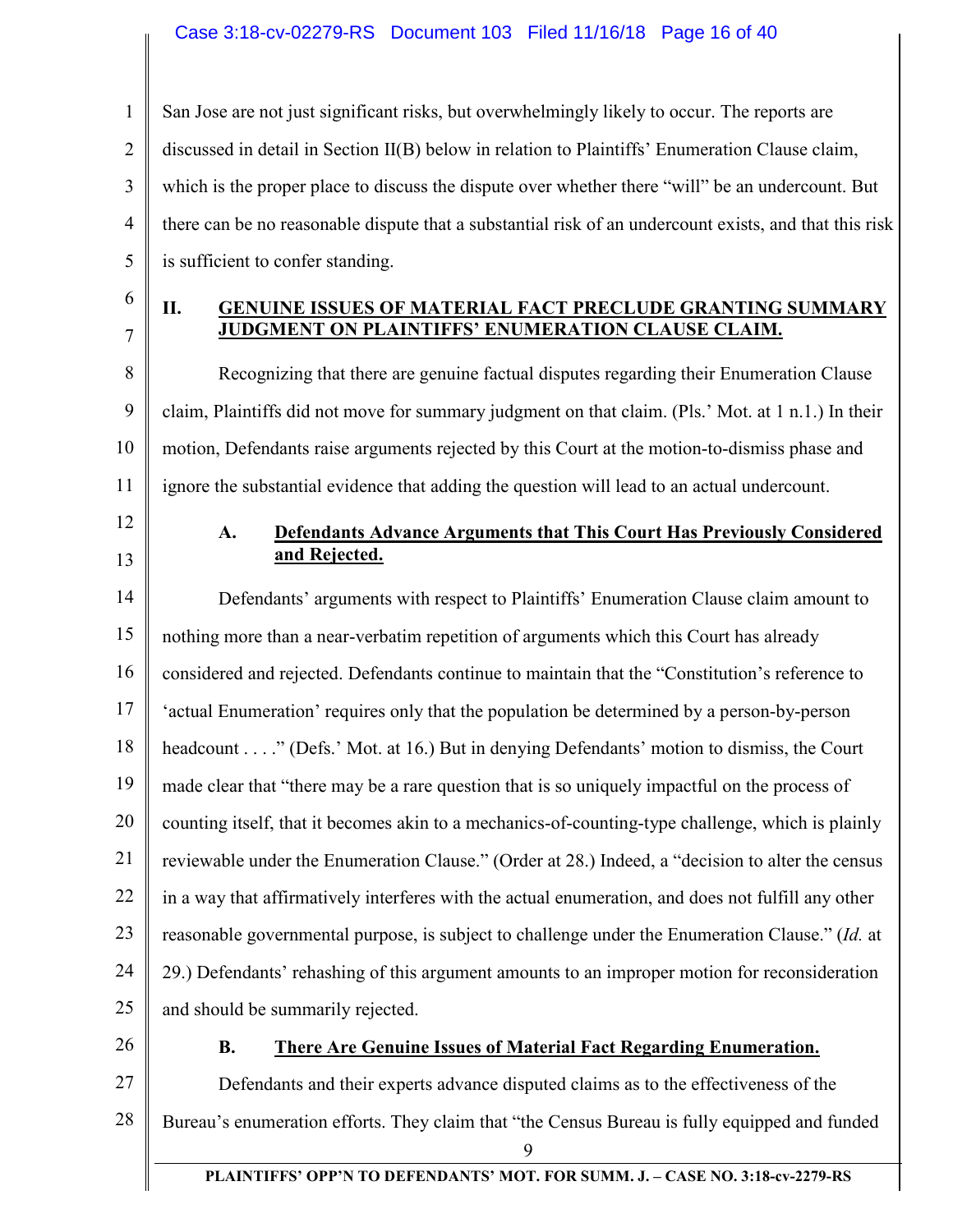# Case 3:18-cv-02279-RS Document 103 Filed 11/16/18 Page 17 of 40

| $\mathbf{1}$   | to enumerate all those who would be enumerated absent a citizenship question," but their expert                                       |
|----------------|---------------------------------------------------------------------------------------------------------------------------------------|
| $\overline{2}$ | admits that they did not conduct a quantitative study to determine whether this equipment and                                         |
| 3              | funding will succeed. (Defs.' Mot. at 12; see supra Section I(D).) Further, Defendants' wishful                                       |
| 4              | thinking about the results of the Census are directly refuted by Plaintiffs' experts.                                                 |
| 5              | Dr. Matthew Barreto, Professor of Political Science and Chicana/o Studies at the                                                      |
| 6              | University of California, Los Angeles, conducted a national survey and determined that the                                            |
| 7              | expected drop-off rate for responses to the 2020 Census in light of the citizenship question is                                       |
| 8              | between 11.3% and 17.8% for immigrants, between 12.3% and 18.0% for the state of California                                           |
| 9              | (the highest drop-off rate of any state in the country), and between 12.7% and 20.3% for San Jose.                                    |
| 10             | (Expert Report and Declaration of Dr. Matthew Barreto ("Barreto Decl.") Ex. 1 [[1] 19-20.)                                            |
| 11             | Further regression analysis showed that black immigrants in California "will likewise experience                                      |
| 12             | similar high rates of non-response due to a citizenship question in 2020." (Barreto Decl. 113.)                                       |
| 13             | The Bureau's optimism is further undercut by the current political environment. As Dr.                                                |
| 14             | Barreto underscores:                                                                                                                  |
| 15             | Simply put, large percentages of respondents do not believe the                                                                       |
| 16             | Trump administration will protect their information or keep it<br>private when it comes to a question about citizenship status, and   |
| 17             | this will result in millions of people opting out of the 2020 census<br>and not being counted. No amount of follow-up, re-contact, or |
| 18             | imputation can correct for this non-response bias.                                                                                    |
| 19             | (Barreto Decl. ¶ 106 (emphasis added).)                                                                                               |
| 20             | Dr. Colm O'Muircheartaigh, University of Chicago Professor in the Harris School of                                                    |
| 21             | Public Policy and Senior Fellow at the National Opinion Research Center (NORC), concluded                                             |
| 22             | that (1) the introduction of a citizenship question on the 2020 Census will exacerbate the                                            |
| 23             | differential non-response among hard-to-count subpopulations; (2) the inclusion of a citizenship                                      |
| 24             | question will further result in an increased differential undercount of hard-to-count populations;                                    |
| 25             | and (3) NRFU and imputation responses will not only fail to eliminate the impact of the                                               |
| 26             | differential non-response, but may actually exacerbate it. (Expert Report and Declaration of Dr.                                      |
| 27             | Colm O'Muircheartaigh ("O'Muircheartaigh Decl.") Ex. 2 at 2-3, 16-17.)                                                                |
| 28             |                                                                                                                                       |
|                | 10                                                                                                                                    |

∥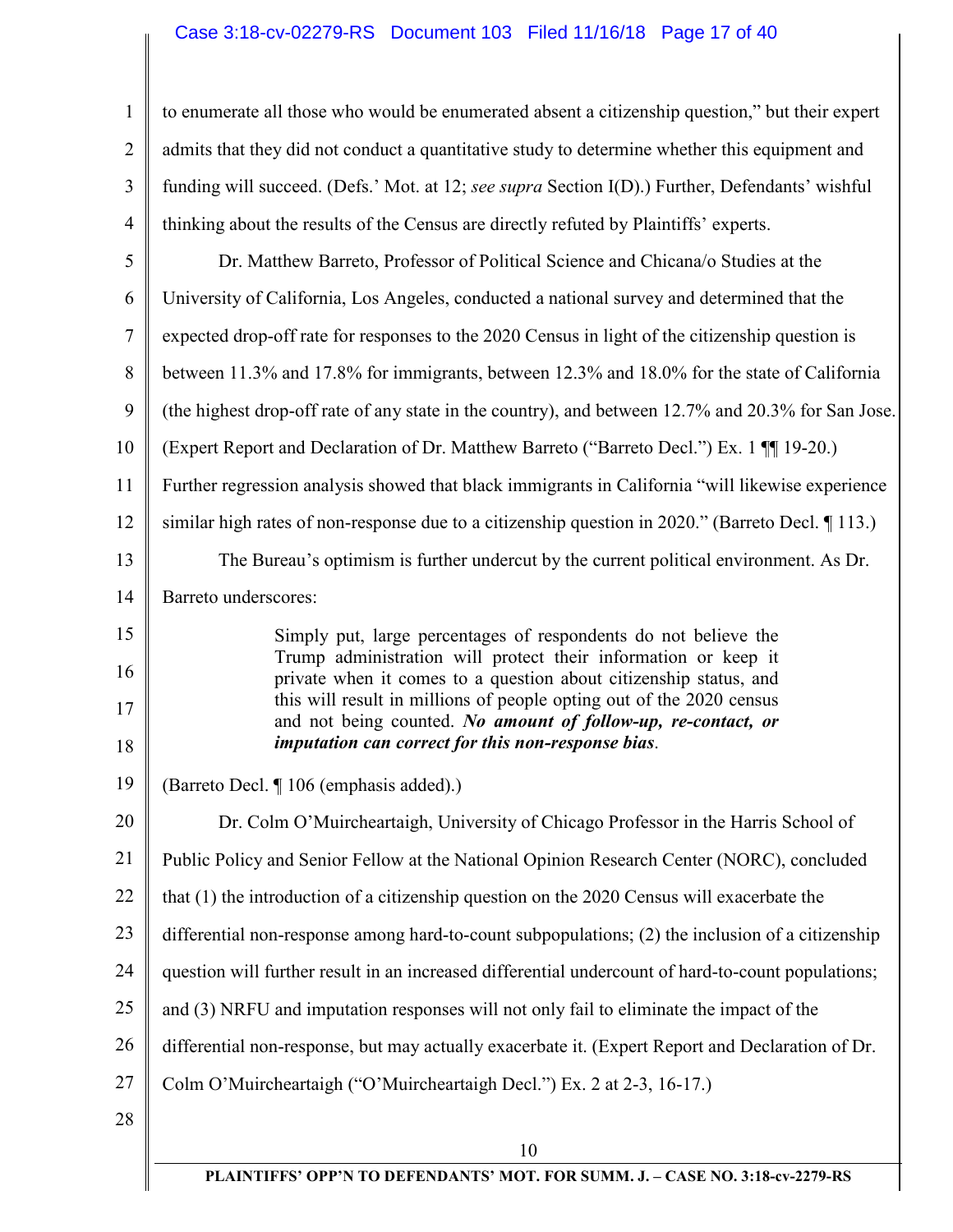1 2 3 4 5 6 7 8 9 10 11 12 13 14 15 16 17 18 19 20 21 22 Dr. O'Muircheartaigh concludes that NRFU in 2020 will "produce a more severe differential non-response in tracts containing higher proportions of non-citizens than . . . in 2010." (O'Muircheartaigh Decl. at 12.) Administrative enumeration will "systematically discriminate against hard-to-count subpopulations and will not correct the under-enumeration that occurs at the earlier stages of data collection." (*Id.* at 15.) Further, "given the perceived threat from the citizenship question and poorer linguistic capabilities of enumerators, willing and knowledgeable proxy respondents will likely be more difficult to find in neighborhoods where a substantial portion of households contain a non-citizen." (*Id.* at 16.) The Bureau itself also acknowledges that "proxy responses are higher for hard-to-count subpopulations, provide much lower quality information, and contain more coverage errors than self-responses." (*Id.*) With regard to imputation, "[w]hatever the method used, imputation further systematically disadvantages hardto-count subpopulations, in particular non-citizens and households containing non-citizens." (*Id.*) Plaintiffs' expert opinions that the citizenship question will result in an uncorrectable undercount in violation of the Enumeration Clause clearly constitute "evidence that precludes summary judgment." *Marentes v. State Farm Mut. Auto. Ins. Co.*, 224 F. Supp. 3d 891, 903 (N.D. Cal. 2016). At a minimum, those opinions establish the existence of genuine issues of material fact as to whether adding the citizenship question will, as this Court stated when discussing the applicable standard, "affirmatively interfere[] with the actual enumeration, and does not fulfill any other reasonable governmental purpose." (Order at 29). Accordingly, the Court should deny Defendants' motion for summary judgment on Plaintiffs' Enumeration Clause claim. **III. ROSS'S DECISION TO ADD THE CITIZENSHIP QUESTION WAS ARBITRARY AND CAPRICIOUS.** 

23 24 25 26 27 28 Defendants seek summary judgment based on boilerplate statements regarding the deference to agency decision-making in ordinary APA cases. (Defs.' Mot. at 20.) But this is no ordinary APA case. Regardless of the deference to agency decision-making, a decision must be set aside as arbitrary and capricious when "the agency has relied on factors which Congress has not intended it to consider, entirely failed to consider an important aspect of the problem, offered an explanation for its decision that runs counter to the evidence before the agency, or is so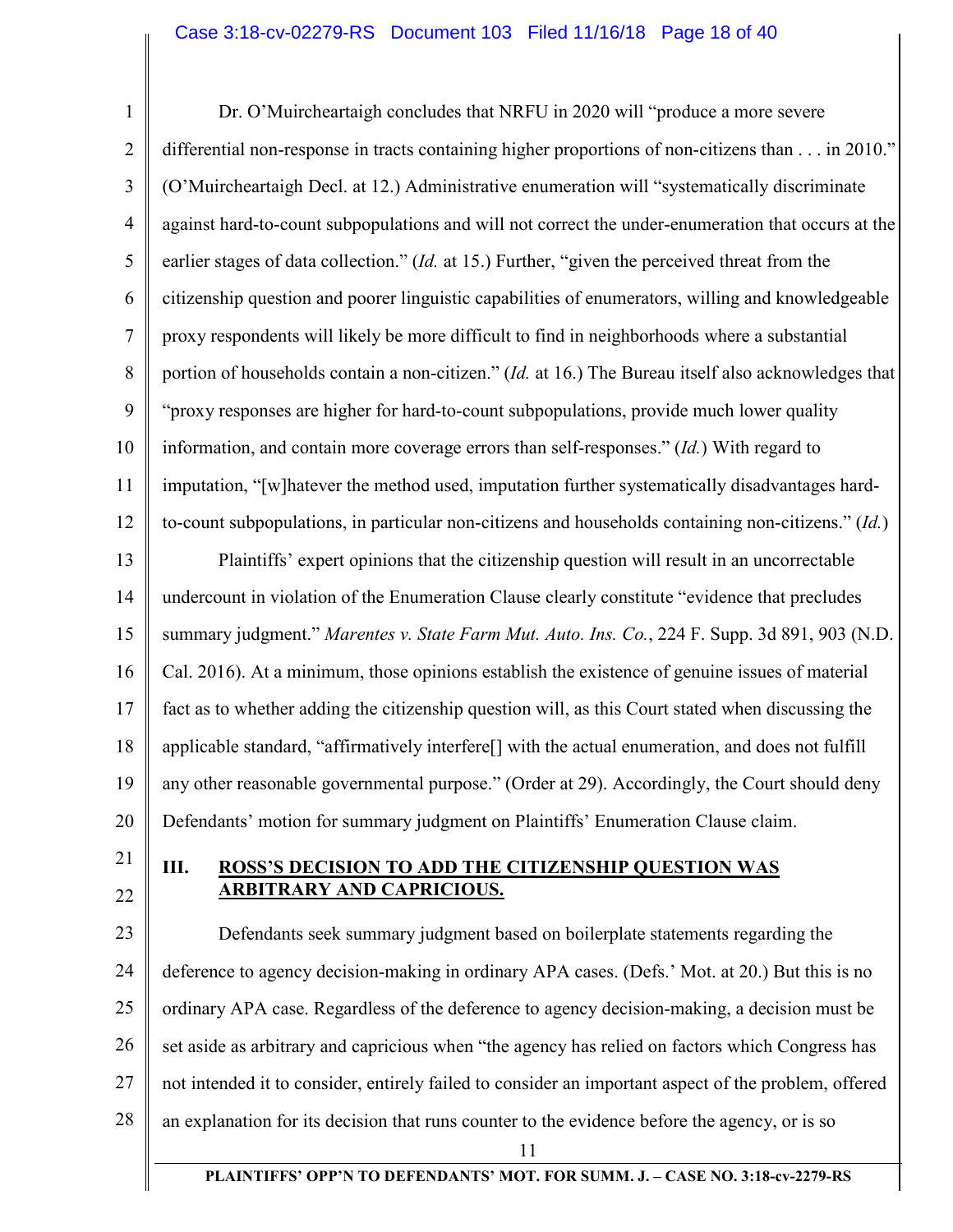#### Case 3:18-cv-02279-RS Document 103 Filed 11/16/18 Page 19 of 40

1 2 3 4 5 6 7 implausible that it could not be ascribed to a difference in view or the product of agency expertise." *Motor Vehicle Mfrs. Ass'n v. State Farm Mut. Auto. Ins. Co.*, 463 U.S. 29, 43 (1983) ("State Farm"). An agency decision must be set aside when it fails to "adhere to voluntarily adopted, binding policies that limit its discretion." *Padula v. Webster*, 822 F.2d 97, 100 (D.C. Cir. 1987). And a decision is arbitrary and capricious if an agency "ignores or countermands its earlier factual findings without reasoned explanation for doing so." *Organized Vill. of Kake v. U.S. Dep't of Agric.*, 795 F.3d 956, 966 (9th Cir. 2015).

8 9 10 11 12 13 14 15 16 17 Ross's decision to add the citizenship question must be set aside for all the reasons above. He relied on pretextual political concerns. He entirely failed to consider the impact of field testing. And he ignored the scientific evidence presented by the Bureau—the only scientific evidence before him. The decision should be set aside as arbitrary and capricious because Ross "ignore[d] evidence contradicting [his] position," rendering the decision arbitrary and capricious. *Butte Cty., Cal. v. Hogen*, 613 F.3d 190, 194 (D.C. Cir. 2010); *see also Michigan v. E.P.A.*, 135 S. Ct. 2699, 2707 (2015) (holding that an EPA regulation that entirely ignores costs is arbitrary and capricious). As noted in their motion, Plaintiffs are entitled to summary judgment on their APA claim based on the administrative record alone. At minimum, the evidence precludes summary adjudication of the APA claim in Defendants' favor.

- 18
- 19

## **A. Plaintiffs May Rely on Extra-Record Discovery to Defeat Defendants' Motion for Summary Judgment.**

20 21 22 23 24 25 26 27 Defendants argue that this Court's summary judgment rulings should "be confined to the record before the Secretary." (Defs.' Mot. at 20.) Defendants misstate the law. Certainly, when the administrative record is sufficient to show that an agency decision was arbitrary and capricious, summary judgment striking down that decision is appropriate. *See, e.g.*, *Nat'l Wildlife Fed. v. Babbit*, 128 F.Supp.2d 1274, 1289 (E.D. Cal. 2000) (striking down agency decisions based on the administrative record alone). Thus, Plaintiffs' motion for partial summary judgment is based solely on the administrative record and conclusively demonstrates the arbitrariness, capriciousness, and unlawfulness of Ross's decision.

28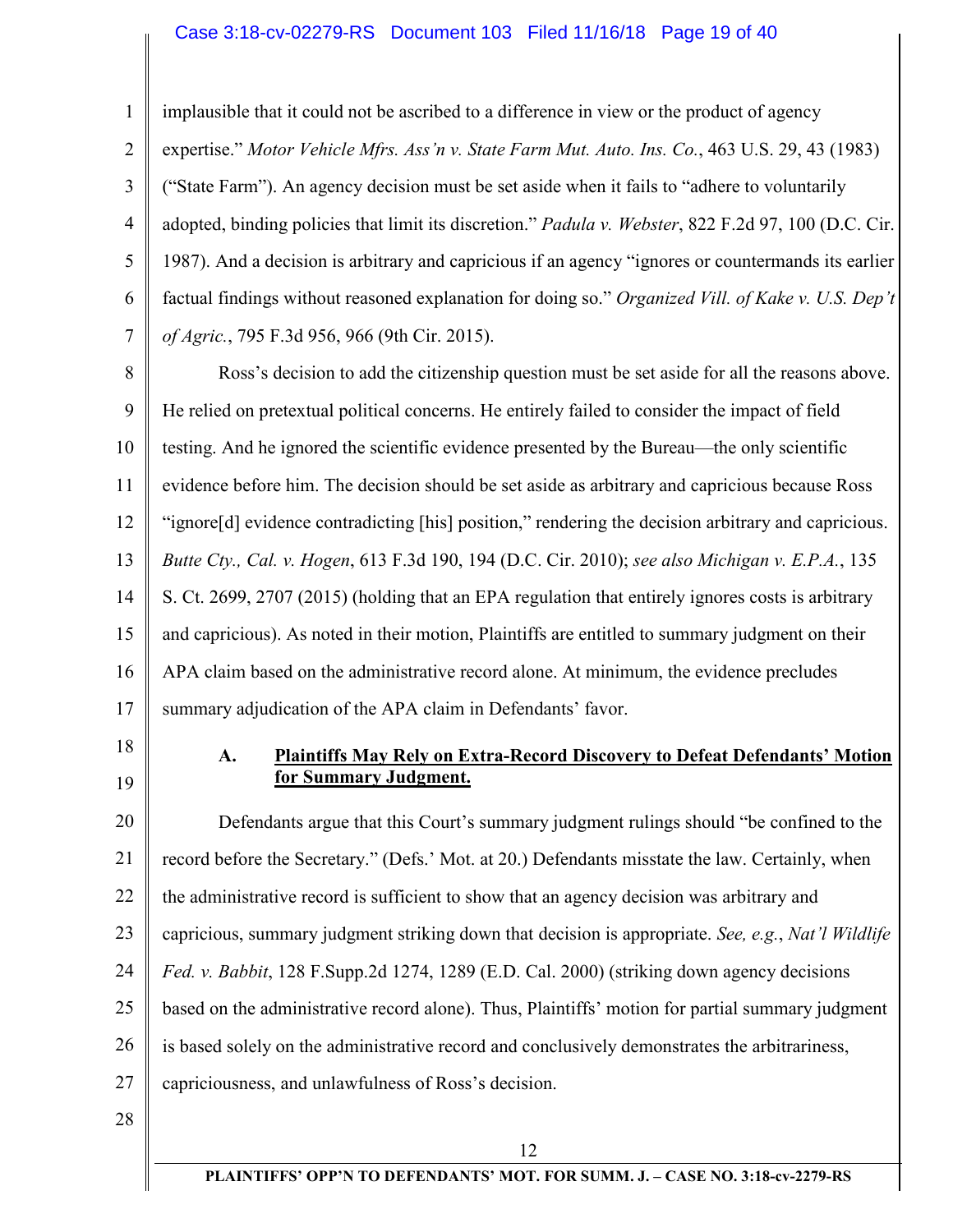# Case 3:18-cv-02279-RS Document 103 Filed 11/16/18 Page 20 of 40

| $\mathbf{1}$   | But courts have admitted extra-record evidence in APA cases when (1) it is necessary to                                                                                                                 |
|----------------|---------------------------------------------------------------------------------------------------------------------------------------------------------------------------------------------------------|
| $\overline{2}$ | determine whether the agency has considered all relevant factors and has explained its decision,                                                                                                        |
| 3              | (2) it is necessary to determine whether the agency has relied on documents not in the record,                                                                                                          |
| 4              | (3) supplementing the record is necessary to explain technical terms or complex subject matter, or                                                                                                      |
| 5              | (4) plaintiffs make a showing of agency bad faith. <i>Lands Council v. Powell</i> , 395 F.3d 1019, 1030                                                                                                 |
| 6              | (9th Cir. 2004). Specifically, a trial court may admit expert evidence to "develop a background"                                                                                                        |
| 7              | against which it can evaluate the integrity of the agency's analysis," rather than to "judge the                                                                                                        |
| 8              | wisdom of the agency's action." Locke, 776 F.3d at 993.                                                                                                                                                 |
| 9              | This Court has already found that Plaintiffs made a showing of agency bad faith to justify                                                                                                              |
| 10             | the extra-record discovery in this case. (Aug. 17, 2018 Order Granting Request to Conduct                                                                                                               |
| 11             | Discovery Outside the Administrative Record (Doc. No. 87).) And while the administrative                                                                                                                |
| 12             | record alone is sufficient to overcome Defendants' motion, the extra-record evidence also                                                                                                               |
| 13             | confirms that the Ross did not, in fact, consider all relevant factors and relied on documents not in                                                                                                   |
| 14             | the record. <sup>10</sup>                                                                                                                                                                               |
| 15             | <b>B.</b><br><b>Ross's Stated Reason for Adding the Citizenship Question Was Pretextual</b>                                                                                                             |
| 16             | and Unreasonable.                                                                                                                                                                                       |
| 17             | Defendants argue they may survive review under the arbitrary-and-capricious standard so                                                                                                                 |
| 18             | long as Ross can "trace[] the steps from the facts found during the agency's extensive review of                                                                                                        |
| 19             | DOJ's request to [Ross's] ultimate decision." (Defs.' Mot. at 23.) Ordinary APA deference,                                                                                                              |
| 20             | however, does not excuse "administrative misconduct not covered by the other more specific                                                                                                              |
| 21             | paragraphs" of the APA. Assoc. of Data Processing Serv. Orgs., Inc. v. Bd. of Governors of Fed.                                                                                                         |
| 22             | <i>Reserve Sys.</i> , 745 F.2d 677, 683 (D.C. Cir. 1984). The December 12, 2017 letter from DOJ to the                                                                                                  |
| 23             | Bureau (the "DOJ Request") was created at Commerce's behest to provide it with a back-door                                                                                                              |
| 24             | justification for the question. The DOJ Request was cited repeatedly by Ross as the reason he                                                                                                           |
| 25             |                                                                                                                                                                                                         |
| 26             |                                                                                                                                                                                                         |
|                | $10$ Plaintiffs respectfully request that the Court, in its decision, specify to what extent it is relying<br>on the administrative record, and to what extent it is relying on extra-record discovery. |
| 27             | Documents that were produced as part of the administrative record, along with public documents<br>subject to judicial notice, have been submitted attached to the Guardado Decl. as Ex. 3, while        |
| 28             | extra-record discovery, including deposition transcripts, have been attached to the Case Decl. as<br>Exs. $A - N$ .                                                                                     |
|                | 13<br>PLAINTIFFS' OPP'N TO DEFENDANTS' MOT. FOR SUMM. J. - CASE NO. 3:18-cv-2279-RS                                                                                                                     |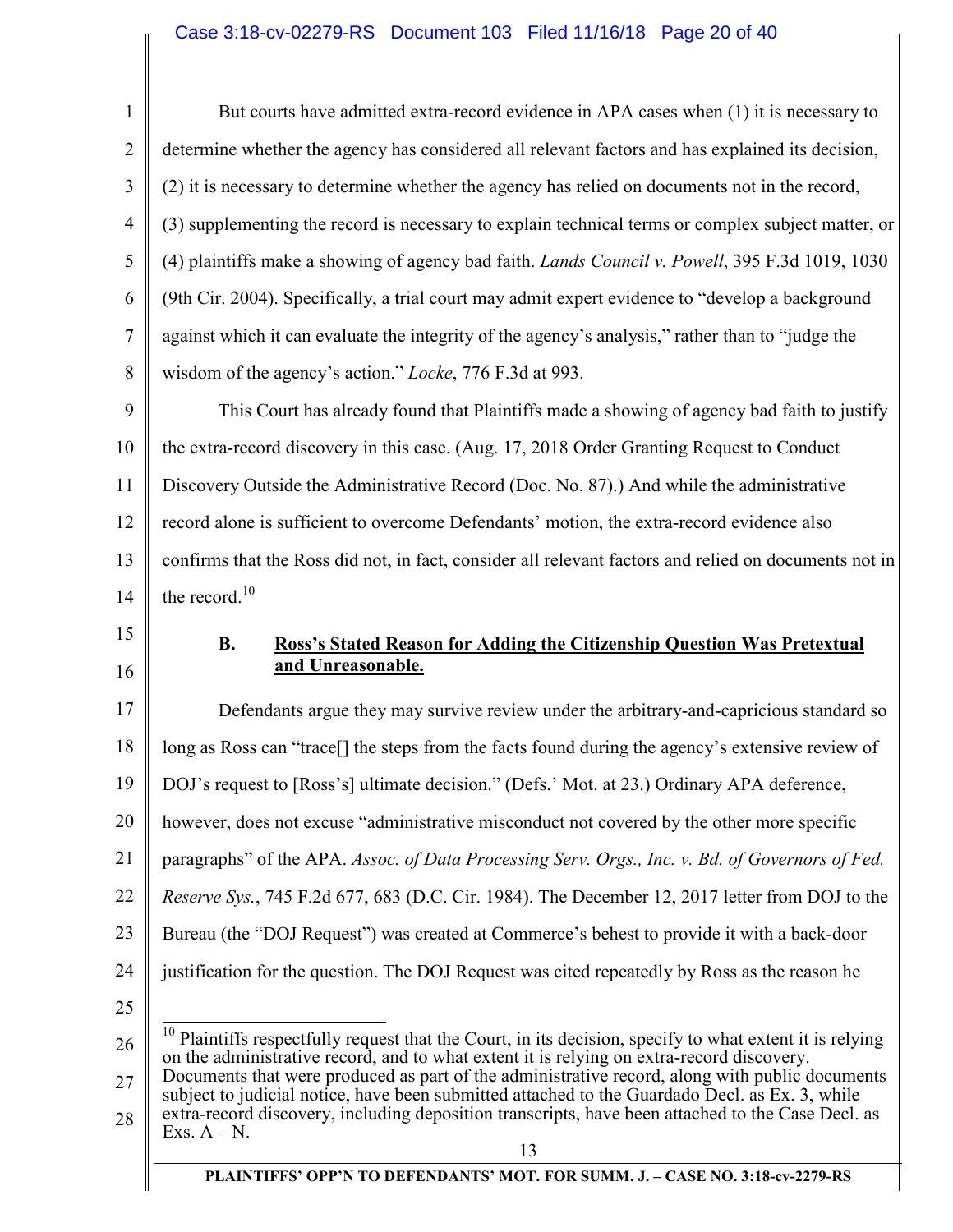1 2 3 4 5 6 7 8 9 10 11 12 13 14 15 16 17 18 19 20 21 22 23 24 25 26 27 28 14 **PLAINTIFFS' OPP'N TO DEFENDANTS' MOT. FOR SUMM. J. – CASE NO. 3:18-cv-2279-RS** considered adding the question at all, even as he and DOJ took pains to hide the fact that he had requested it. Although the "path may reasonably be discerned" as to how the decision was made, the path here is a circle, beginning with Ross well before DOJ's December 2017 letter and ending with his arbitrary and capricious decision. (Defs.' Mot. at 20.) "For an agency to say one thing"that DOJ requested the question, "and do another"—secretly demand that DOJ make that request, "is the essence of arbitrary action" because it shows that the "stated reason may very well be pretextual." *Pub. Citizen v. Heckler*, 653 F. Supp. 1229, 1237 (D.D.C. 1986). **1. Ross, Commerce, and DOJ Engaged in a Furtive Backdoor Process and Concealed It from Congress, The Public, and the Courts.**  a. Ross Sought to Add the Question from the Moment He Took Office. Ross's Director of Policy and Strategic Planning, Earl Comstock, testified that, shortly after Ross's appointment in February 2017, Ross and his staff decided to add a citizenship question to the Census and that the first person to raise the issue was Ross himself. (Case Decl. Ex. G (Deposition of Earl Comstock) ("Comstock Dep.") at 104:2-17.) Karen Dunn Kelley, the Under Secretary of Commerce for Economic Affairs, testified that by the time she was confirmed in Summer 2017, she knew that Ross was "interested in considering" adding a citizenship question to the Census, months before DOJ issued its request. (Case Decl. Ex. E (Deposition of Karen Dunn Kelley) ("Kelley Dep.") at 151:3-152:7.) And Gore admitted that DOJ did not initiate communications with Commerce regarding the citizenship question. (Case Decl. Ex. I (Deposition of John Gore) ("Gore Dep.") at 67:5-68:5.) The evidence shows that Ross and other high-level officials in the Trump administration wanted a citizenship question on the 2020 Census so that non-citizens could be excluded from congressional apportionment. In March 2017, Earl Comstock, Commerce's Director of Policy and Strategic Planning, wrote Ross emails regarding how non-citizens are treated for apportionment, including in one a blog post from The Wall Street Journal titled, "[t]he Pitfalls of Counting Illegal Immigrants."  $(0.002462, 0.002521.)^{11}$  In the spring and summer of 2017, Steve Bannon and Kris  $\overline{a}$ <sup>11</sup> Documents produced as the administrative record are identified by Bates-number.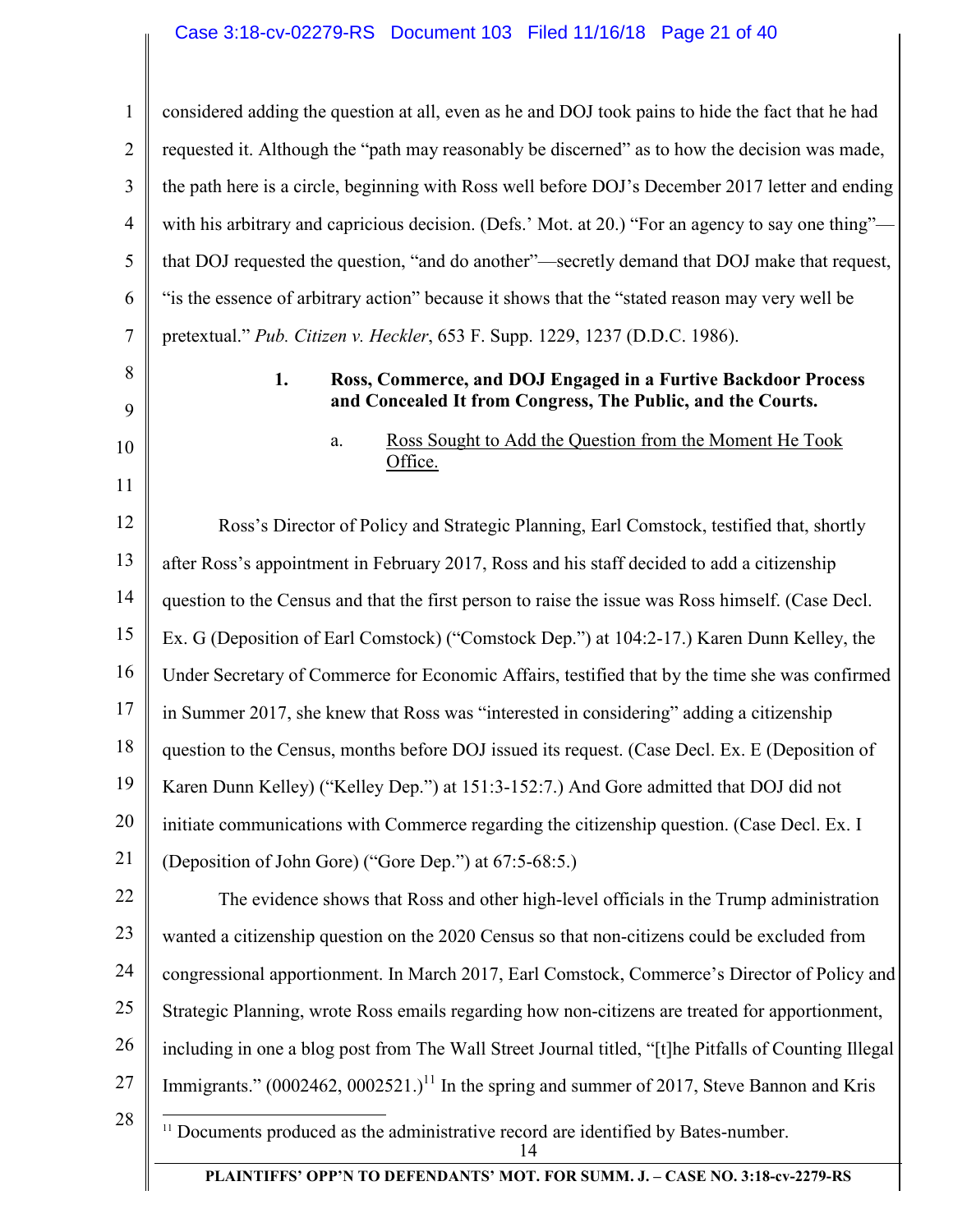# Case 3:18-cv-02279-RS Document 103 Filed 11/16/18 Page 22 of 40

| 1              | Kobach both lobbied Ross to ask the question, and Kobach specifically brought up                                                                                                          |
|----------------|-------------------------------------------------------------------------------------------------------------------------------------------------------------------------------------------|
| 2              | apportionment. <sup>12</sup> (Pls.' Mot. at 22-23.) On May 24, 2017, David Langdon sent an email to                                                                                       |
| 3              | Comstock and Ellen Herbst stating "Long story short is that the counting of illegal immigrants                                                                                            |
| $\overline{4}$ | has a solid and fairly long legal history." (0012465.) He goes on to describe attachments to the                                                                                          |
| 5              | email, which include a DOJ opinion released during the presidency of George H. W. Bush                                                                                                    |
| 6              | regarding excluding undocumented individuals from the decennial census. (Id.)                                                                                                             |
| 7              | On August 11, 2017, James Uthmeier sent a memorandum entitled "Census Memo."                                                                                                              |
| 8              | (Case Decl. Ex. A at COM DIS00018590.) While the memo itself has been withheld, in the cover                                                                                              |
| 9              | email Uthmeier wrote that "our hook here," was to claim that "[u]litmately, we do not make                                                                                                |
| 10             | decisions on how the data should be used for apportionment, that is for Congress (or possibly the                                                                                         |
| 11             | President)." (Id.) On September 15, Leonard Shambon, a special legal advisor in the Office of the                                                                                         |
| 12             | Chief Counsel for Economic Affairs, sent Uthmeier a memo titled "foreigners included in                                                                                                   |
| 13             | enumeration," which detailed the history of "counting foreign citizens residing in the united states                                                                                      |
| 14             | in census enumerations for apportionment." (Case Decl. Ex. A at COM DIS00017126-27.)                                                                                                      |
| 15<br>16       | Comstock Asked DOJ to Request the Question Because Adding It<br>$\mathbf{b}$ .<br>Without an Agency Request Would Not Comport with the<br><b>Paperwork Reduction Act</b>                  |
| 17             | As Plaintiffs set forth in their motion, the administrative record shows the backhanded                                                                                                   |
| 18             | path Commerce took to ask DOJ to request the question. (Pls.' Mot. at 3-4.) Comstock testified                                                                                            |
| 19             | that he had to get another agency to ask the question to comply with the Paperwork Reduction                                                                                              |
| 20             | Act. (Comstock Dep. at 153:2-154:17.) Comstock went "looking for an agency" to ask the                                                                                                    |
| 21             | question—not because any agency had raised any issue with census data, but because Ross                                                                                                   |
| 22             | wanted the question added. ( <i>Id.</i> at 181:19-21.) When both DOJ and the Department of Homeland                                                                                       |
| 23             | Security ("DHS") rejected his request to ask the question, Comstock's efforts reached a "dead                                                                                             |
| 24             | end." (Id. at 411:6-12.) Gore testified that by September 2017, DOJ had decided it did not wish to                                                                                        |
| 25             | "raise the citizenship question." (Gore Dep. at 69:4-9.) Comstock testified that without DOJ, "that                                                                                       |
| 26             | would probably put an end to the citizenship question." (Comstock Dep. at 190:5-12.)                                                                                                      |
| 27<br>28       | 12<br>After months of denials, Ross eventually admitted on October 11, 2018 that he did in fact<br>discuss the citizenship question with Steve Bannon. (See Case Decl. Ex. M at 3.)<br>15 |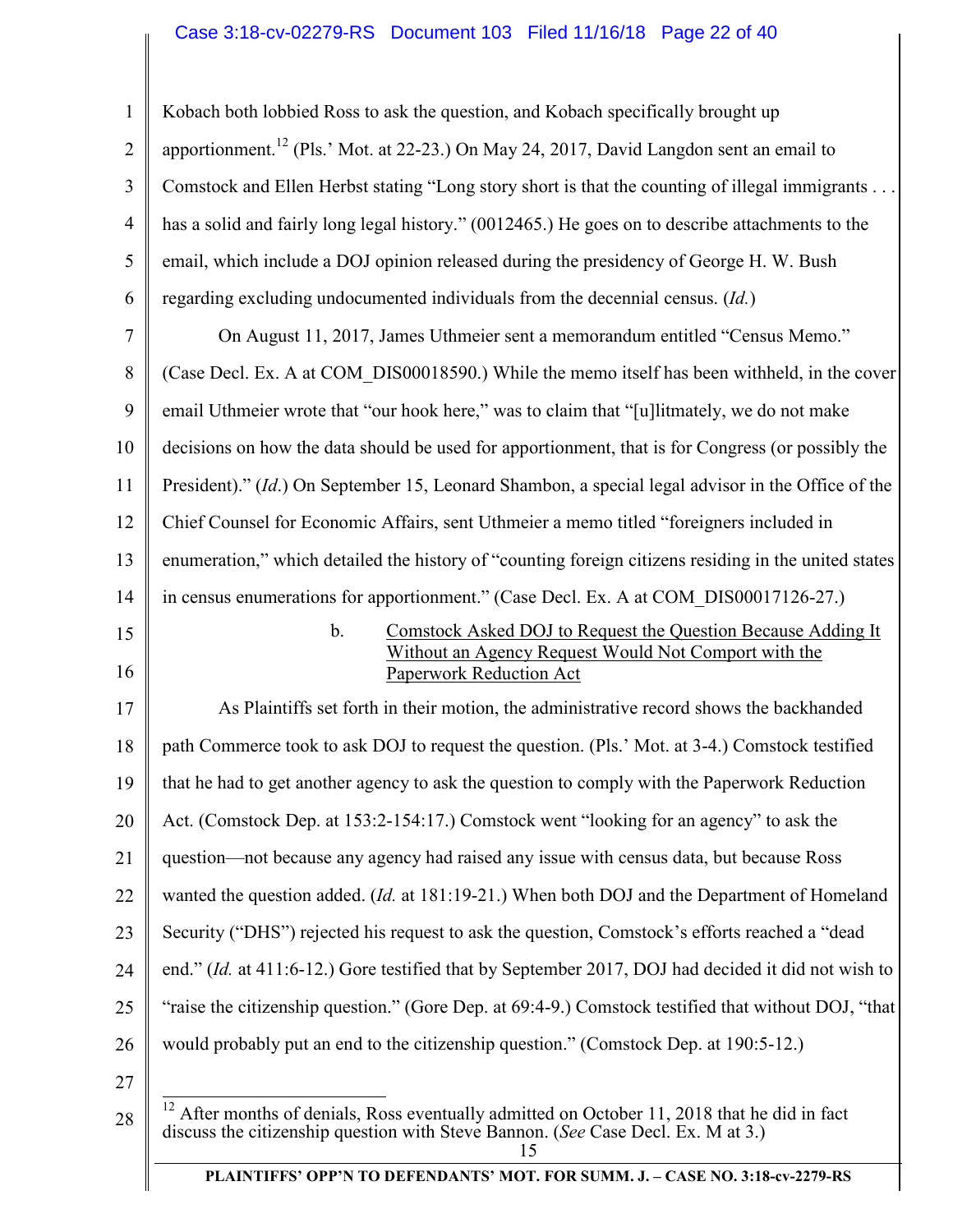1 2

# c. Ross Asked Former Attorney General Jeff Sessions to Order DOJ to Make the Request

3 4 5 6 7 8 9 10 11 12 13 14 15 16 17 18 19 20 21 22 23 24 25 26 27 28 16 Depositions have confirmed that Sessions ordered Gore to request the question at Ross's instruction. Gore was first drawn into deliberations about a citizenship question in the Census by Mary Blanche Hankey and Sessions himself shortly after Labor Day in 2017. (Gore Dep. at 73:2- 13; 74:18-75:3.) Gore testified that he understood that when Sessions called him in mid-September of 2017, he did so at Ross's behest. (*Id.* at 84:2-6.) Even before the DOJ Request, Kelley recalled that Commerce was having internal discussion about getting the letter. (*See* Kelley Dep. at 128:19-21 ("[W]e thought we were going to get a letter, and then a letter came.").) Testimony shows a remarkable role played by political appointees, including the Attorney General himself, in bypassing the ordinary back-and-forth review process between agencies that request data from the Bureau. Before he wrote the first draft of the DOJ Request, Gore solicited input on the letter from political appointees within DOJ, with the exception of one round of edits incorporating thoughts from the Chief of DOJ's Voting Rights Section. (Gore Dep. 152:9-18.). When Acting Census Bureau Director Ron Jarmin ("Jarmin") told DOJ that he could provide it with the requested data through administrative records and suggested holding a meeting between the Bureau and DOJ, Gore took the comments to Sessions. (Gore Dep. at 256:1-22.) Sessions told Gore that DOJ would not pursue Jarmin's proposal and instructed Gore not even to take a meeting to discuss the matter. (Gore Dep. at 271:21-272:6; 274:5-9.) d. DOJ Does Not Actually Need the Data The evidence shows that the DOJ Request was issued to "provide a pretext for the ulterior motive" of Defendants, and should be set aside. *Woods Petroleum Corp. v. U.S. Dep't of Interior*, 18 F.3d 854, 859 (10th Cir. 1994). Gore confirmed at his deposition that DOJ does not need block-level citizenship data to enforce the Section 2 of the Voting Rights Act. He testified that DOJ has always relied on statistical data to enforce the Voting Rights Act ("VRA"). (Gore Dep. at 175:10-19.) Gore testified that DOJ had never declined to bring a VRA claim because it relied on statistical estimates. (Gore Dep. at 204:3-10.) When asked whether he agreed that "CVAP data collected through the census questionnaire is not necessary for DOJ's VRA enforcement efforts,"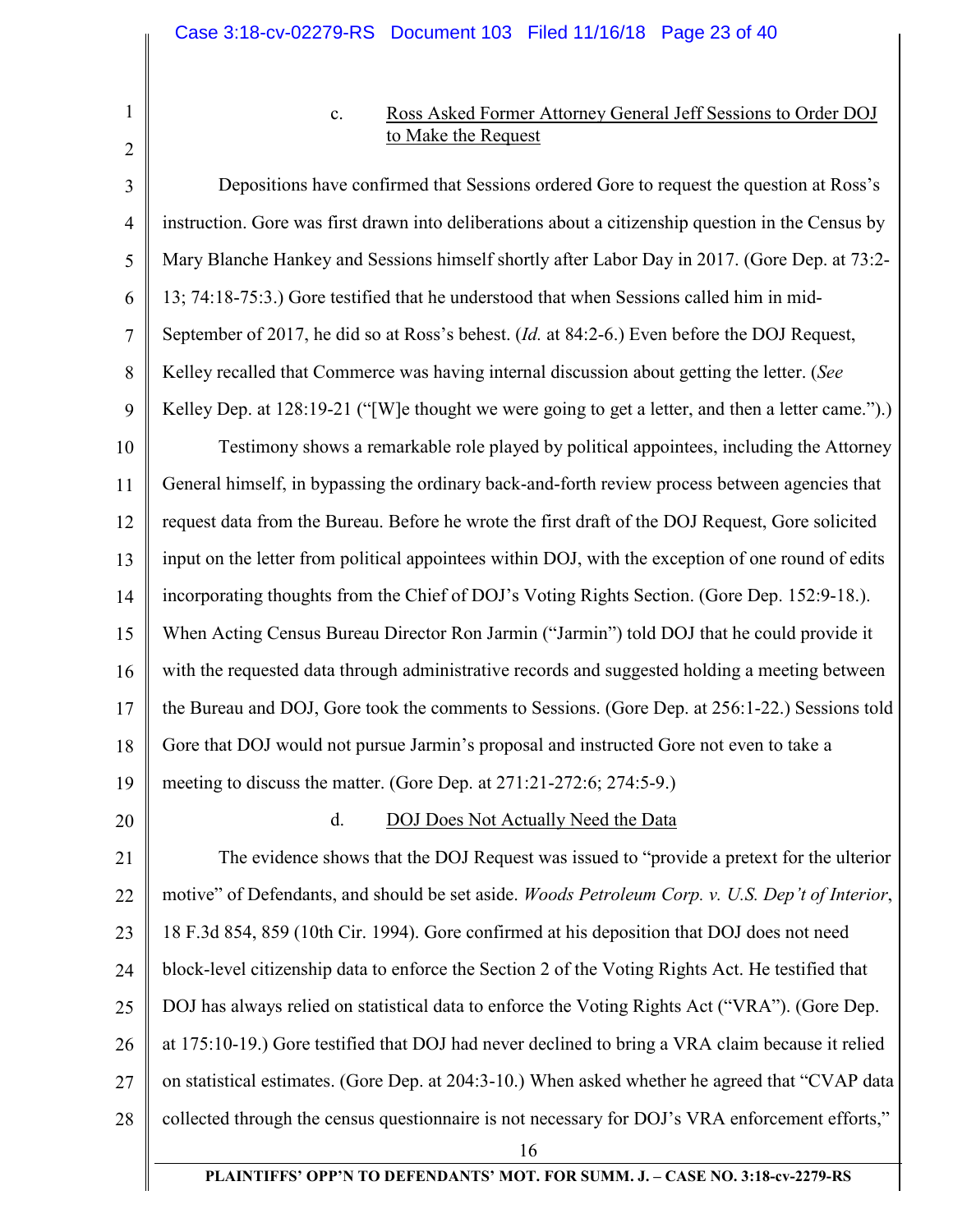1

2

he stated "I do agree with that. Yes." (Gore Dep. at 300:8-11). The very author of the request to the Bureau testified under oath that DOJ did not need the requested data for the stated reason.

3 4 5 6 7 8 9 10 11 12 13 14 15 16 17 18 Plaintiffs' experts provide additional evidence as to the pretextual nature of DOJ's request. Dr. Lisa Handley, who has served as a voting rights and redistricting expert for over thirty years and has advised clients including states, local jurisdictions, and DOJ, has submitted an expert report discussing the effectiveness of current Bureau resources for enforcing the VRA. (Expert Report and Declaration of Dr. Lisa Handley ("Handley Decl.") Ex. 3.) Dr. Handley opined that currently available census data, including citizenship data derived from the American Community Survey, has proven to be "perfectly sufficient to ascertain whether an electoral system or redistricting plan dilute minority votes" under the VRA. (*Id.* at 4.) She also found that the inclusion of citizenship data in the decennial census could present several issues that would work against the stated purpose of having more accurate information to enforce the VRA. Significantly, Dr. Handley found that because of confidentiality concerns, citizenship data reported in the decennial census will have to go through a disclosure avoidance process to modify or remove data that puts confidential information at risk of disclosure. (*Id.* at 17-19.) This may result in *higher margins of error* of block level CVAP data for the Census than currently exist among ACS block group level citizenship data currently relied upon for VRA enforcement. (*Id.* at 20.)

19 20 21 22 23 24 25 26 27 28 Pamela Karlan, a constitutional law scholar from Stanford University Law School who has spent decades litigating cases under the VRA on behalf of both private parties and DOJ, has submitted a report discussing whether the inclusion of a citizenship question on the Census would assist DOJ's enforcement of the VRA. (Expert Report and Declaration of Professor Pamela Karlan ("Karlan Decl.") Ex. 4.) Professor Karlan opined that never has anyone even hinted that the data on citizenship generated from the American Community Survey is not sufficient for the prosecution of Section 2 claims. (*Id.* at 4.) Further, Professor Karlan summarized the history of unsuccessful VRA litigation and was "wholly unable to find a single case where the availability of citizenship data from the decennial census would have changed the outcome." (*Id.* at 11.) Professor Karlan's ultimate conclusion was that "a citizenship question on the decennial census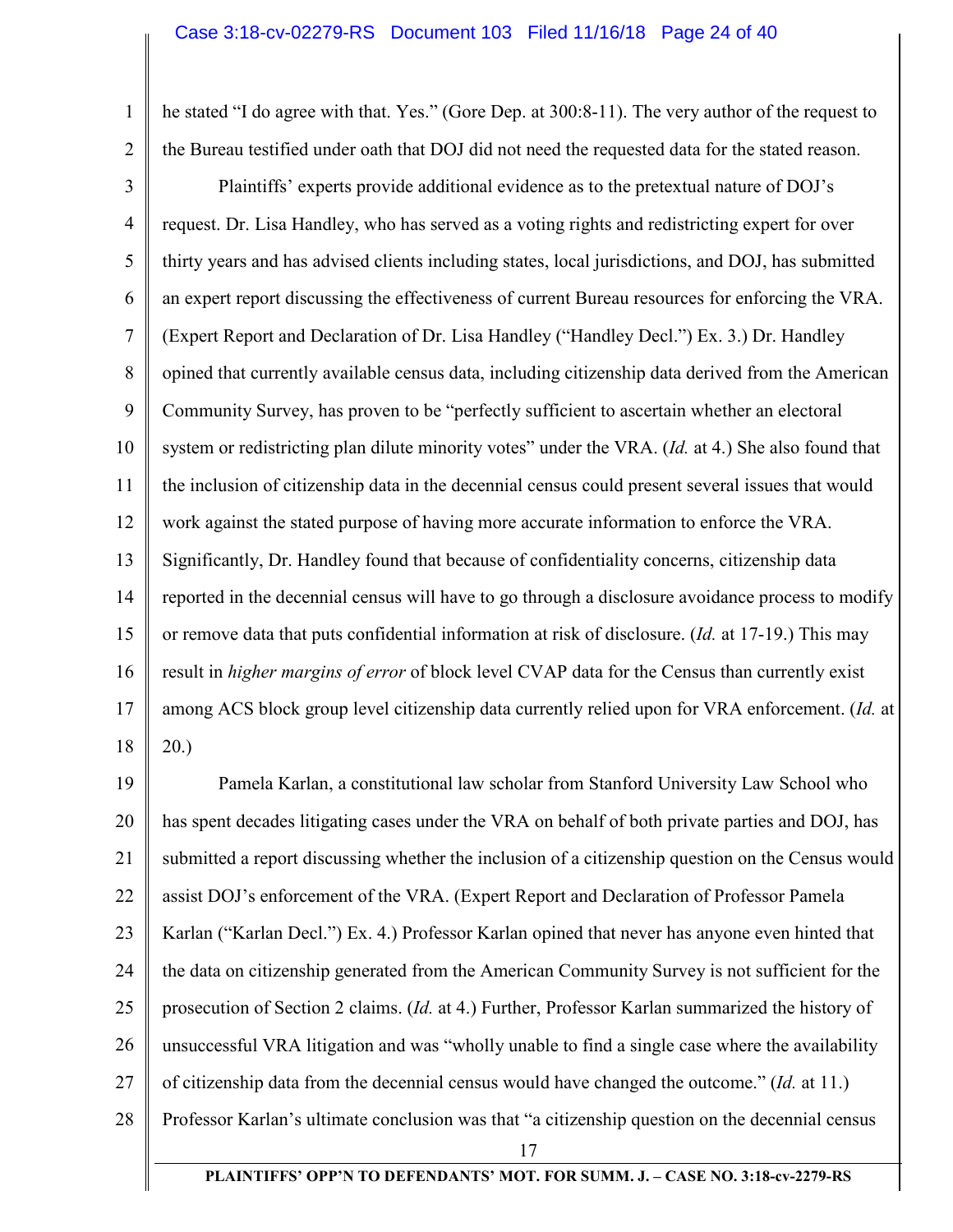1 2 3 4 5 6 7 8 9 10 11 12 13 14 15 16 17 18 19 20 21 22 23 24 25 26 27 would not assist the Department of Justice (or private parties) in enforcing section 2 of the Voting Rights Act." (*Id.* at 12.) There is no evidence in this case to the contrary. e. Defendants Concealed that DOJ Had Been Ordered to Ask the Question at Ross's Behest Ross and Commerce hid the fact that they were behind the DOJ Request from the Bureau, the public, and this Court. Until this lawsuit was filed, neither Jarmin nor Abowd knew that Commerce was behind the DOJ Request. (Abowd Dep. at 280:3-13.) Even when Bureau officials met in person with Ross and Comstock, they were kept in the dark about the true nature of the request for a citizenship question. (Case Decl. ¶ 5, Ex. D (Deposition of Ron Jarmin) ("Jarmin Dep.") at 400:11-401:2. And the deception did not stop there. Ross himself testified that DOJ "initiated" the process by sending the DOJ Request, when in fact it had taken Ross's intervention with the Attorney General to get DOJ to send the letter.<sup>13</sup> When Comstock testified before Congress, he swore to Congresswoman Eleanor Holmes Norton that the citizenship question was being included because "[w]e received a request from the Department of Justice for this, and their rationale was that the level of the information that they needed to enforce the Voting Rights Act was not available." (Comstock Dep. at 294:18-295:1.) Comstock admitted in his deposition that he did not mention in his sworn testimony his own active role in getting DOJ to request the question. (*Id.* at 298:17-299:1.) When they first produced the administrative record in this matter, Defendants concealed the fact that Ross himself had been behind the DOJ Request. (Notice of Filing of Administrative Record, Doc. No. 38.) Only after this Court ordered Defendants to produce additional documents did the scope of Ross's involvement begin to become clear. And even then, DOJ took pains to hide the fact that Ross had demanded that it send the DOJ Request. An undated series of talking points regarding this very litigation begins with the following reminder: "**NOT PUBLIC:** In  $\overline{a}$ See Transcript of a Hearing Before the Committee on Ways and Means, U.S. House of Representatives, March 22,2018, serial no. 115-FC09, *available at*

<sup>28</sup>  https://docs.house.gov/meetings/WM/WM00/20180322/108053/HHRG-115-WM00-Transcript-20180322.pdf.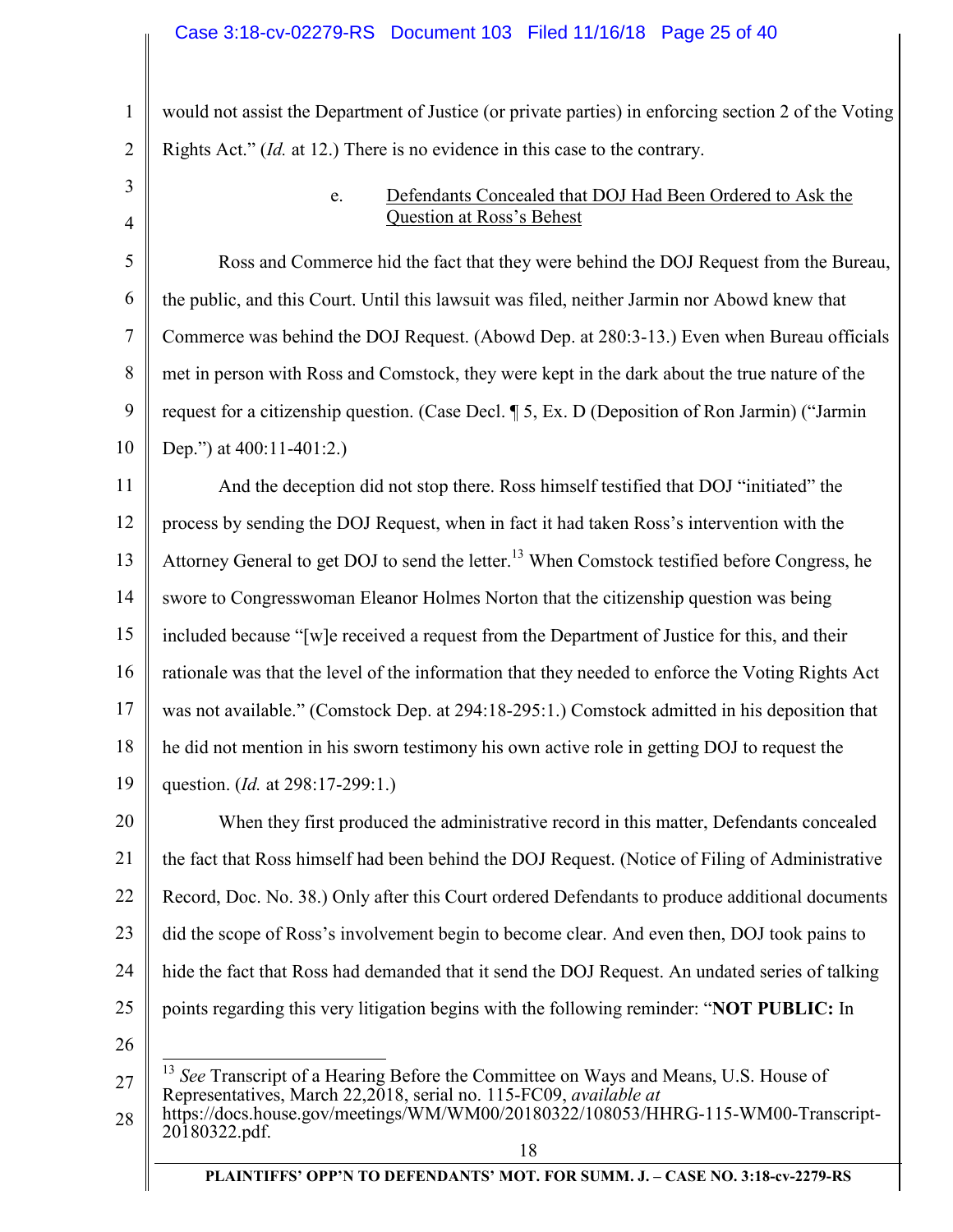2017, Secretary of Commerce Wilbur Ross requested that the Justice Department send a letter requesting the addition of a citizenship question on the 2020 Census." (Case Decl. Ex. B at 2.)

3 4 5 6 7 8 At every step, Defendants hid the true nature of this process and the true reasons leading to DOJ's December 2017 letter and Ross's Decision Memo. To describe this scenario as merely raising a genuine dispute of fact is beyond understatement. For the reasons stated in Plaintiffs' own motion, these facts mandate that this Court conclude that Ross's purported rationale is "a fictional account of the actual decision-making process and must perforce find its actions arbitrary." *Home Box Office v. FCC*, 567 F.2d 9, 54 (D.C. Cir. 1977).

9

1

2

# **C. Defendants Departed from Historical Practice Without Justification.**

10 11 12 Defendants admit that, before adding content to a survey, the Bureau "work[s] with the other agencies to test the question (cognitive testing and field testing)."<sup>14</sup> (Defs.' Mot. at 25; 0001296.) But there was no field testing of the citizenship question.

13 14 15 16 17 18 19 20 21 22 23 24 25 26 Defendants make much of the fact that the Bureau, in its January 19 Memo, wrote that "[s]ince the question is already asked on the American Community Survey, we would accept the *cognitive* research and questionnaire testing from the ACS." (001279) (emphasis added). But cognitive testing—whether a question is phrased in a way that respondents understand it—is only one facet of testing. And when Ross wrote in the Decision Memo that "the citizenship question has already undergone the *cognitive* research and questionnaire testing required for new questions," he was merely parroting the January 19 Memo, which pointedly did not mention field testing. (Defs.' Mot. at 25; 001319) (emphasis added). In fact, when Ross wrote that adding the question did not present an issue with regard to historical practice because "the question had been asked in some form or another for nearly 200 years" he was ignoring (1) the history of citizenship questions on the census; (2) the impact of adding questions without field testing, of which former Bureau heads had made him aware; and (3) the Bureau's testing protocol, which was altered by some person or persons who have not been identified even through extra-record discovery. In the face of such overwhelming evidence that testing protocols were ignored and concealed, there is

27

28

 $\overline{a}$  $14$  Defendants state that the Bureau "typically" conducts cognitive and field testing; the Bureau wrote that it "always" does. (Defs.' Mot. at 25; 0001296.)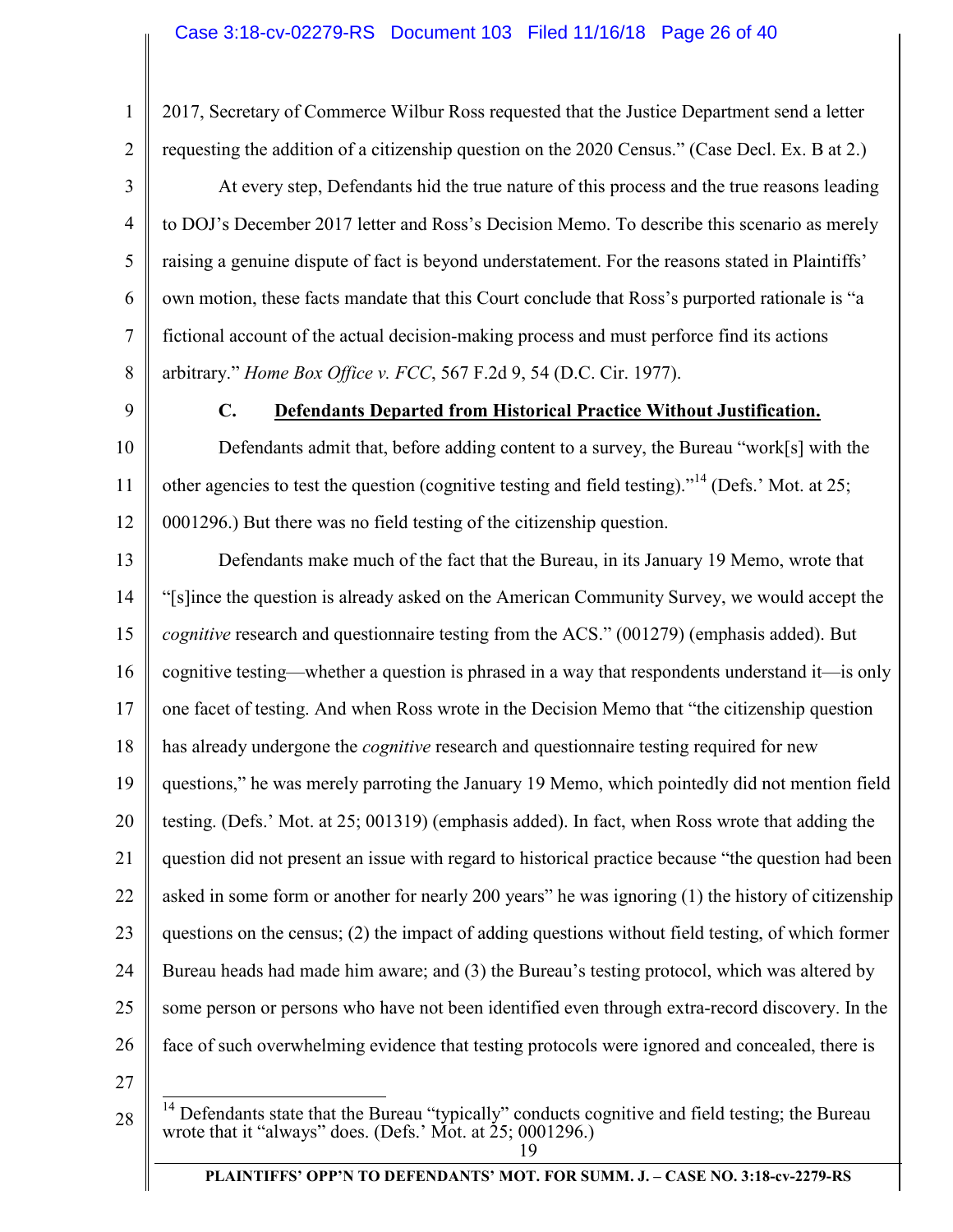#### Case 3:18-cv-02279-RS Document 103 Filed 11/16/18 Page 27 of 40

1 2 3 4 no support for Defendants' claim that Ross "reasonably concluded" that no testing was necessary. (Defs.' Mot. at 25.) Eliminating the testing protocol was a drastic change in agency policy that "rests upon factual findings that contradict those which underlay its prior policy." *FCC v. Fox Television Stations, Inc.*, 556 U.S. 502, 515-516 (2009).

5

6

## **1. No Question Like the One Ross Decided to Include Has Ever Appeared on a Census Questionnaire.**

7 8 9 10 11 12 13 14 15 The nation's foremost historian of the census, Professor Margo Anderson, has submitted a report on the history of citizenship related questions on census questionnaires. (*See* Expert Report and Declaration of Dr. Margo Anderson ("Anderson Decl."), Ex. 5.) This report shows that Ross's "some form or another" view of the question's history grossly misstates the context, placement, purpose, and phrasing of citizenship questions. Although the "long-form" sample survey and, more recently, the American Community Survey, have gathered citizenship data since 1970, no citizenship-related question has appeared on the full decennial census for nearly 70 years. Adding a citizenship question in the form that Ross ordered would "break from historical practice." (*Id.* at 2.)

16 17 18 19 20 21 22 23 24 25 26 27 Early censuses—conducted solely by in-person enumerators—requested the number of "Foreigners not naturalized" or "ALIENS" in households, sometimes limiting the question to "White Persons." (Anderson Decl. at 3-4.) No question regarding citizenship was asked at all from 1840-1860, and in 1870 the census added a question that closely tracked the language of the Fourteenth Amendment to measure the population of former slaves denied the right to vote on account of their race. (*Id.* at 4- 5.) From 1890 through 1950, the census included questions about citizenship, but until women were granted the right to vote it was asked only of men. (*Id.* at 6.) The last time the full population of census respondents were asked their citizenship status was 1950, before the census was broken into a "long form" and a "short form." (*Id.* at 6-7.) After the break between the "long form" census that collects detailed statistical information from a small group and the "short form" census that asks a small number of questions of everyone, citizenship has never been asked of the whole population. (Anderson Decl. at 12-

28 13.) This covers the entire life of Section 2 of the VRA. Further, the current question, which dates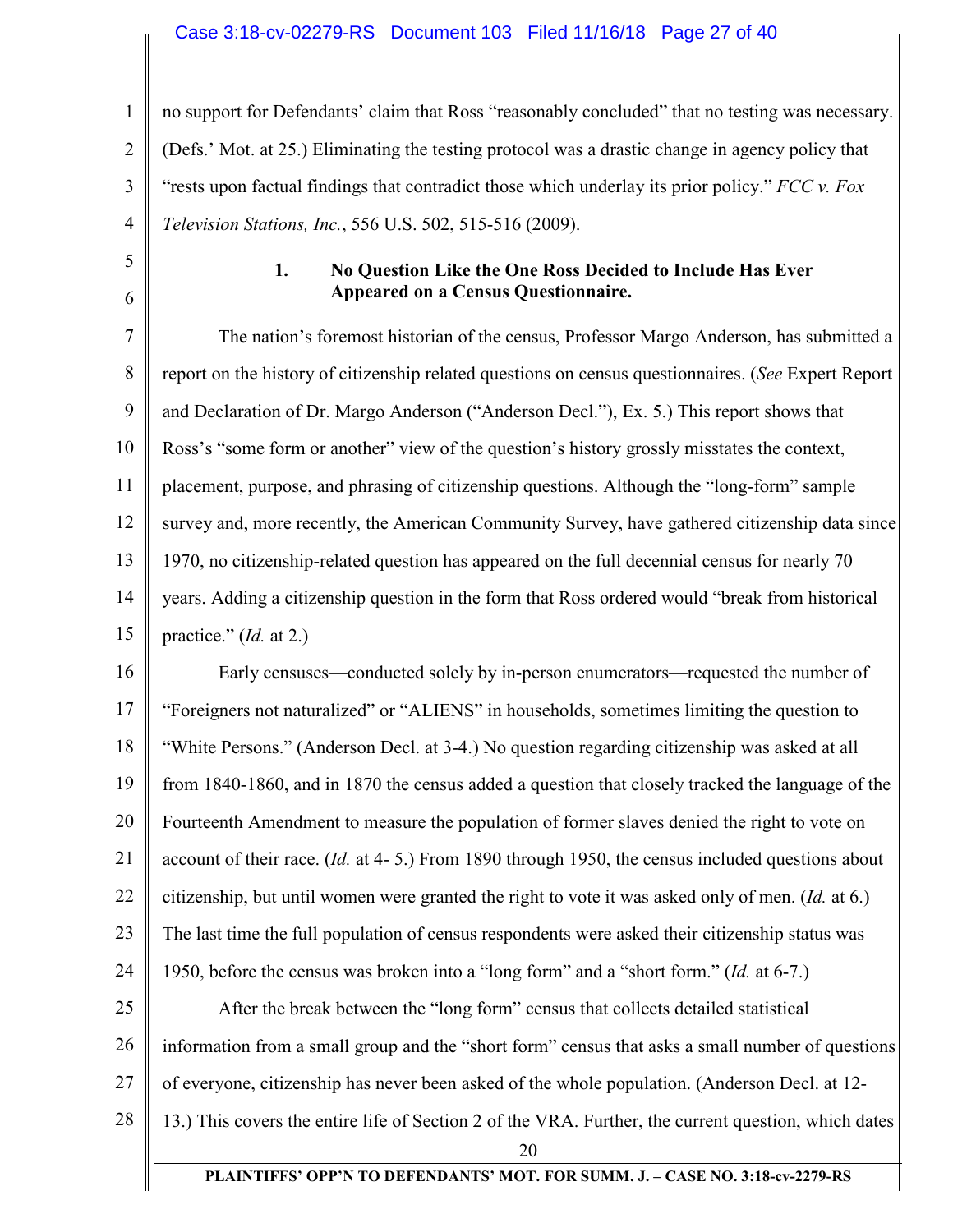1 2 3 4 from the 1990 long form census, has always "required a substantial amount of editing" before accurate data could be released because of "erroneous entries." (*Id.* at 13.) For example, the Bureau reported in 1990 that 22% of the people who entered a U.S. State as their birthplace identified themselves as a "naturalized citizen." (*Id.* at 13.)

5

## **2. Ross Ignored the Bureau's Testing Processes and Procedures.**

6 7 8 9 10 11 12 13 14 15 16 Hermann Habermann, a former director of the Bureau, met with Ross and discussed with him the importance not only of *cognitive* testing, but of *field* testing: testing designed to measure the performance of new questions on census instruments. (Declaration and Expert Report of Hermann Habermann ("Habermann Decl.") Ex. 6; 001259.) Director Habermann's expert report sets forth not merely the protocol for such testing, but also the reasons behind it, including the legal parameters that require it and the Bureau policies endorsing it. (Habermann Decl. at 4-5.) The Bureau's testing protocol has been implemented to comply with the Paperwork Reduction Act of 1995 ("PRA"). *See* 44 U.S.C. §§ 3504(e)(3)(A), 3506(e)(4); 5 C.F.R. § 1320.18(c). The PRA requires that agencies must provide reasons that they need new data before collecting it, and that they test their collection processes. (Habermann Decl. at 4-5.) Interagency communication is critical; past agency requests for data have involved particular attention to the

17 justification for the granularity of data. (*Id.* at 7.)

18 19 20 21 The Bureau, like other agencies, has established Standards and Guidelines for Statistical Surveys. (Habermann Decl. at 12-13.) These include not only *cognitive* pre-testing of survey questions, but *field* testing to ensure questions perform as expected in a full-scale survey. (*Id.*) These requirements were ignored by Ross.

22 23 24 25 26 Not only did Habermann meet with Ross, but also six former Bureau chiefs wrote to express the importance of field testing. (001058.) The record is replete with evidence of the importance of the Bureau's testing protocol. Acting Director Jarmin testified that the wellestablished process for adding questions involves a multi-year testing process in order to evaluate how various factors impact the performance of questions on the census and their sensitivity.

27 (Jarmin Dep. at 259:7-261:22.) This process, Jarmin testified, was not followed with the

28 citizenship question. (*Id.* at 183:4-185:22.) He testified that it is not fair to assume a question will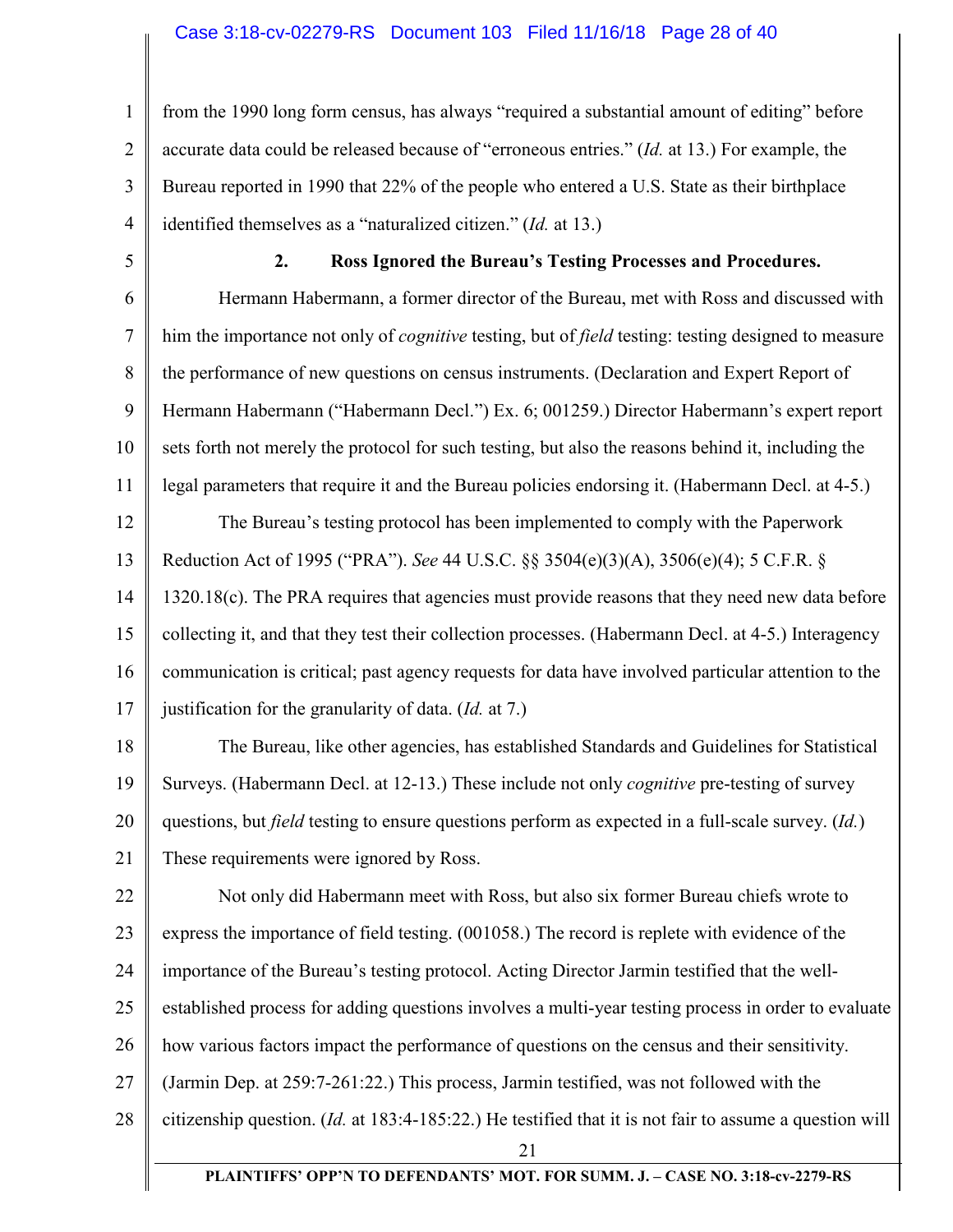1 2 3 4 5 perform the same on a short form census as it will on the ACS. (*Id.* at 220:7-221:17.) Throughout this process, the Bureau continually emphasized the need to follow its process. It wrote that it was "too late to add a question to the 2018 End-to-End Census Test so additional testing on a smaller scale would need to be developed and implemented as soon as possible." (0003891.) It emphasized that the test "would also require approval from OMB." (0009867.)

6 7 8 9 10 11 12 13 But this process was totally ignored by Ross, who wrote in the Decision Memo that "the question has been well tested" based only on the Bureau's statements regarding *cognitive* testing and the fact that it has appeared (in a different context) on the ACS. (001314.) He ignored the rigorous testing protocol and the concerns of the Bureau and former directors that performance on the ACS is not the equivalent of testing. The Decision Memo offers no "reasoned explanation" for ignoring prior findings. *Vill. of Kake*, 795 F.3d at 966-67. And as set forth below, even the Bureau itself believes that the question has only undergone adequate cognitive testing when it follows a birthplace question.

- 14
- 15

# **3. Commerce Concealed that It Was Violating the Process by Deleting It from the Record; Witnesses Refuse to Admit Who Did It.**

16 17 18 19 20 21 22 23 24 25 26 27 28 After the DOJ Request, but before Ross's Decision Memo, Commerce sent a list of 35 questions to the Bureau. (0005216.) In response to Question 31, the Bureau provided Commerce with a summary of the "well-established process" for adding questions to the Census or the ACS. (0009832-33.) Commerce Deputy Counsel Michael Walsh and Senior Policy Advisor Sahra Park-Su deleted this answer and provided a shorter one, stating that "[c]onsistent with longstanding practice for adding new questions to the ACS survey, the Bureau is working with relevant stakeholders to ensure that legal and regulatory requirements are fulfilled and that the question would produce quality, useful information for the nation." (00013023; *See* Deposition of Sahra Park-Su ("Park-Su Dep."), Case Decl. Ex. K at 141:14-143:1 ("Mike Walsh then handwrote the draft response for me on my paper, which then I then went back and typed it up and sent it to Census.").) Christa Jones, a Senior Advisor at the Bureau, wrote that she was "fine" with this answer but noted that "I just want us all to be clear that the questionnaires was [*sic*] not identical from 1990 to now." (0013023.)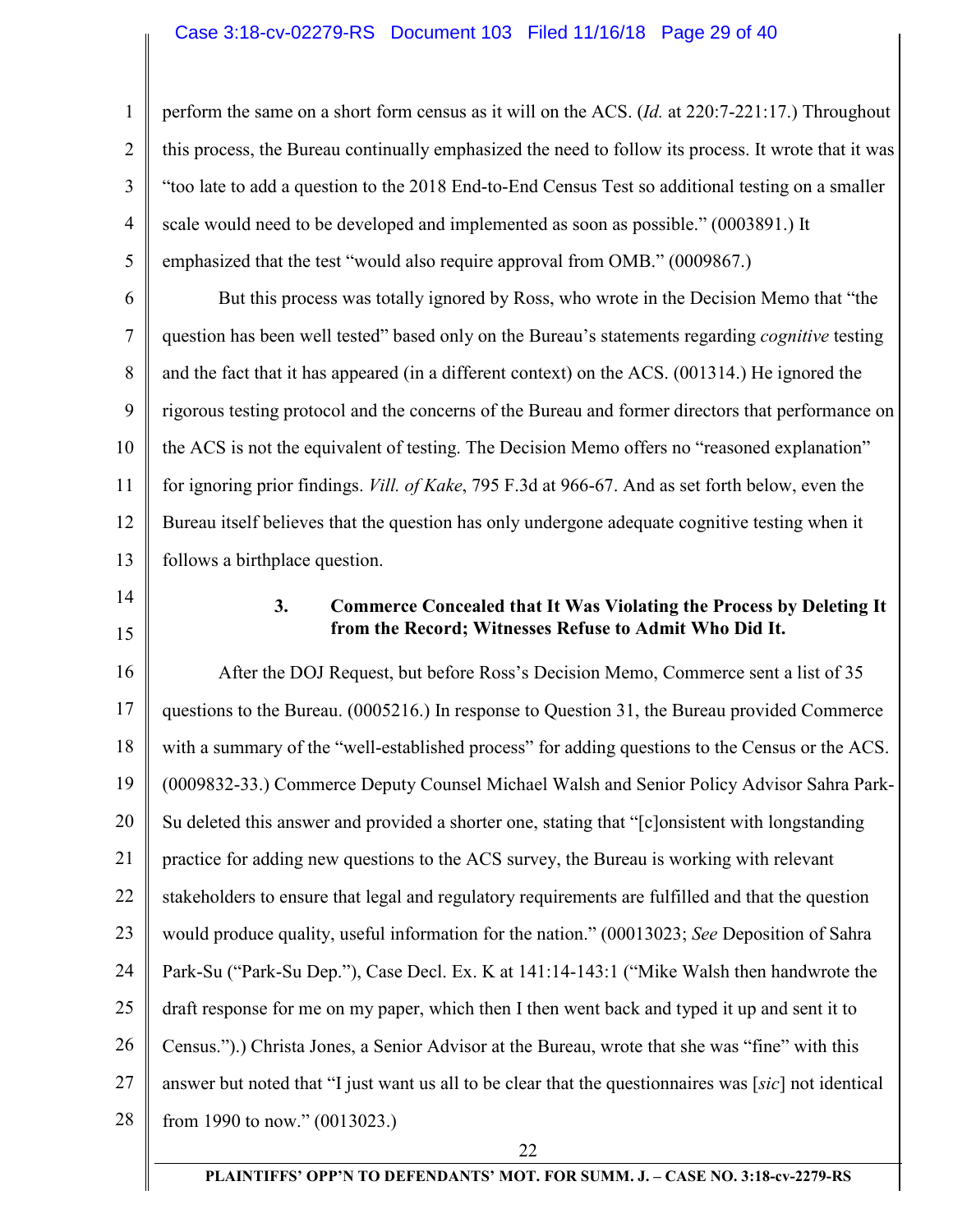# Case 3:18-cv-02279-RS Document 103 Filed 11/16/18 Page 30 of 40

| $\mathbf{1}$   | But this answer was revised yet again. The final version of what the administrative record                                                                                                                                                                                                         |
|----------------|----------------------------------------------------------------------------------------------------------------------------------------------------------------------------------------------------------------------------------------------------------------------------------------------------|
| $\overline{2}$ | suggests is the Bureau's response no longer states that the Bureau will comply with longstanding                                                                                                                                                                                                   |
| 3              | practice but that the Bureau "did not feed [sic] bound by past precedent when considering the                                                                                                                                                                                                      |
| $\overline{4}$ | Department of Justices' request." (001296.) This document appears only twice in all of                                                                                                                                                                                                             |
| 5              | Defendants' production—in the original administrative record and as a freestanding Commerce                                                                                                                                                                                                        |
| 6              | document, not attached to any email. (Case Decl. Ex. A at COM DISC00020961.) No one who                                                                                                                                                                                                            |
| 7              | was deposed admitted writing it, and most people claimed they had never even seen it. <sup>15</sup>                                                                                                                                                                                                |
| 8              | Abowd testified at his deposition that he had never seen this version of the answer.                                                                                                                                                                                                               |
| 9              | (Abowd Dep. at 281:8-282:16 ("Until today, I was unaware of any discrepancy between" the                                                                                                                                                                                                           |
| 10             | Bureau's response to Question 31 and the version included in the original AR).) Jarmin testified                                                                                                                                                                                                   |
| 11             | that he does not know who wrote the answer. (Jarmin Dep. at 211:19-21 ("Q: Do you know who                                                                                                                                                                                                         |
| 12             | wrote the language in Number 31? A: I do not.").) Park-Su testified that she had not written the                                                                                                                                                                                                   |
| 13             | new answer and doesn't know who did. (Park-Su Dep. at 159:19-160:4; 169:16-21.)                                                                                                                                                                                                                    |
| 14<br>15       | Commerce and the Bureau Failed to Follow The Bureau's "Well-<br>$\overline{4}$ .<br><b>Established Process" For Adding Content.</b>                                                                                                                                                                |
| 16             | The evidence shows that Commerce thought there simply was not enough time to test the                                                                                                                                                                                                              |
| 17             | citizenship question before adding it to the survey, so they ignored the process and added it                                                                                                                                                                                                      |
| 18             | anyway without testing. As David Langdon, an employee in the Office of Policy and Strategic                                                                                                                                                                                                        |
| 19             | Planning at Commerce, testified that adding the question was so urgent that it could not be tested.                                                                                                                                                                                                |
| 20             | (Deposition of David Langdon ("Langdon Dep."), Case Decl. Ex. L at 243:7-16 ("The time                                                                                                                                                                                                             |
| 21             | frame wouldn't – the Secretary's decision wouldn't – you know, wouldn't accommodate that kind                                                                                                                                                                                                      |
| 22             | of testing.").) The Bureau did not have any opportunity to test whether the citizenship question                                                                                                                                                                                                   |
| 23             | would perform the same on the decennial census as it had on the ACS. (See Jarmin Dep. at                                                                                                                                                                                                           |
| 24             | 221:15-222:2.) In fact, the Bureau does not believe that the question has undergone adequate                                                                                                                                                                                                       |
| 25             |                                                                                                                                                                                                                                                                                                    |
| 26             | <sup>15</sup> In response to an interrogatory from the New York Immigration Coalition, Defendants<br>provided the following list of people who worked on the response: Ron Jarmin, Enrique Lamas,                                                                                                  |
| 27<br>28       | Burton Reist, Christa Jones, Michael Walsh, and Sahra Park-Su, and that no one outside the<br>Bureau worked on the response after February 23, 2018. (Park-Su Dep. at 169:16-21.) Park-Su<br>testified that she did not draft the final version, which differs substantively from the February 23, |
|                | 2018 version. (Id. at 159:19-160:4.)<br>23                                                                                                                                                                                                                                                         |
|                | PLAINTIFFS' OPP'N TO DEFENDANTS' MOT. FOR SUMM. J. - CASE NO. 3:18-cv-2279-RS                                                                                                                                                                                                                      |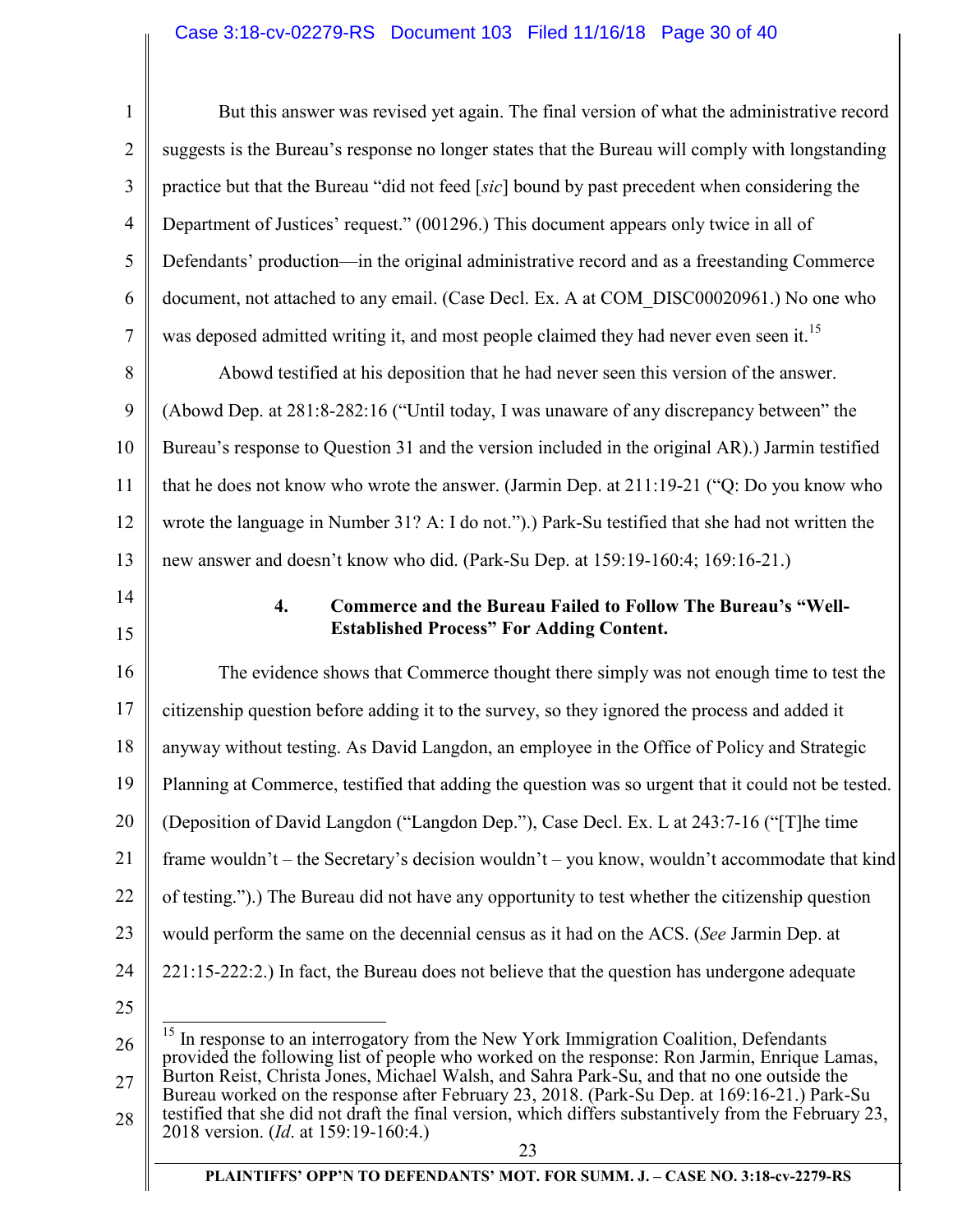# Case 3:18-cv-02279-RS Document 103 Filed 11/16/18 Page 31 of 40

| 1              | cognitive testing because, when used in the Bureau's surveys, it had always followed a birthplace              |
|----------------|----------------------------------------------------------------------------------------------------------------|
| $\overline{2}$ | question. (Bureau Dep. at 24:4-9 ("Q: So you're not aware of any testing – any cognitive testing               |
| 3              | of the citizenship question without a preceding question about nativity, is that right? A:  I'm                |
| $\overline{4}$ | not aware of any, no.");142:18:-143:4 ("I asked my staff and their answer was that it was                      |
| 5              | adequately tested without the citizenship question, but not adequately tested with the                         |
| 6              | citizenship question.").) The testing used for planning NRFU, on which Defendants place great                  |
| $\tau$         | reliance, did not include the citizenship question, and neither did the end-to-end test. (Id. at               |
| 8              | 200:20-201:3; 225:13-16.)                                                                                      |
| 9              | Far from "reasonably conclud[ing]" that no testing was necessary (Defs.' Mot. at 25),                          |
| 10             | Ross ignored the difference between field testing and cognitive testing and bypassed a collection              |
| 11             | of agency protocols designed to ensure accuracy in reporting. The evidence is overwhelming that                |
| 12             | the Secretary's decision did not flow from a "reasoned analysis" that "examine[d] the relevant                 |
| 13             | data and articulate <sup>[d]</sup> a satisfactory explanation for its actions including a 'rational connection |
| 14             | between the facts found and the choice made." State Farm, 463 U.S. at 42-43 (citation omitted).                |
|                |                                                                                                                |
| 15             |                                                                                                                |
| 16             | D.<br><b>Defendants' Defenses Against Plaintiffs' Arbitrary and Capricious Claim</b><br><u> Lack Merit.</u>    |
| 17             | Defendants assert that they are entitled to summary judgment because there is no genuine                       |
| 18             | dispute that Ross (1) "articulated a satisfactory explanation for his eminently reasonable                     |
| 19             | decision," (2) "considered all facts and data relevant to the question," (3) specifically considered           |
| 20             | alternatives, response rates, and testing in ways that were neither arbitrary nor capricious, and (4)          |
| 21             | did not simply create a pretextual explanation for a decision made long before DOJ "requested"                 |
| 22             | the citizenship question. (Defs.' Mot. at 22-25.) They ask that this court sanction Ross's rejection           |
| 23             | of all the evidence presented to him by agency experts because agency heads may differ from                    |
| 24             | their "subordinates." (Defs.' Mot. at 24, citing St. Marks Place Hous. Co. v. U.S. Dep't of Hous.              |
| 25             | & Urban Dev., 610 F.3d 75, 83 (D.C. Cir. 2010).) But St. Marks involved an agency head                         |
| 26             | choosing to interpret a statute in a manner differently than the recommendation of the agency                  |
| 27             | counsel, not an agency head rejecting the totality of the scientific evidence before him. See 610              |
| 28             | F.3d at 82-84.                                                                                                 |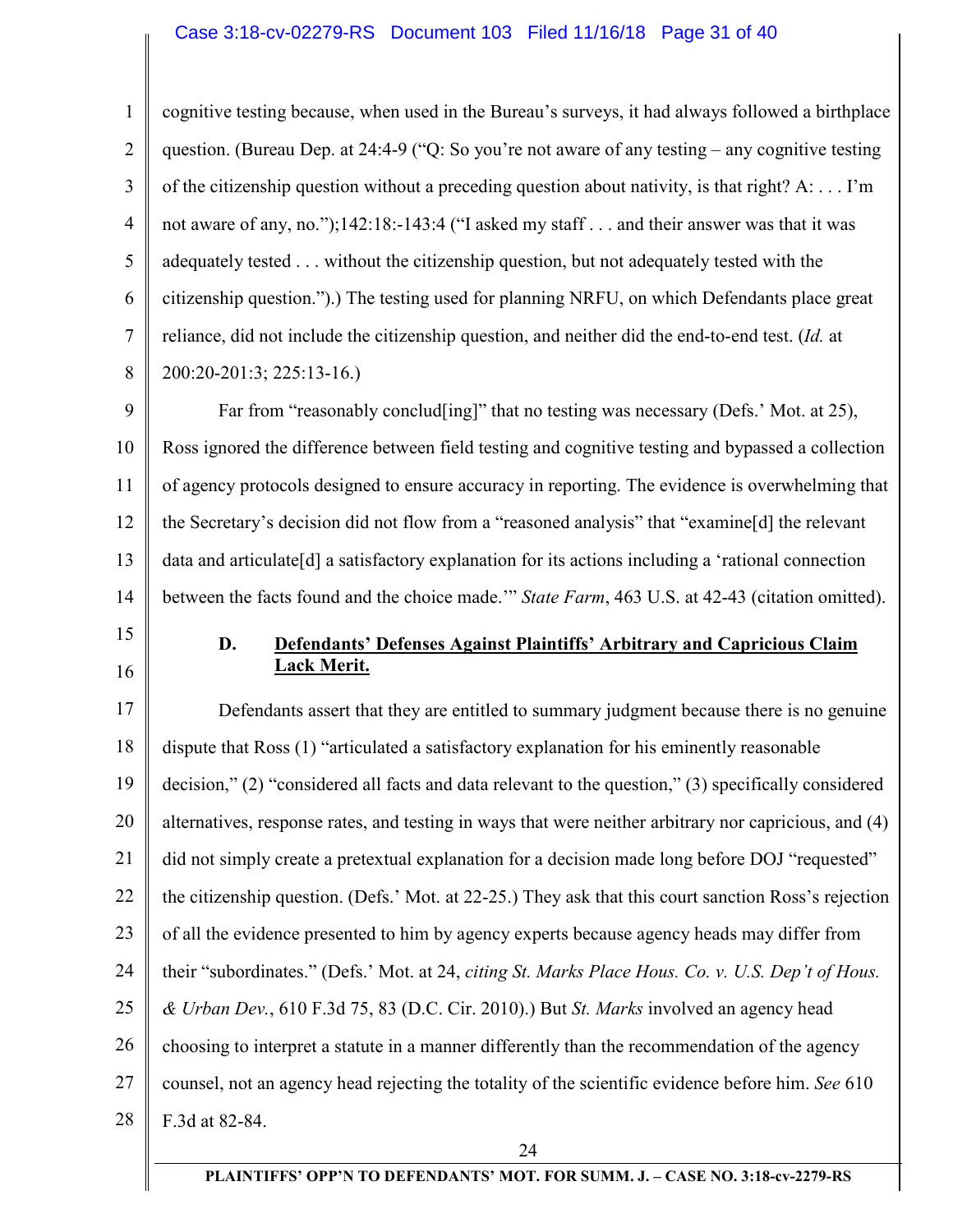1 2 3 4 5 6 7 8 9 10 11 12 13 14 15 16 17 18 19 20 21 22 23 24 25 26 27 28 25 Unlike another case that Defendants cite, *F.E.R.C. v. Elec. Power Supply Ass'n*, 136 S. Ct. 760, 782 (2016), *as revised* (Jan. 28, 2016), here Ross did not explain why he chose one technical expert over another, choosing the view of "an eminent regulatory economist.". Nothing in the record suggests *any reason at all* for adding the question other than the DOJ Response, and the DOJ Response was entirely engineered by Commerce and Ross. Even if DOJ needed block-level CVAP data—and the undisputed evidence is that it did not—nothing in the record supports Ross's statement that this data would be more accurately procured by a citizenship question than by other means, as the Bureau concluded. (001277–85.) *See Action on Smoking & Health v. CAB*, 699 F.2d 1209, 1216-1218 (D.C. Cir. 1983) (agency's decision failed to give sufficient consideration to narrower alternatives). Ross did not "articulate a satisfactory explanation" in rejecting other alternatives to meet DOJ's non-existent need, and his "failure to provide even that minimal level of analysis" renders his decision arbitrary and capricious. *Encino Motorcars, LLC v. Navarro*, 136 S. Ct. 2117, 2125 (2016) (finding regulation is arbitrary and capricious where it was "issued without the reasoned explanation that was required in light of the Department's change in position and the significant reliance interests involved."). And simply deferring to DOJ itself—quite apart from the fact that DOJ was reluctantly pulled into this charade, and never needed the data it claimed to need—is an insufficient reason for agency action. *Del. Dept. of Nat. Res. & Envtl. Control v. EPA*, 785 F.3d 1, 16 (D.C. Cir. 2015) ("EPA seeks to excuse its inadequate responses by passing the entire issue off onto a different agency. Administrative law does not permit such a dodge."). Ross thumbed his nose at the only expertise with which he was presented. There is simply no evidence to support, and substantial evidence to rebut, his conclusory claim that "[t]he citizenship data provided to DOJ will be more accurate with the question than without it." (001319); *See City of Kansas City, Mo. v. Dep't of Hous. & Urban Dev.*, 923 F.2d 188, 194 (D.C. Cir. 1991) ("Agency action based upon a factual premise that is flatly contradicted by the agency's own record does not constitute reasoned administrative decision-making and cannot survive review under the arbitrary and capricious standard."). In short, Ross did not disagree with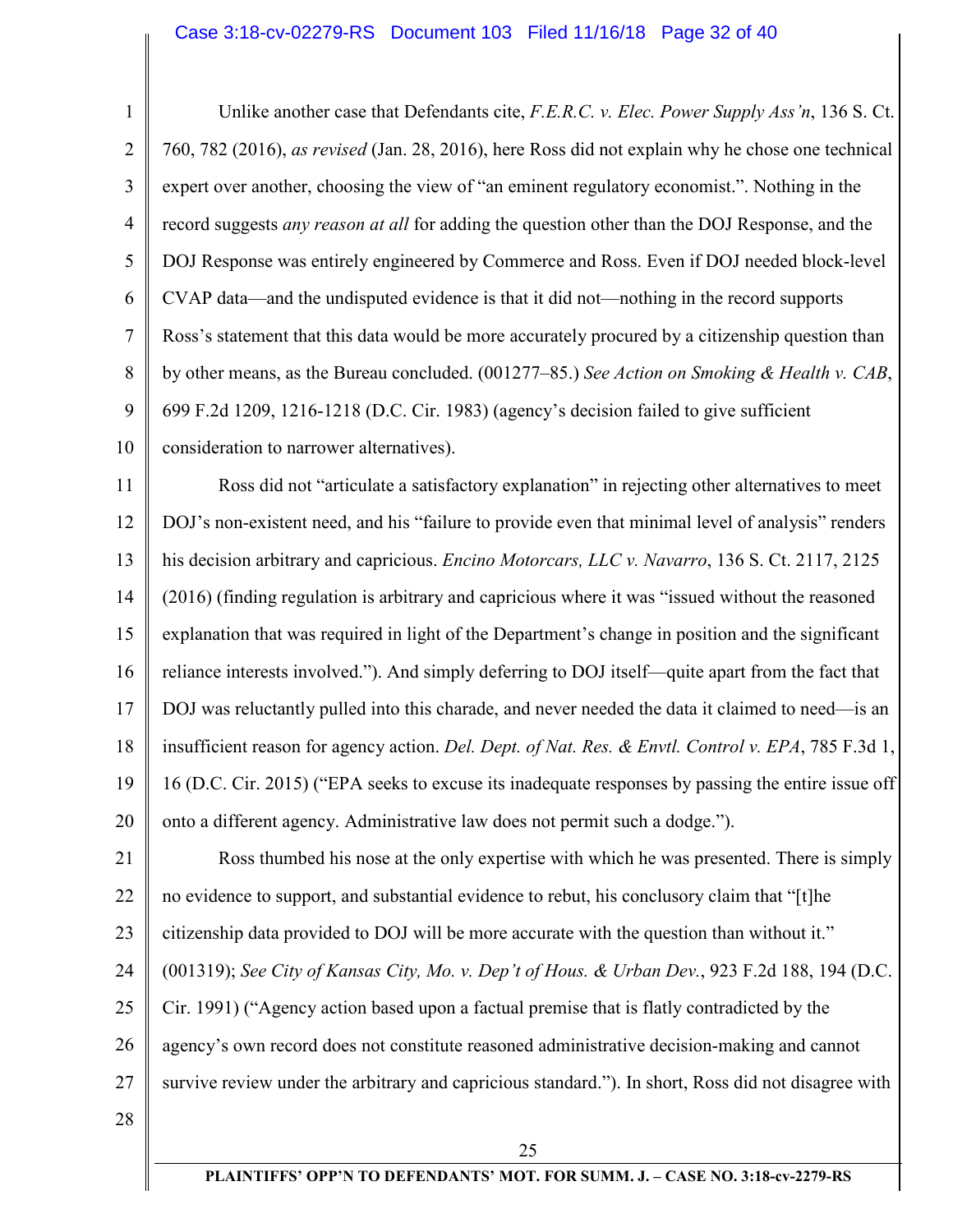1 his subordinates; he simply "defie[d] the expert record evidence." *Int'l Union, United Mine* 

2 *Workers of Am. v. Mine Safety & Health Admin.*, 626 F.3d 84, 93 (D.C. Cir. 2010).

3 4 5 6 7 8 9 10 11 12 Ross's disregard for agency policy likewise provides evidence that completely contravenes Defendants' claims to administrative normality. This Court has already noted that the Bureau's "internal agency standards provide 'law to apply' in evaluating the Secretary's exercise of his discretion." (Order at 23-24.) These internal standards were not just ignored, they were cut from the record. Testing was bypassed not because it was not required, but because it would interfere with Ross's pre-ordained timing. (Langdon Dep. at 243:7-16.) In the face of Ross's disdain for agency procedure, summary judgment in his favor would be inappropriate—but summary judgment in Plaintiffs' favor is. *Water Quality Ins. Syndicate v. U.S.*, 225 F. Supp. 3d 41, 68-69 (D.D.C. 2016) (vacating agency decision that "ignore[d] critical context" and "cherrypick[ed] evidence").

13 14 15 16 17 18 19 20 21 22 23 Finally, Defendants' cloak-and-dagger process, in which they tried to hide what they were doing from the Bureau, Congress, the public, and this Court, demonstrates improper motives. *See Home Box Office, Inc.*, 567 F.2d at 54-55 ("[W]here, as here, an agency justifies its actions by reference only to information in the public file while failing to disclose the substance of other relevant information that has been presented to it, a reviewing court cannot presume that the agency has acted properly . . . but must treat the agency's justifications as a fictional account of the actual decision-making process and must perforce find its actions arbitrary") (*per curiam*). Clearly, "extraneous pressure intruded into the calculus of considerations on which the Secretary's decision was based." *D.C. Fed'n of Civic Assoc'ns v. Volpe*, 459 F.2d 1231, 1246 (D.C. Cir. 1971). This evidence not only mandates denial of Defendants' motion, but also conclusively supports judgment in Plaintiffs' favor on their APA claim.

- 24
- 25
- 26

## **IV. ROSS'S DECISION WAS IN EXCESS OF STATUTORY JURISDICTION, AUTHORITY, OR LIMITATIONS UNDER SECTION 706(2)(C) OF THE APA.**

**A. Ross Violated Section 141(f)(3) the Census Act.** 

27 28 Defendants do not even pretend that Ross acted in accordance with the congressional mandate set forth in 13 U.S.C.  $\S$  141(f)(3) when he added a citizenship question to the 2020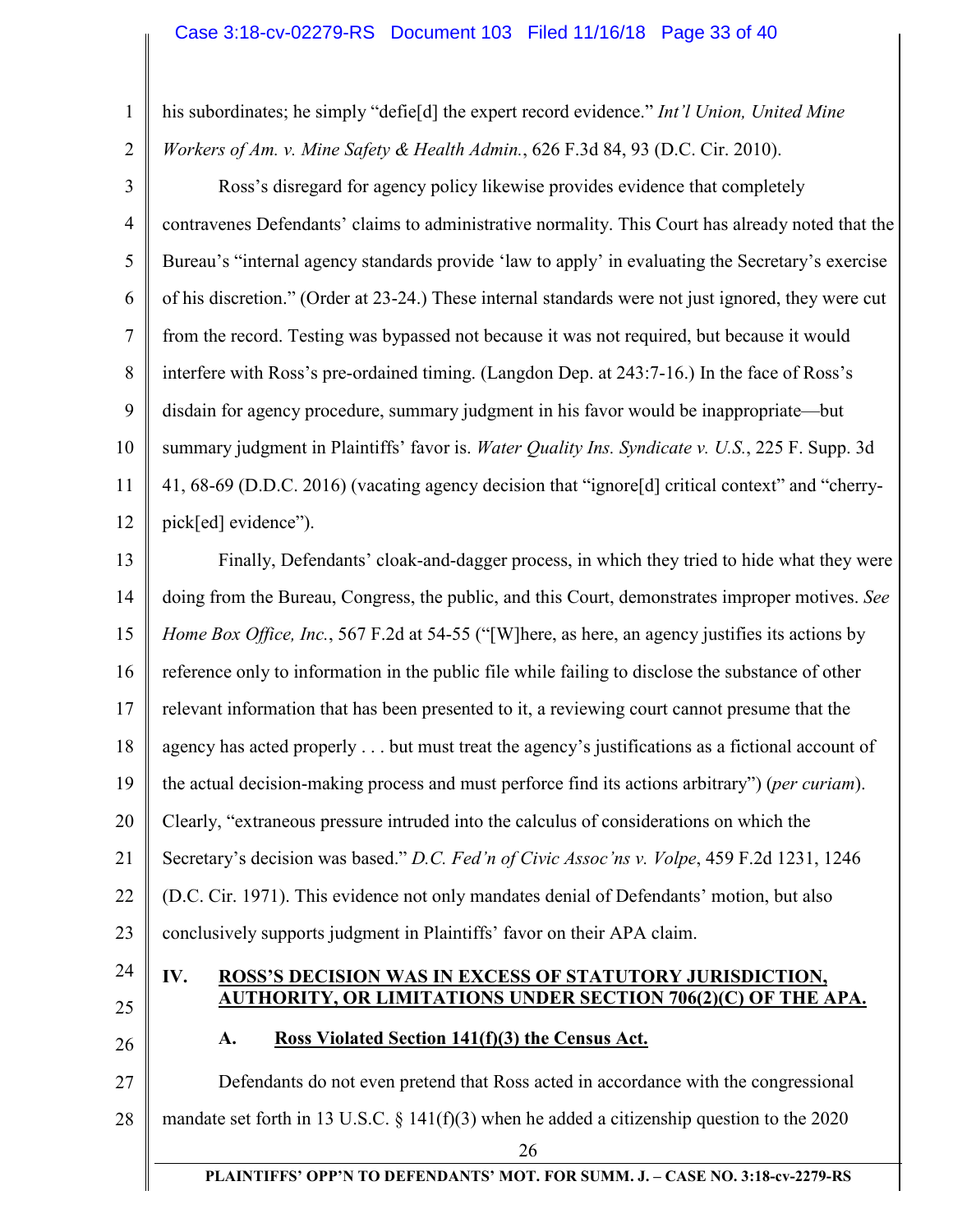1 2 3 4 5 6 7 8 Census without determining whether "new circumstances" existed at the time which necessitated the modification of subjects previously settled upon pursuant to 13 U.S.C.  $\S$  141(f)(1). They simply say that Ross "submitted the required reports" but leave out the fact that the reports he submitted did not comply with the law. (Defs.' Mot. at 27.) Defendants maintain that the Census Act provides no private right of action, that it does not allow for judicial review under the APA, and that adding a question that will affect the life of every household in America does not constitute "agency action." With respect to the first point, Defendants misunderstand Plaintiffs' claim. With regard to the latter two, Defendants are plainly wrong.

9

10

## **B. Plaintiffs' Ultra Vires APA Claim Does Not Depend on the Existence of a Private Right of Action Under Section 141(f) of the Census Act.**

11 12 13 14 15 16 Defendants erroneously assert that Plaintiffs' section 706(2)(C) claim fails because the Census Act does not confer a private right of action. But Plaintiffs bring their claim under Section 706(2)(C) of the APA, which bars agencies from acting "in excess of statutory jurisdiction, authority, or limitations." It is well-established that a "plaintiff need not establish a private right of action under a statute before it may sue under the APA." *Rapid Transit Advocates, Inc. v. S. Cal. Rapid Transit Dist.*, 752 F.2d 373, 378 (9th Cir. 1985).

17

#### **C. Violations of the Census Act Are Subject to Judicial Review Under the APA.**

18 19 20 21 22 23 24 25 26 27 28 The APA broadly provides that "[a] person suffering legal wrong because of agency action, or adversely affected or aggrieved by agency action within the meaning of a relevant statute, is entitled to judicial review thereof." 5 U.S.C. § 702. The statute affords two exceptions to this broad grant: where "statutes preclude judicial review" or where "agency action is committed to agency discretion by law." 5 U.S.C.  $\S$  701(a)(1), (2). As this Court has already held, the Census Act does not preclude judicial review and the congressional mandate in Section 141(f)(1)-(3) limits the Secretary's discretion. (*See* Order at 21-25.) Judge Furman arrived at the same conclusion. *See New York v. Commerce*, 315 F. Supp. 3d 766, 798–99 (S.D.N.Y. 2018) ("[T]he Court concludes that it has jurisdiction to entertain Plaintiffs' APA claims."). The core concern of ultra vires review under  $706(2)(c)$  is whether the agency followed its statutory mandate, not whether the decision was issued by memo, rule, order, or a report to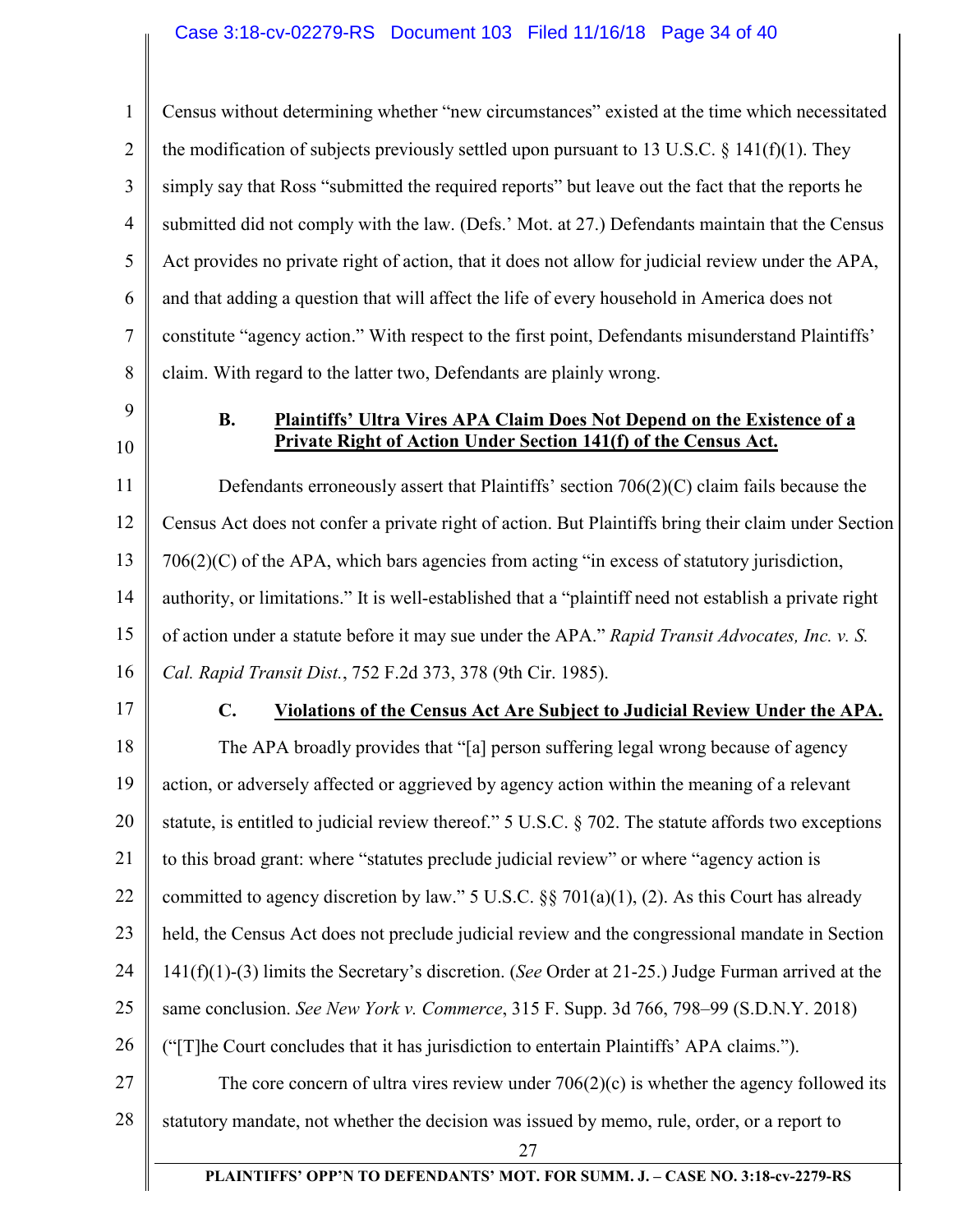#### Case 3:18-cv-02279-RS Document 103 Filed 11/16/18 Page 35 of 40

1 2 3 4 5 Congress—even FAQs on an agency website may be struck down under  $706(2)(C)$  if they misstate the law. *See New Hampshire Hosp. Assoc. v. Burwell*, Civil No. 15-cv-460-LM, 2016 WL 1048023, at \*16-19 (D.N.H. Mar. 11, 2016) (striking down answers to "Frequently Asked Questions" on the website for the Center for Medicare and Medicaid Services "CMS" under Section 706(2)(C)).

6 7

### **D. By Adding the Question Without Adhering to the Deadlines Set by Congress, Defendants Acted Beyond Their Authority.**

8 9 10 11 12 13 14 15 Ross failed to follow 13 U.S.C. § 141(f)(1)-(3) when he added the topic of citizenship over a year after the Bureau had submitted the topics for the Census to Congress. Citizenship was not one of the topics, and Ross added it without finding that "new circumstances exist which necessitate that the subjects" be modified. 13 U.S.C. 141(f)(3). Defendants mischaracterize this claim by stating that "Defendants submitted the required reports to Congress," and by claiming that a report to Congress does not constitute final agency action. (Defs.' Mot. at 27.) But the final agency action here was the *decision to add the question*; the reporting requirements merely prove that the decision was beyond Ross's legal authority.

16 17 18 19 20 21 22 23 24 25 26 Defendants' citation to *Guerrero v. Clinton* only emphasizes the agency action challenged in this case. 157 F.3d 1190, 1195 (9th Cir. 1998). In *Guerrero*, the territory of Guam brought an APA claim demanding that the United States issue a "better report" regarding the Compact of Free Associations Act of 1985. There was "no dispute that the Director has to submit reports to Congress: he has been doing so for three years." *Id.* at 1194. The court held that Guam had no standing to demand "a better report" because the report was "simply a document submitted to Congress that Congress has no obligation to consider, let alone act upon." *Id.* at 1194-95. *Guerrero* is inapplicable to Plaintiffs' 706(2)(c) claim not merely because it was decided on the basis of standing, but also because it involved ministerial reporting, not the congressional restrictions on executive action set forth in 13 U.S.C.  $\S$  141(f)(1)-(3).

27 28 The Census Act is unambiguous as to the process the Secretary of Commerce must follow when developing content for the census. Ross violated that process when he added a topic after the statutory deadline. He did not provide an explanation demanded by the statute: that he set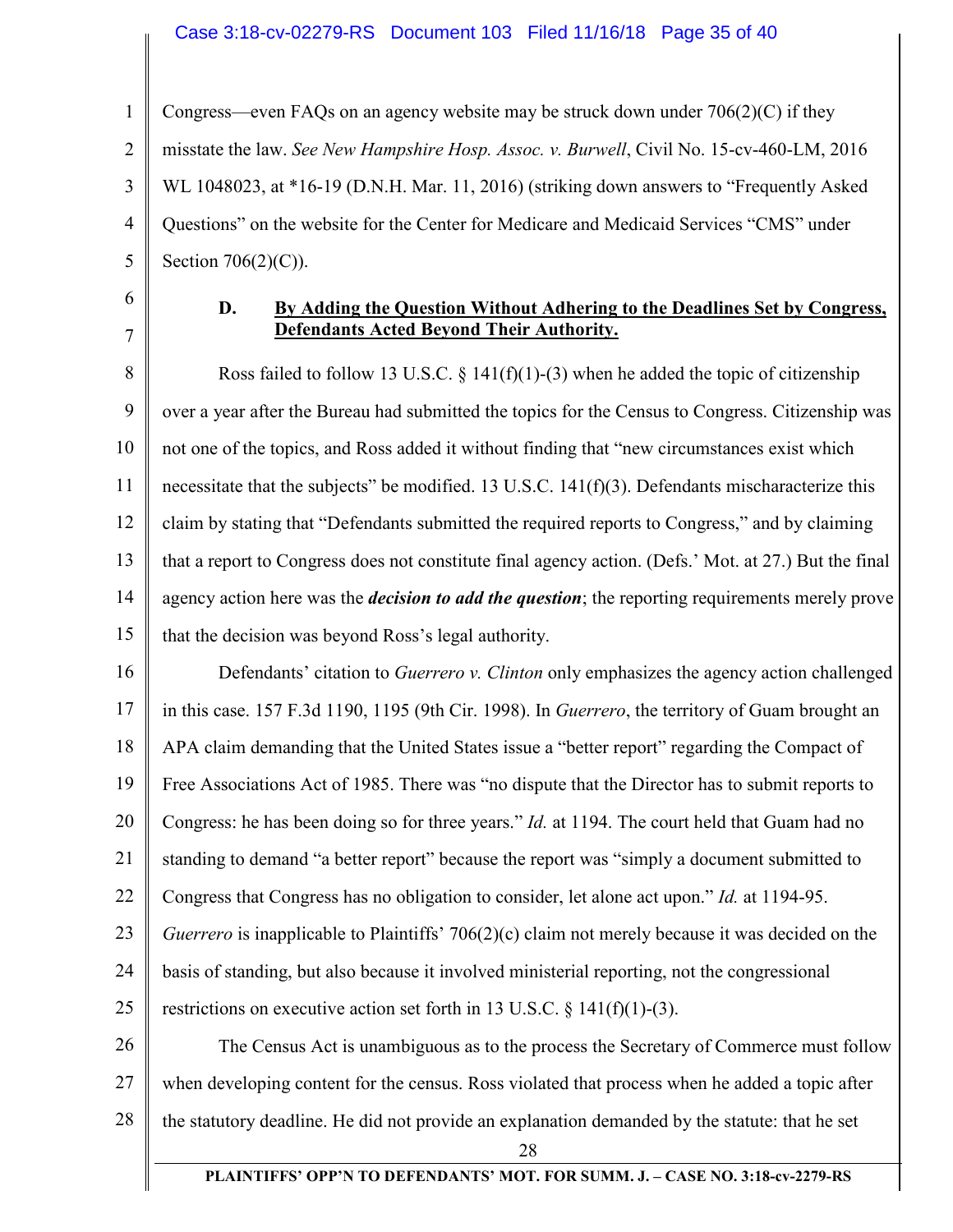#### Case 3:18-cv-02279-RS Document 103 Filed 11/16/18 Page 36 of 40

1 2 3 4 5 forth the "new circumstances" which "necessitate" that the subjects be modified. 13 U.S.C. §  $141(f)(3)$ . In the Decision Memo, Ross not only put forward a rationale that was arbitrary and capricious, but he failed to meet a deadline mandated by Congress. *See, e.g.*, *Nat. Res. Def. Council v. Nat'l Highway Traffic Safety Admin.*, 894 F.3d 95, 113 (2d Cir. 2018) (vacating an agency's decision for failing to comply with unambiguous statutory deadlines).

6

#### **E. The Reports Themselves May Be Challenged as Final Agency Action.**

7 8 9 10 11 12 In any event, the March 2018 report, and the failure to file a report setting forth the "new circumstances" that "necessitate" changing the topics, are final agency actions in their own right.<sup>16</sup> The March 2018 Report, by implementing the Secretary's decision, set forth a new topic on the Census that will affect every household in America, and therefore is an order "from which legal consequences will flow." *U.S. Army Corps of Engineers v. Hawkes Co.*, 136 S. Ct. 1807, 1813 (2016).

13 14 15 16 17 18 19 20 21 22 23 24 25 26 27 28 Reports to Congress that codify agency decision-making are the quintessential type of documents subject to 706(2)(C) review. *See, e.g.*, *Motion Picture Ass'n of Am., Inc. v. F.C.C.*, 309 F.3d 796, 799–800 (D.C. Cir. 2002) (holding that a FCC decision to regulate video descriptions, promulgated in mandatory report to Congress, was ultra vires under 706(2)(C)); *see also Tutein v. Daley*, 43 F. Supp. 2d 113, 116 (D. Mass. 1999) (challenging under 706(2)(C) a report to Congress issued pursuant to the Sustainable Fisheries Act). When a Court finds that an agency did not abide by its statutory authority in making a decision that it was then required to report (to Congress or to anyone), then the decision itself (along with the report) is reversed. *Id.*; *see also American Federation of Gov't Employees, AFL-CIO, Local 3669 v. Shinseki*, 821 F.Supp.2d 337, 350-51 (D.D.C. 2011) (striking a "Decision Paper" issued by the Secretary of Veterans' Affairs). And even the decision whether to issue a report or not can be subject to review under 706(2)(C). The District of Maryland considered whether the Consumer Product Safety Commission's decision to publish a report on an infant's death was ultra vires under the APA. *Doe v. Tenenbaum*, 127 F. Supp. 3d 26, 440-44 (D. Md. 2012). And the District Court of the  $\overline{a}$ 16 The March 2018 Report is *available at*  https://www2.census.gov/library/publications/decennial/2020/operations/planned-questions-2020 acs.pdf.

29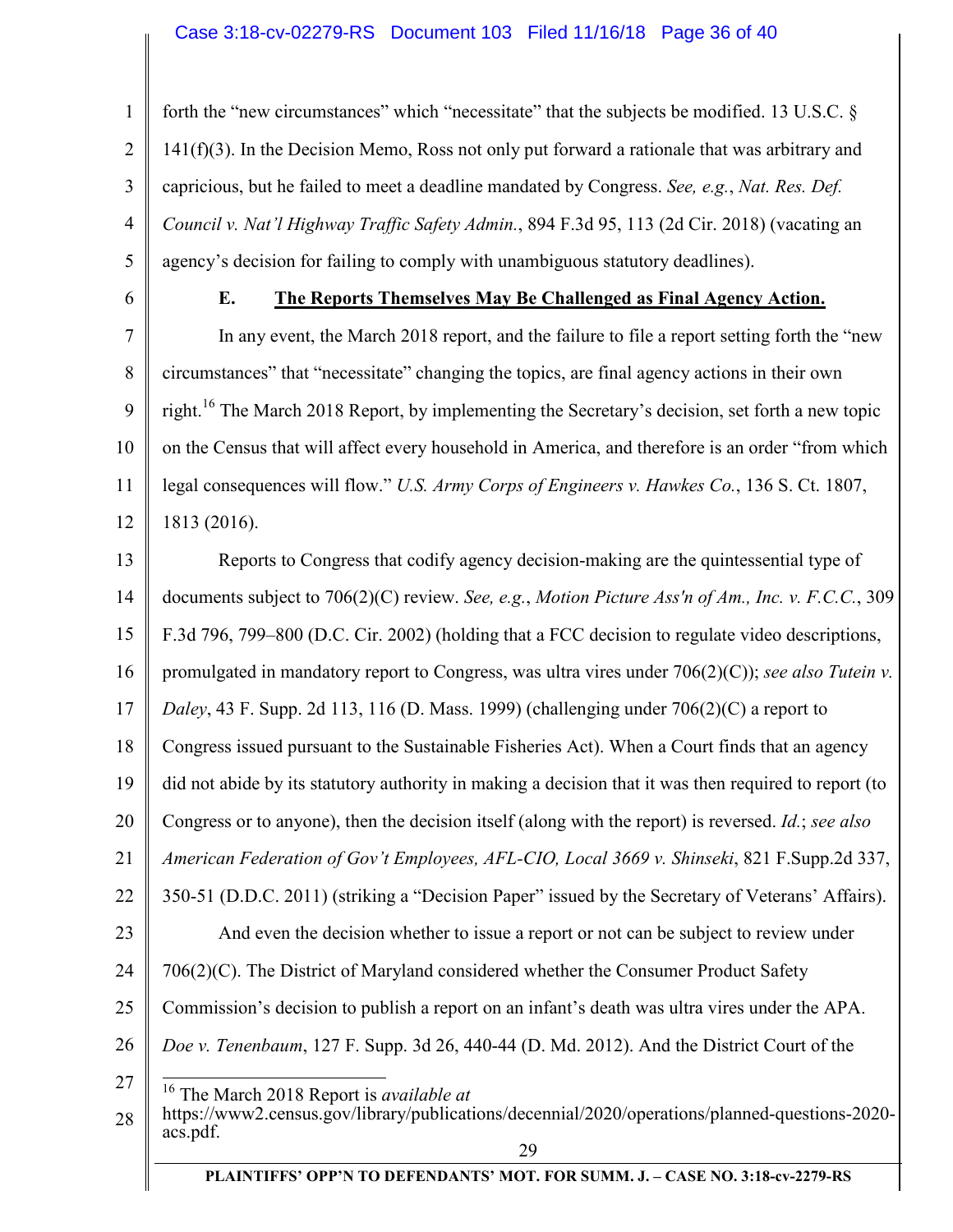#### Case 3:18-cv-02279-RS Document 103 Filed 11/16/18 Page 37 of 40

1 2 3 4 5 6 7 8 District of Columbia applied the *Chevron* framework to determine whether the Bureau of Consular Affairs had violated Section 706(2)(C) by failing to issue a certificate documenting an immigration decision. *Farrell v. Tillerson*, 315 F. Supp. 3d 47, 67-68 (D.D.C. 2018). Here, the agency failed to issue a report required by Section  $141(f)(3)$ . While "the Secretary explained the basis for including a citizenship question" in the Decision Memo, that basis included nothing suggesting that new circumstances made the addition necessary. (Defs.' Mot. at 27.) Nor could it have. John Gore, who drafted the DOJ Request, admitted that the data purportedly sought by the question is not "necessary" to enforce the VRA. (Gore Dep. at 300:8-11.)

9 10 11 12 13 14 15 16 17 18 19 Ultimately, Defendants' arguments justifying Ross's addition of a citizenship question to the Census without determining whether "new circumstances" existed to necessitate the addition rest on a breathtaking view of executive power. Defendants' arguments amount to the following: (1) they are not required to follow the mandates of Congress; and (2) the judiciary cannot hold them accountable for violating the law. If accepted, Defendants' warped view of the APA will undermine the statute and dilute the very concept of separation of powers. In any event, even if this Court finds that Defendants' failure to abide by 13 U.S.C.  $\S$  141(f)(1)-(3) cannot be reviewed under Section 706(2)(C) of the APA, Defendants' actions only provide further evidence that the decision was arbitrary and capricious. *See Reed v. Salazar*, 744 F. Supp. 2d 98, 115-18 (D.D.C. 2010) (failure to issue report required by statute renders decision arbitrary and capricious).

#### **CONCLUSION**

20 21 Plaintiffs respectfully request that the Court deny Defendants' motion for summary judgment for the reasons stated above.

22 / / /

- 23 / / /
- 24 / / /
- 25 / / /
- 26 / / /
- 27 / / /
- 28 / / /

**PLAINTIFFS' OPP'N TO DEFENDANTS' MOT. FOR SUMM. J. – CASE NO. 3:18-cv-2279-RS**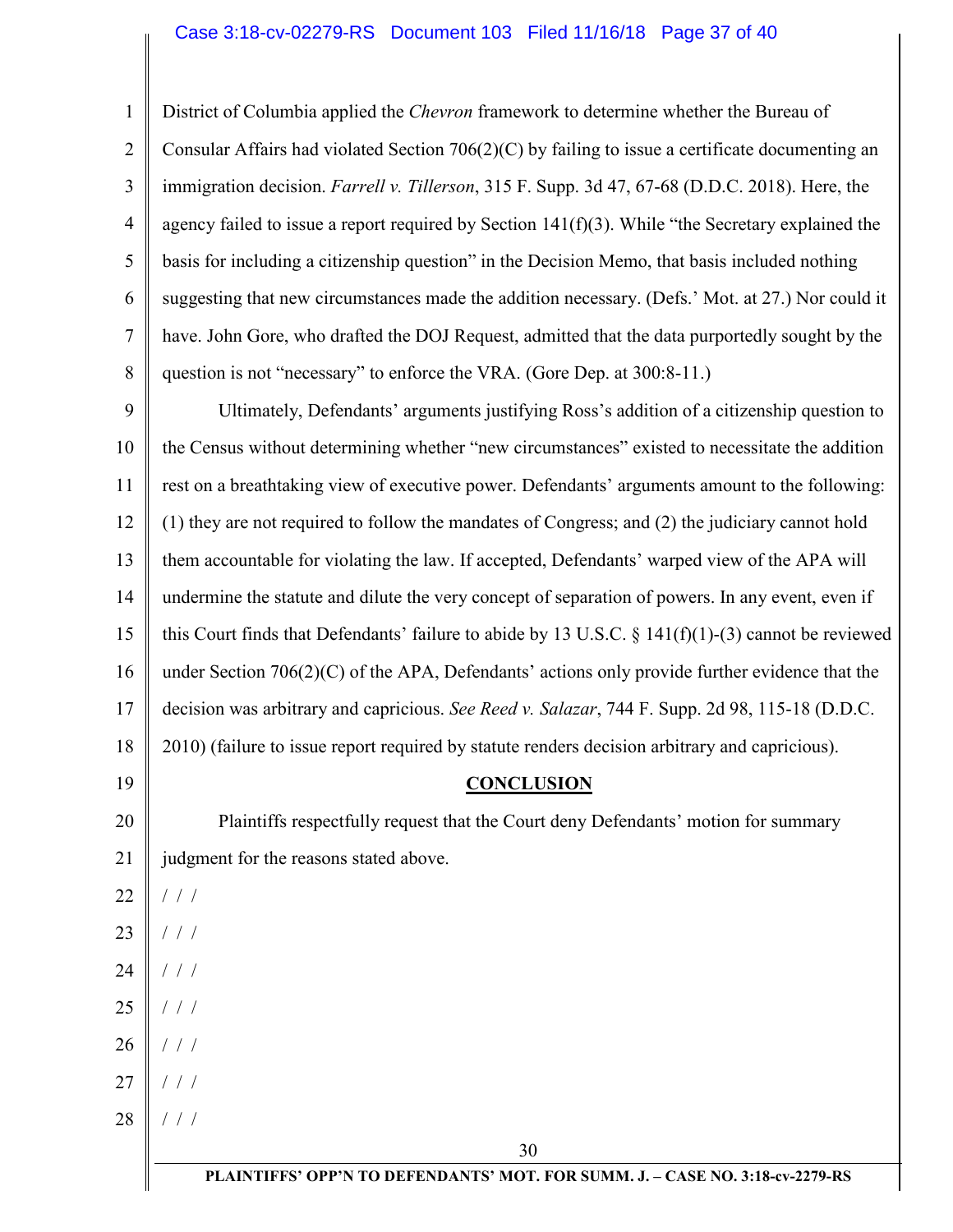|                |        |                   | Case 3:18-cv-02279-RS Document 103 Filed 11/16/18 Page 38 of 40                     |
|----------------|--------|-------------------|-------------------------------------------------------------------------------------|
| 1              |        |                   | Respectfully submitted,                                                             |
| $\overline{2}$ | Dated: | November 16, 2018 | <b>MANATT, PHELPS &amp; PHILLIPS, LLP</b>                                           |
| 3              |        |                   | By: $s/John F. Libby$                                                               |
| 4              |        |                   | John F. Libby                                                                       |
| 5              |        |                   | John W. McGuinness<br>Emil Petrossian                                               |
| 6              |        |                   | Ana G. Guardado<br>Andrew C. Case                                                   |
| 7              |        |                   | Rory Adams<br>Salvador E. Perez                                                     |
| 8              |        |                   | Olufunmilayo O. Showole                                                             |
| 9              |        |                   | 11355 West Olympic Boulevard<br>Los Angeles, California 90064                       |
| 10             |        |                   | Telephone: (310) 312-4000<br>Facsimile: (310) 312-4224                              |
| 11             |        |                   | <b>LAWYERS' COMMITTEE FOR CIVIL</b>                                                 |
| 12             |        |                   | <b>RIGHTS UNDER LAW</b><br>Kristen Clarke                                           |
| 13             |        |                   | Jon M. Greenbaum<br>Ezra D. Rosenberg                                               |
| 14             |        |                   | Dorian L. Spence<br>1401 New York Avenue NW, Suite 400                              |
| 15             |        |                   | Washington, DC 20005<br>Telephone: (202) 662-8600                                   |
| 16             |        |                   | Facsimile: (202) 783-0857                                                           |
| 17             |        |                   | <b>PUBLIC COUNSEL</b><br>Mark Rosenbaum                                             |
| 18             |        |                   | 610 South Ardmore Avenue<br>Los Angeles, California 90005                           |
| 19             |        |                   | Telephone: (213) 385-2977<br>Facsimile: (213) 385-9089                              |
| 20             |        |                   | <b>CITY OF SAN JOSE</b>                                                             |
| 21             |        |                   | Richard Doyle, City Attorney<br>Nora Frimann, Assistant City Attorney               |
| 22             |        |                   | Office of the City Attorney<br>200 East Santa Clara Street, 16th Floor              |
| 23             |        |                   | San José, California 95113-1905<br>Telephone Number: (408) 535-1900                 |
| 24             |        |                   | Facsimile Number: (408) 998-3131<br>E-Mail: cao.main@sanjoseca.gov                  |
| 25             |        |                   | <b>Attorneys for Plaintiffs</b>                                                     |
| 26             |        |                   | CITY OF SAN JOSE and BLACK ALLIANCE FOR<br><b>JUST IMMIGRATION</b>                  |
| 27             |        |                   |                                                                                     |
| 28             |        |                   |                                                                                     |
|                |        |                   | 31<br>PLAINTIFFS' OPP'N TO DEFENDANTS' MOT. FOR SUMM. J. - CASE NO. 3:18-cv-2279-RS |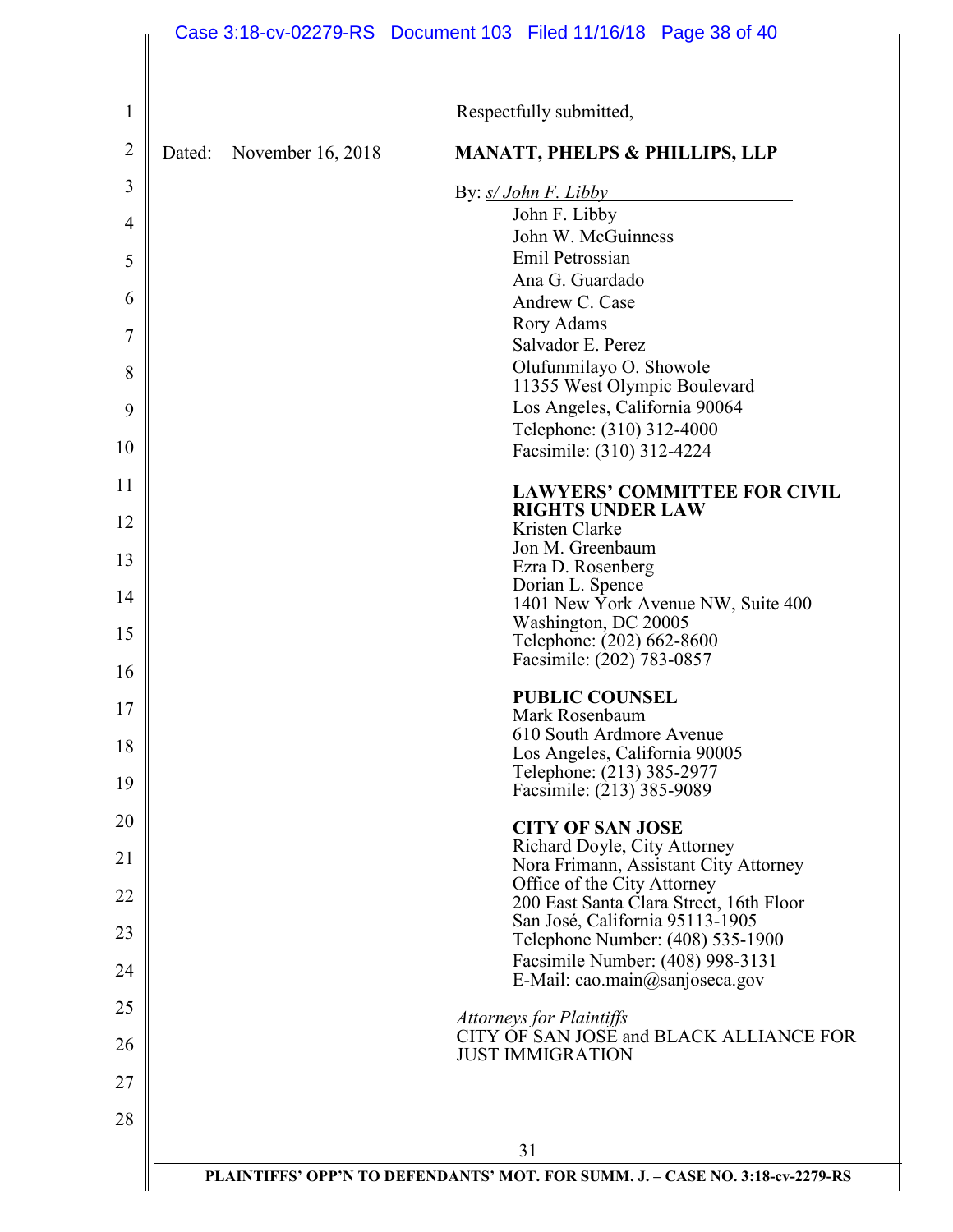|                | Case 3:18-cv-02279-RS Document 103 Filed 11/16/18 Page 39 of 40                                                    |
|----------------|--------------------------------------------------------------------------------------------------------------------|
|                |                                                                                                                    |
| $\mathbf{1}$   | <b>FILER'S ATTESTATION</b><br>Pursuant to Civil Local Rule 5-1(i)(3), regarding signatures, Ana G. Guardado hereby |
| $\overline{2}$ | attests that concurrence in the filing of this document has been obtained from all the signatories                 |
| $\mathfrak{Z}$ | above.                                                                                                             |
| $\overline{4}$ |                                                                                                                    |
| $\sqrt{5}$     | Dated: November 16, 2018<br>s/ Ana G. Guardado<br>Ana G. Guardado                                                  |
| 6              |                                                                                                                    |
| $\tau$         |                                                                                                                    |
| $8\,$<br>9     |                                                                                                                    |
| 10             |                                                                                                                    |
| 11             |                                                                                                                    |
| 12             |                                                                                                                    |
| 13             |                                                                                                                    |
| 14             |                                                                                                                    |
| 15             |                                                                                                                    |
| 16             |                                                                                                                    |
| 17             |                                                                                                                    |
| 18             |                                                                                                                    |
| 19             |                                                                                                                    |
| 20             |                                                                                                                    |
| 21             |                                                                                                                    |
| 22             |                                                                                                                    |
| 23             |                                                                                                                    |
| 24             |                                                                                                                    |
| 25             |                                                                                                                    |
| 26             |                                                                                                                    |
| 27             |                                                                                                                    |
| 28             |                                                                                                                    |
|                | 32                                                                                                                 |
|                | PLAINTIFFS' OPP'N TO DEFENDANTS' MOT. FOR SUMM. J. - CASE NO. 3:18-cv-2279-RS                                      |